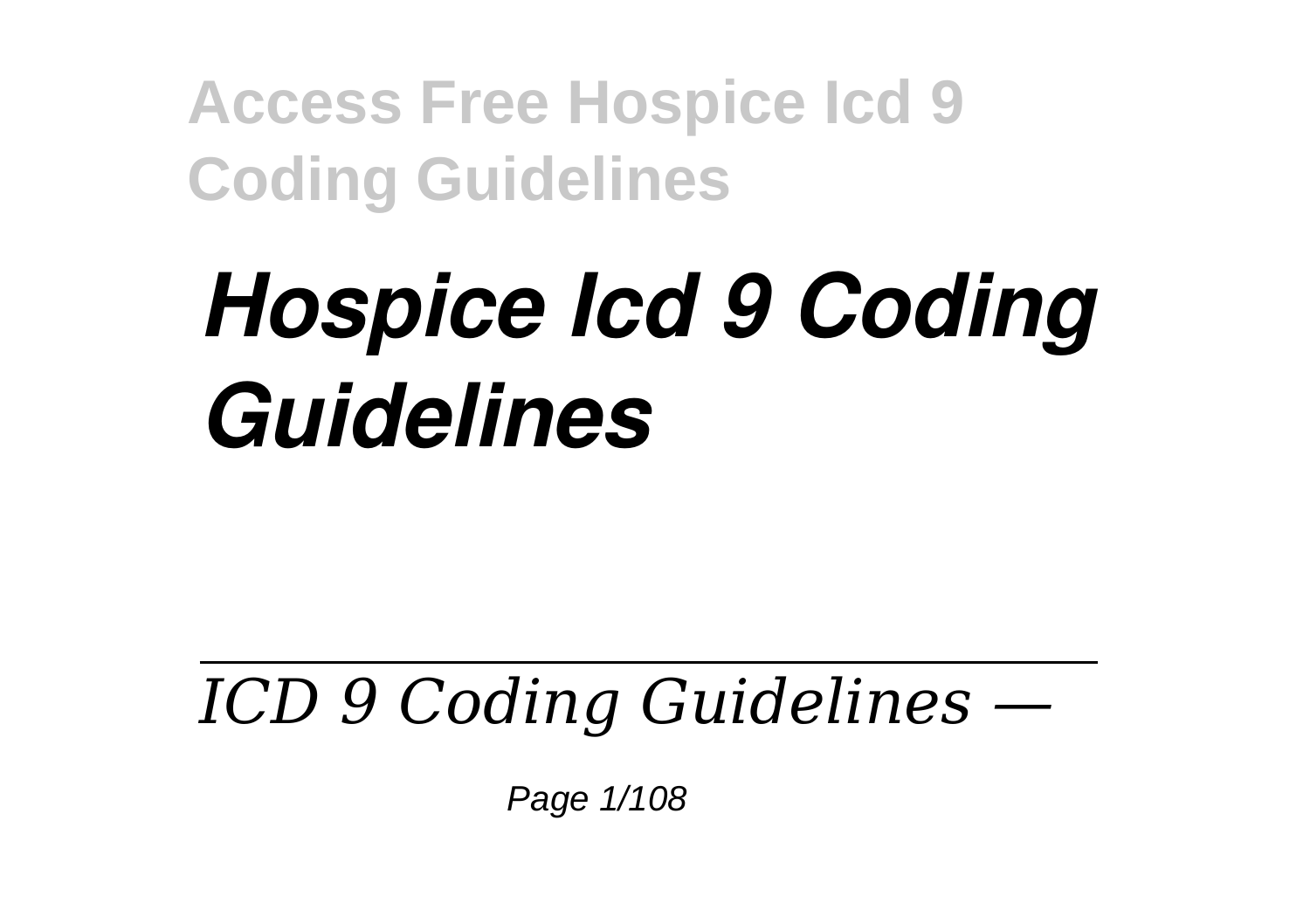*Acceptable to Code an ICD 9 Working Diagnoses? ICD-9-CM Official Guidelines for Coding and Reporting How do you determine the \"Principal Diagnosis\" ICD 9 Coding Tutorial — Late* Page 2/108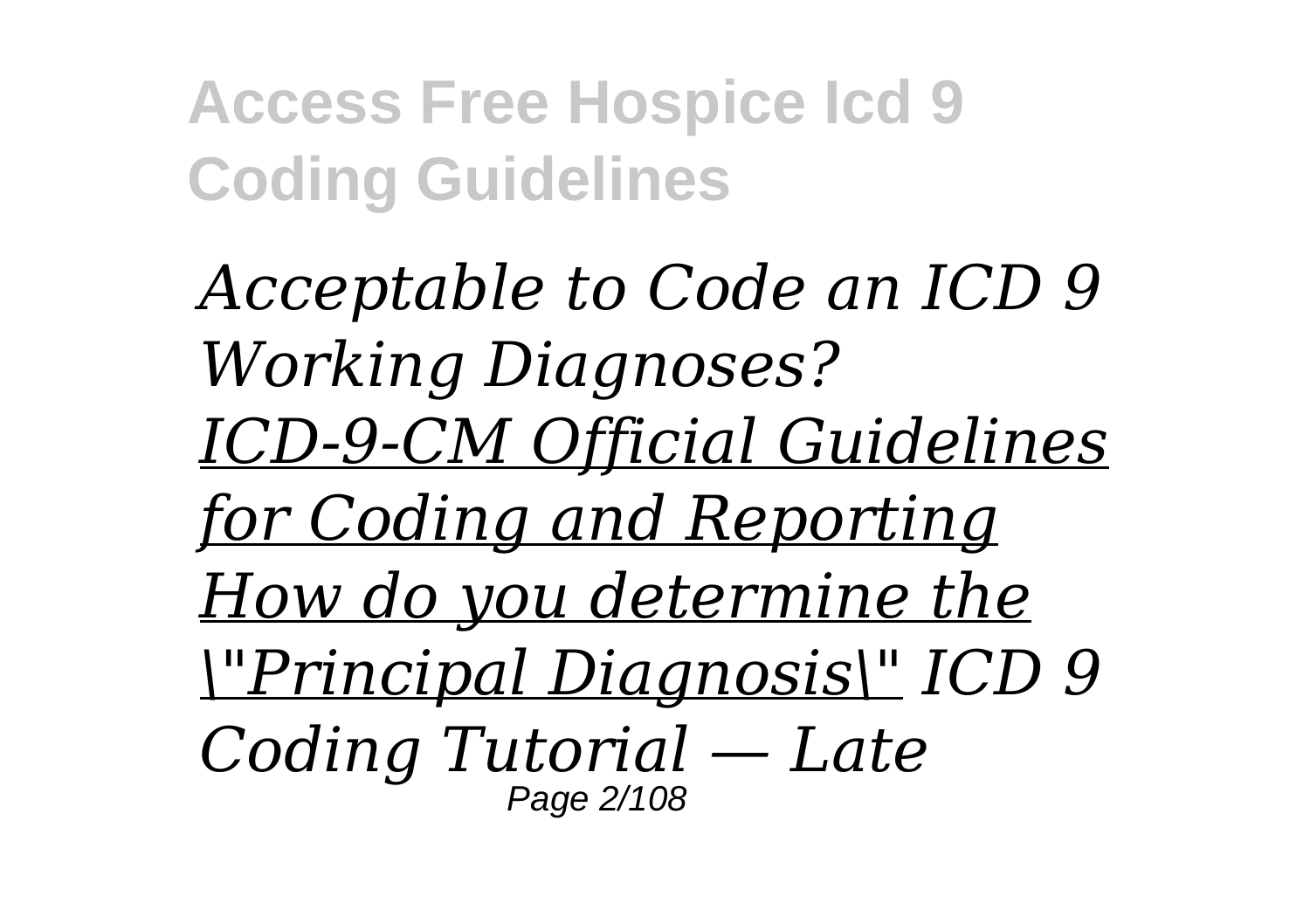*Effect Guidelines Chapter 9 Coding Guidelines How to Assign ICD 9 Diagnosis CodesICD 9 Coding Guidelines for History Codes and Cancer MEDICAL CODING - How to* Page 3/108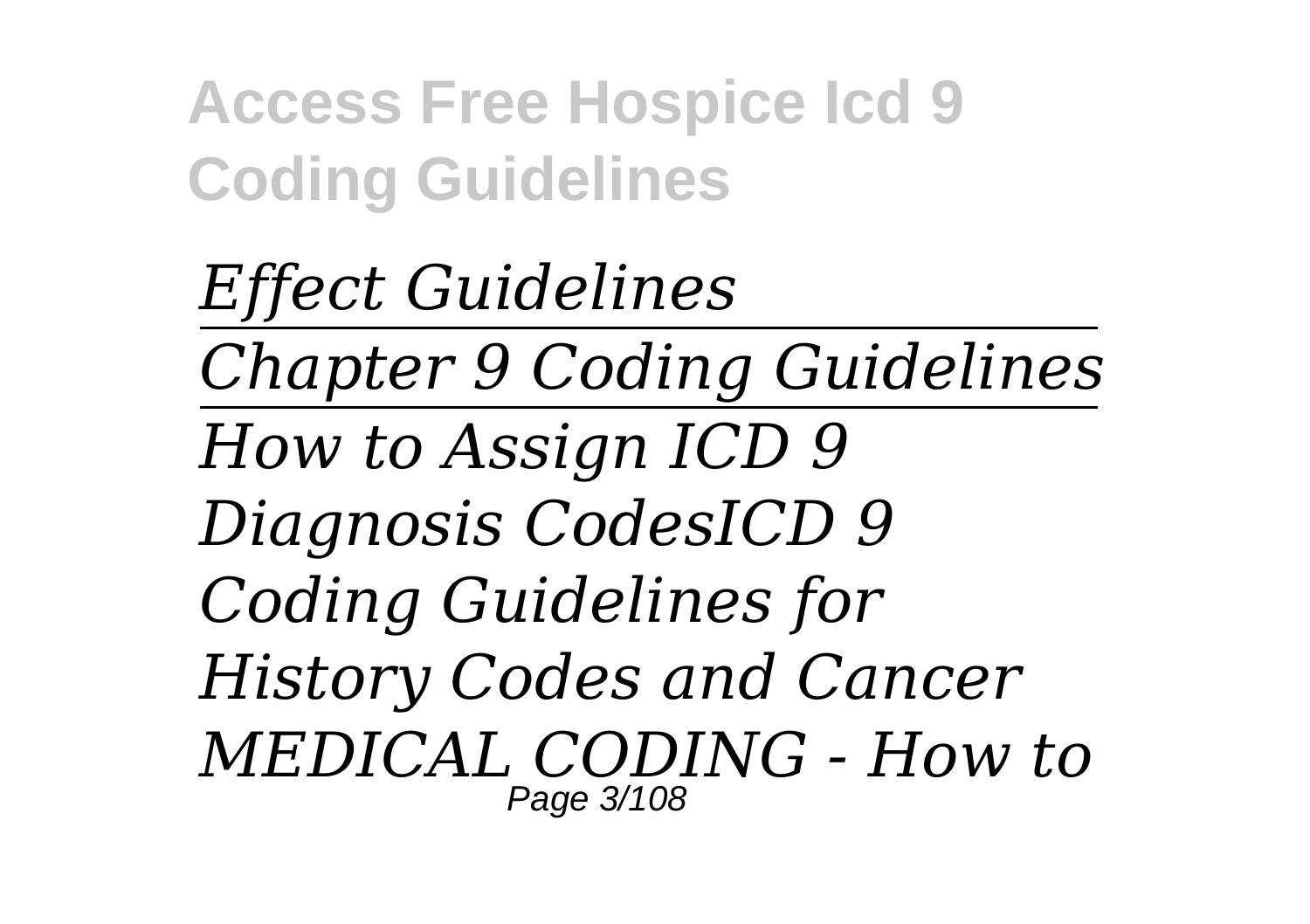*Select an ICD-10-CM Code - Medical Coder - Diagnosis Code Look Up Tutorial Overview of ICD-9 Code Book Part 1 18. Basic Steps To Coding ICD-10-CM MEDICAL CODING* Page 4/108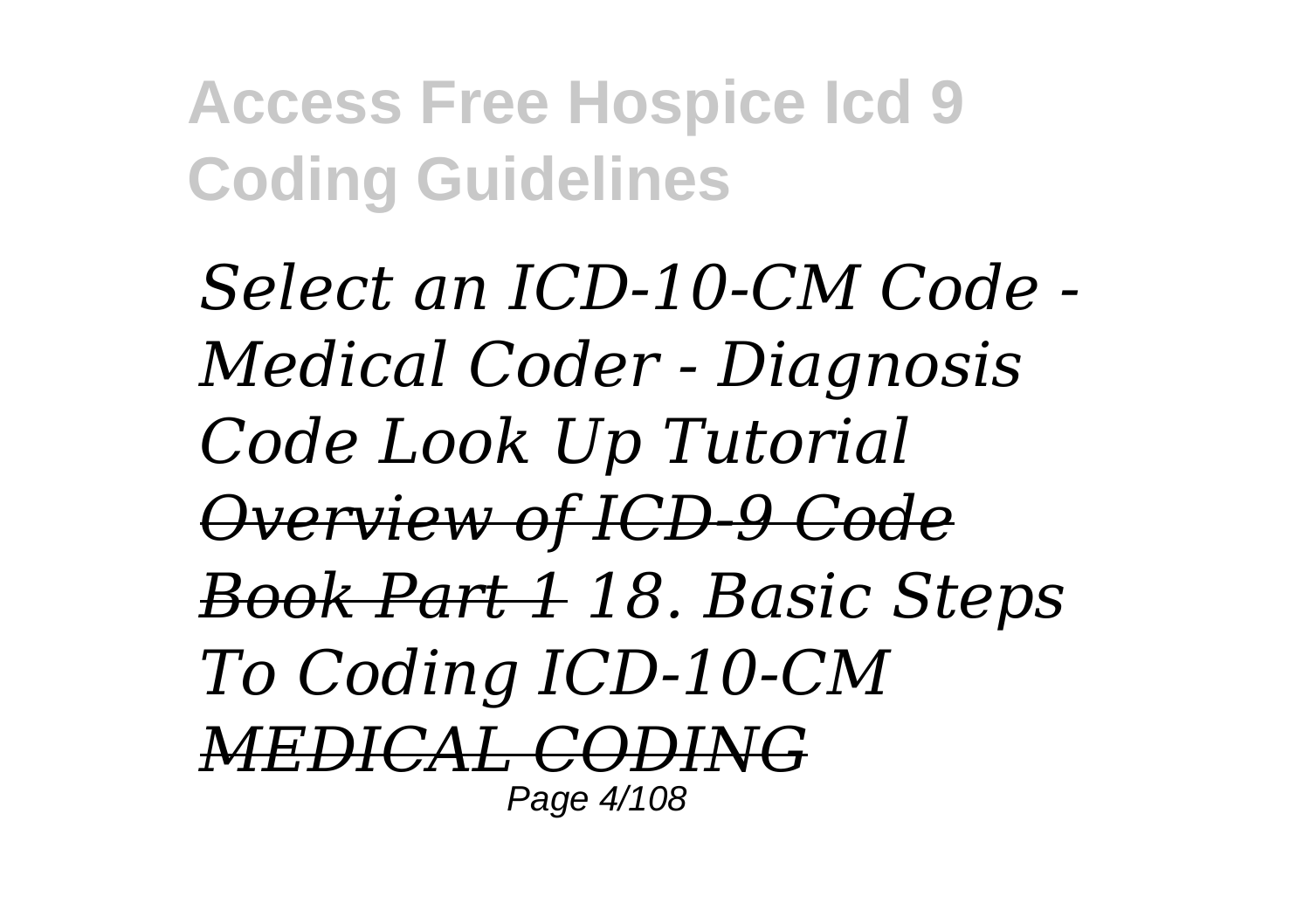*ICD-10-CM - DIABETES - Guidelines and Tips for Coding for Diabetes 2013 ICD 9 CM Coding Guidelines — Practice Questions on Sequencing MEDICAL CODING ICD-10-CM* Page 5/108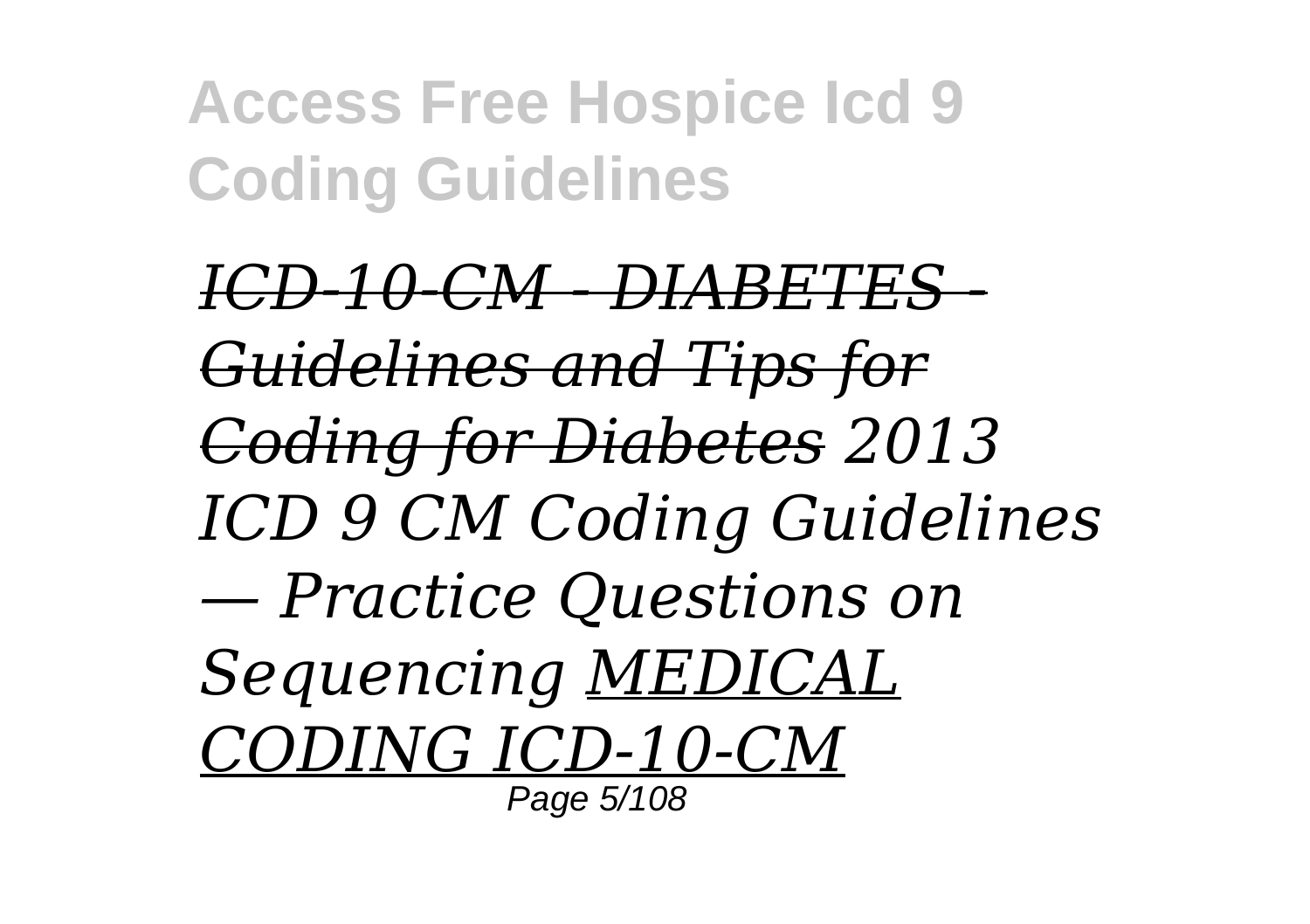*GUIDELINES LESSON - 1.A - Coder explanation and examples for 2021 How to use ICD-10-CM Codebook: Diagnosis Code Lookup Ep 1MEDICAL CODING BOOK TABBING* Page 6/108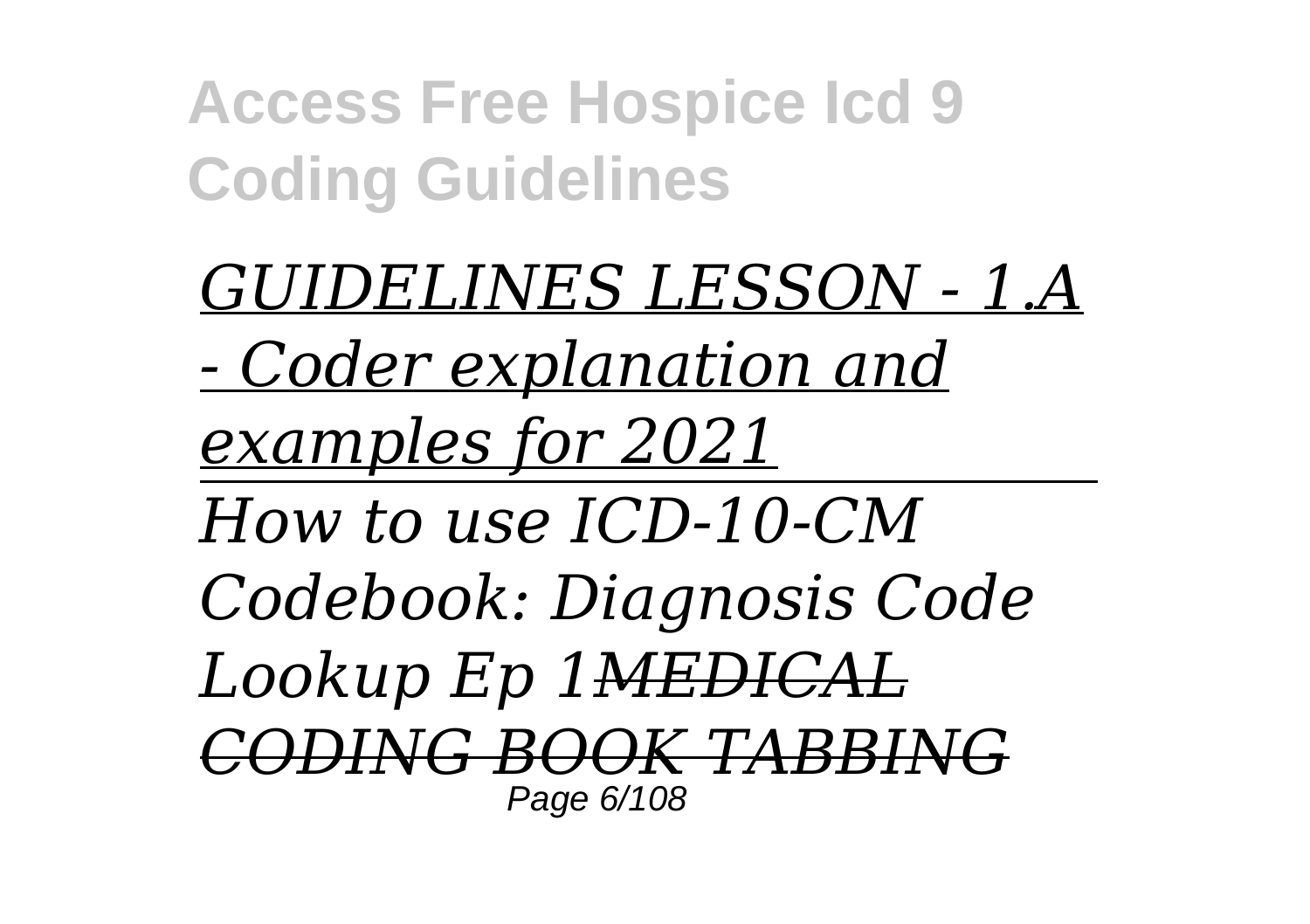*FOR CPC EXAM - Tutorial for tabbing CPT and ICD-10-CM manuals 2019 ICD-10-CM Coding Guidelines: Z-Codes How to Code Sepsis ICD-10-CM - Lesson 4: Coding for* Page 7/108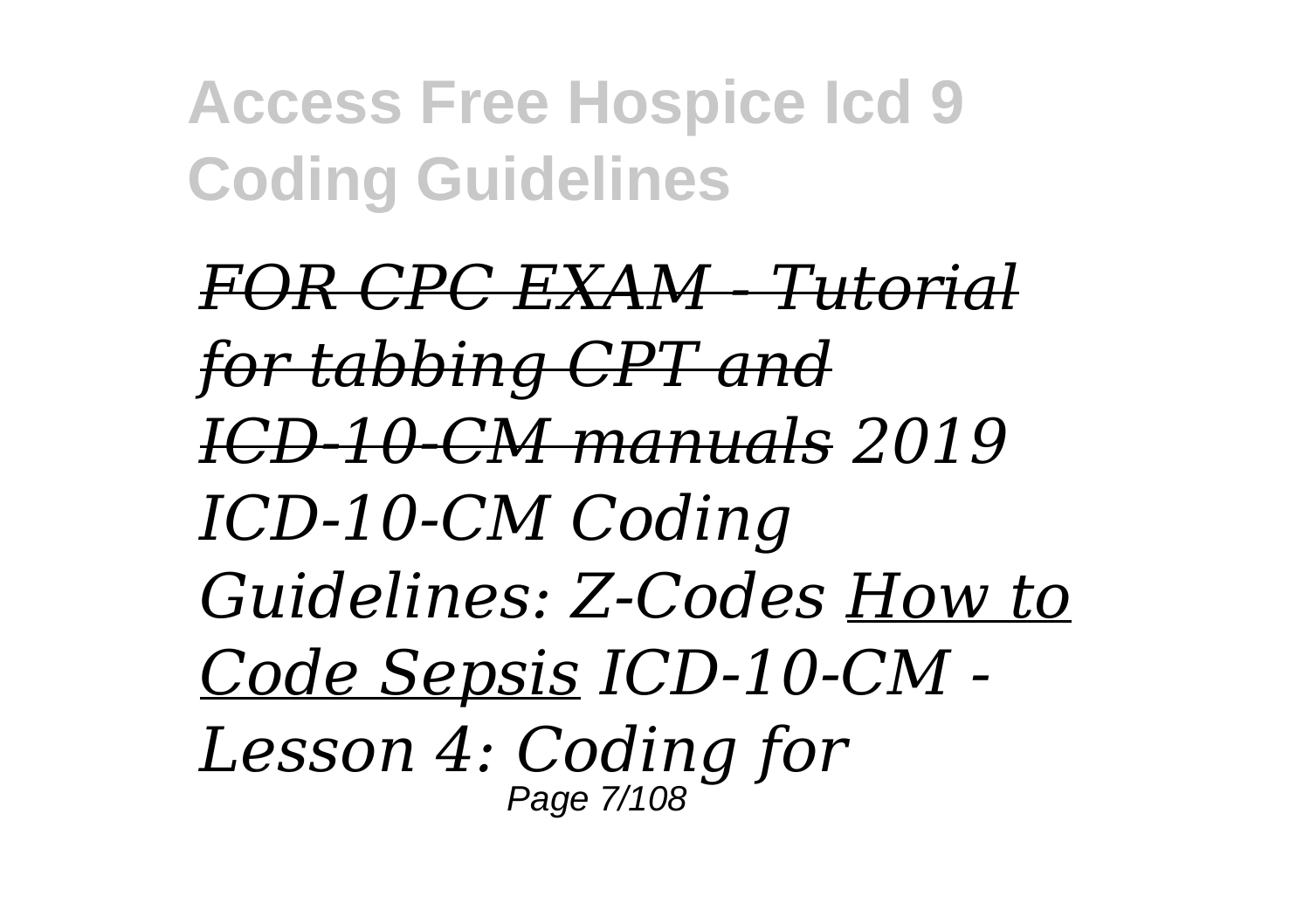*Diabetes 4. Medical Coding Certifications What YOU need to know about the CPC exam - Online and In-Person Medical Coding Certification Insight ICD 10 CM 2020 - GENERAL CODING* Page 8/108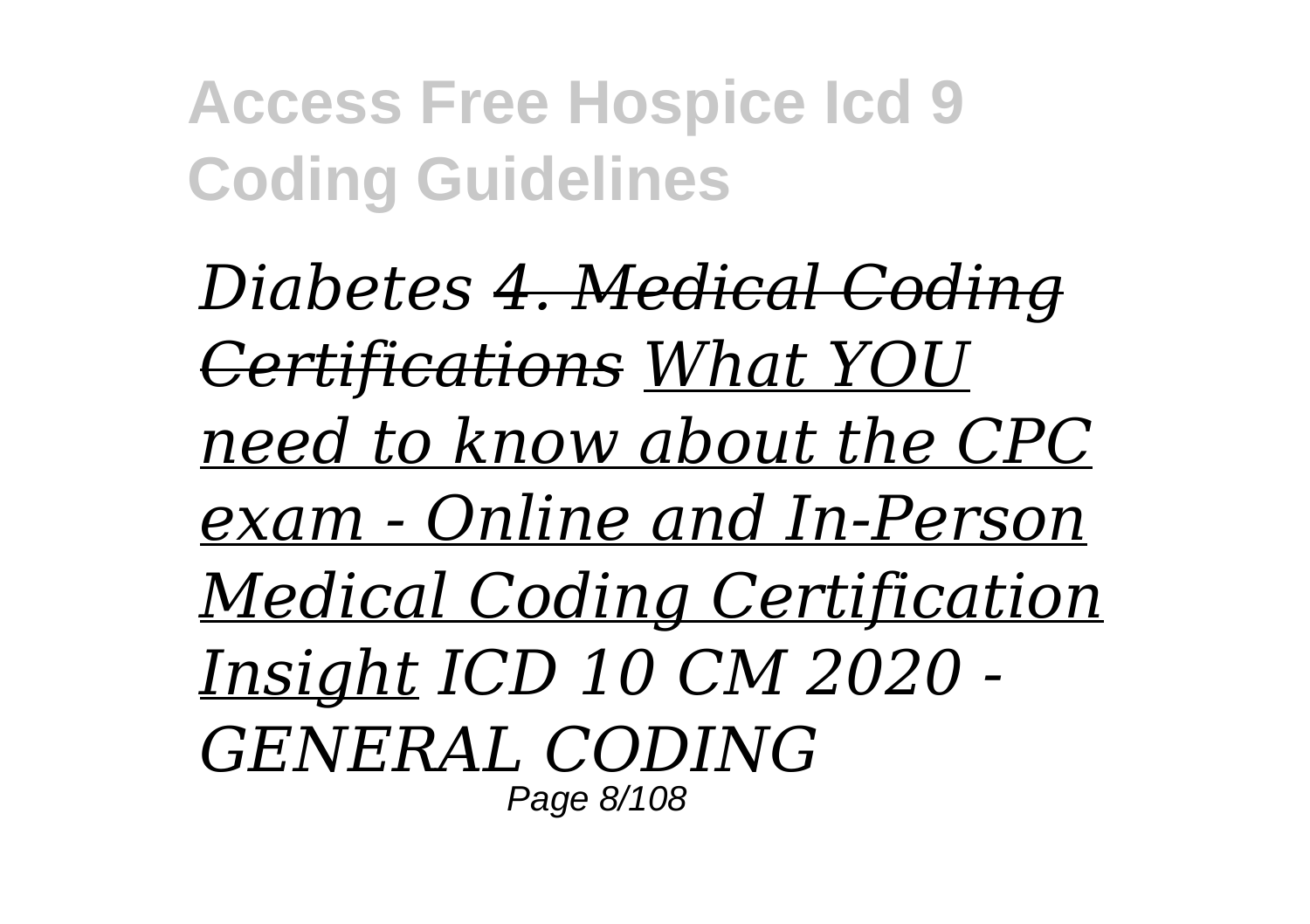*GUIDELINES MEDICAL CODING [CPC CERTIFICATION] [MEDICAL CODING] 2019 ICD-10-CM Coding Guidelines ICD-10-CM MEDICAL CODING* Page 9/108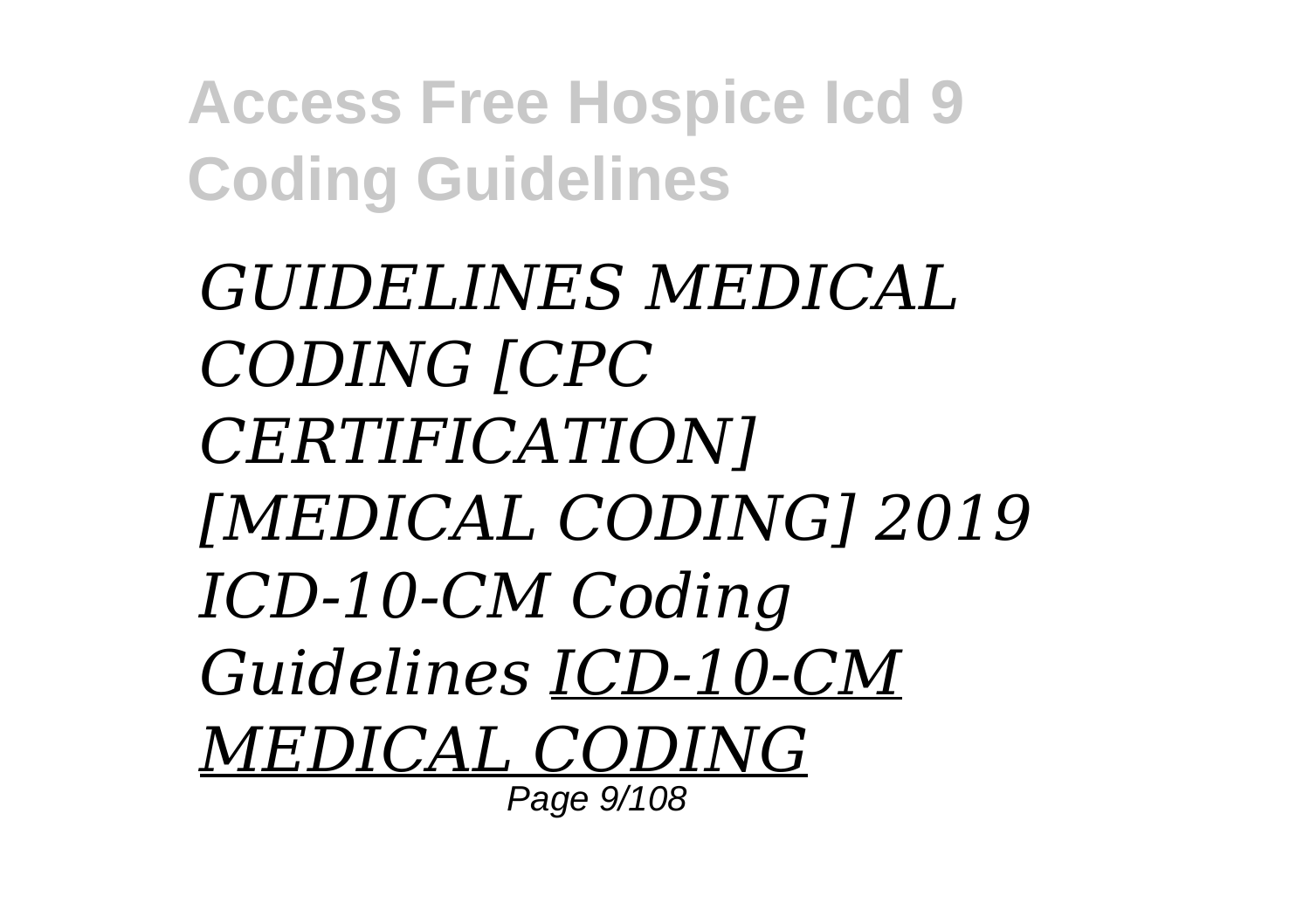*GUIDELINES EXPLAINED - CHAPTER 1 GUIDELINES - INFECTIOUS DISEASES ICD-9-CM Format ICD-10 Coding Guidelines ICD-9-CM General Coding Guidelines for Procedures What is* Page 10/108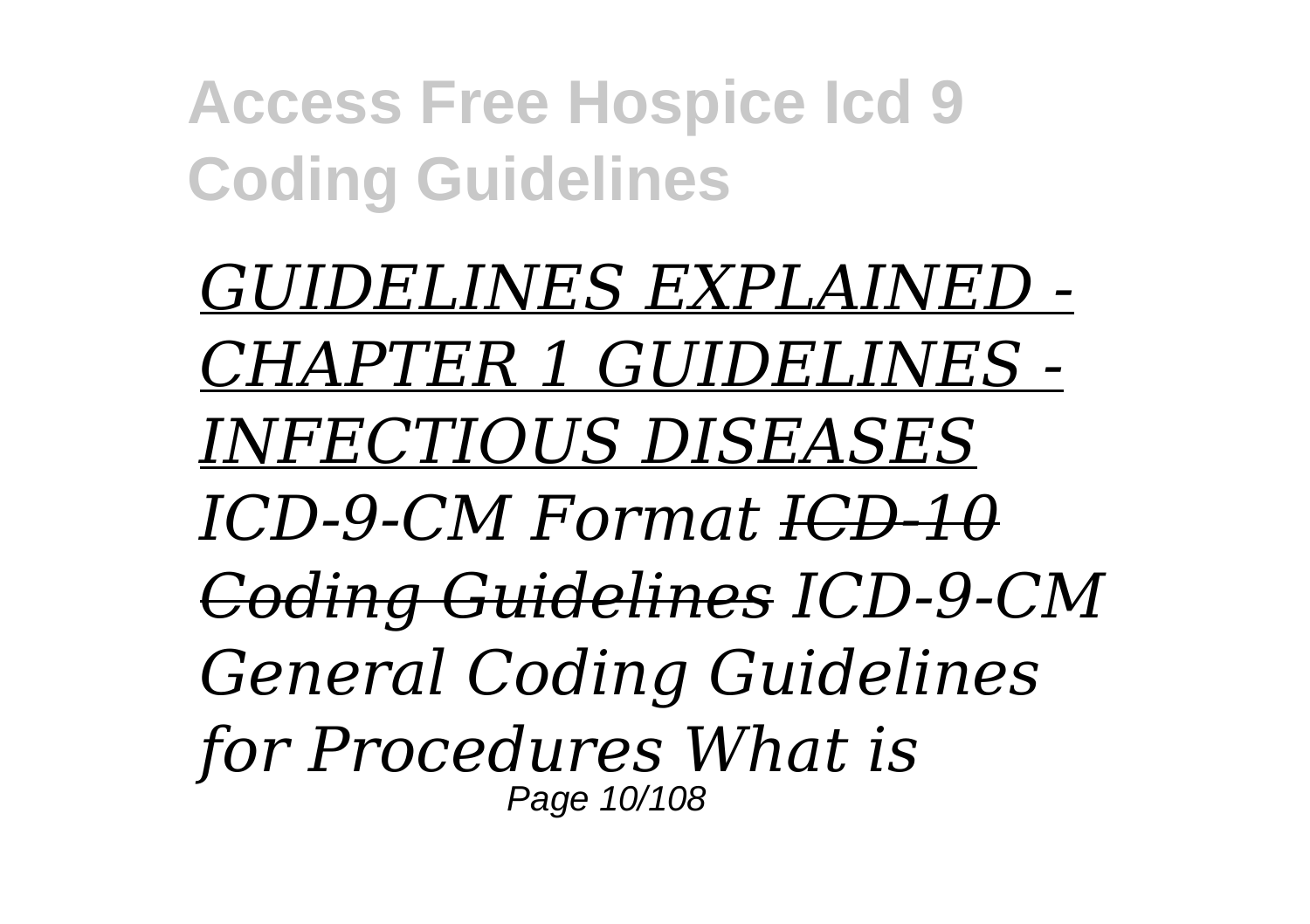*ICD-10? ICD-10-CM MEDICAL CODING GUIDELINES EXPLAINED - CHAPTER 2 GUIDELINES - NEOPLASMS MEDICAL CODING ICD-10-CM CODING BOOK UNBOXING* Page 11/108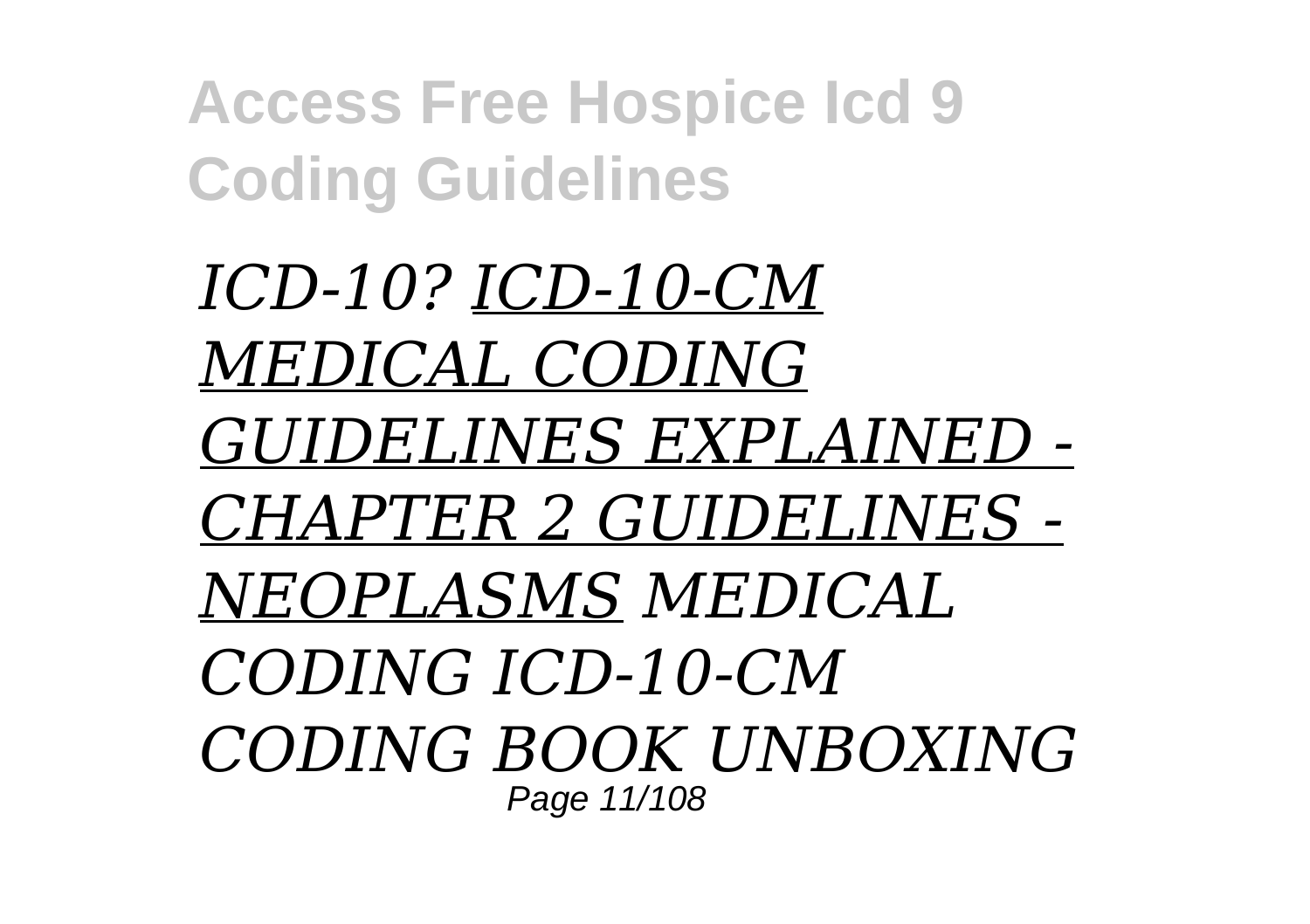*- Review of the 2021 AAPC edition diagnosis manual Axxess | ICD-10 Guidelines and Conventions Part 1 of 12 Hospice Icd 9 Coding Guidelines 9/30/2019 10. Code them* Page 12/108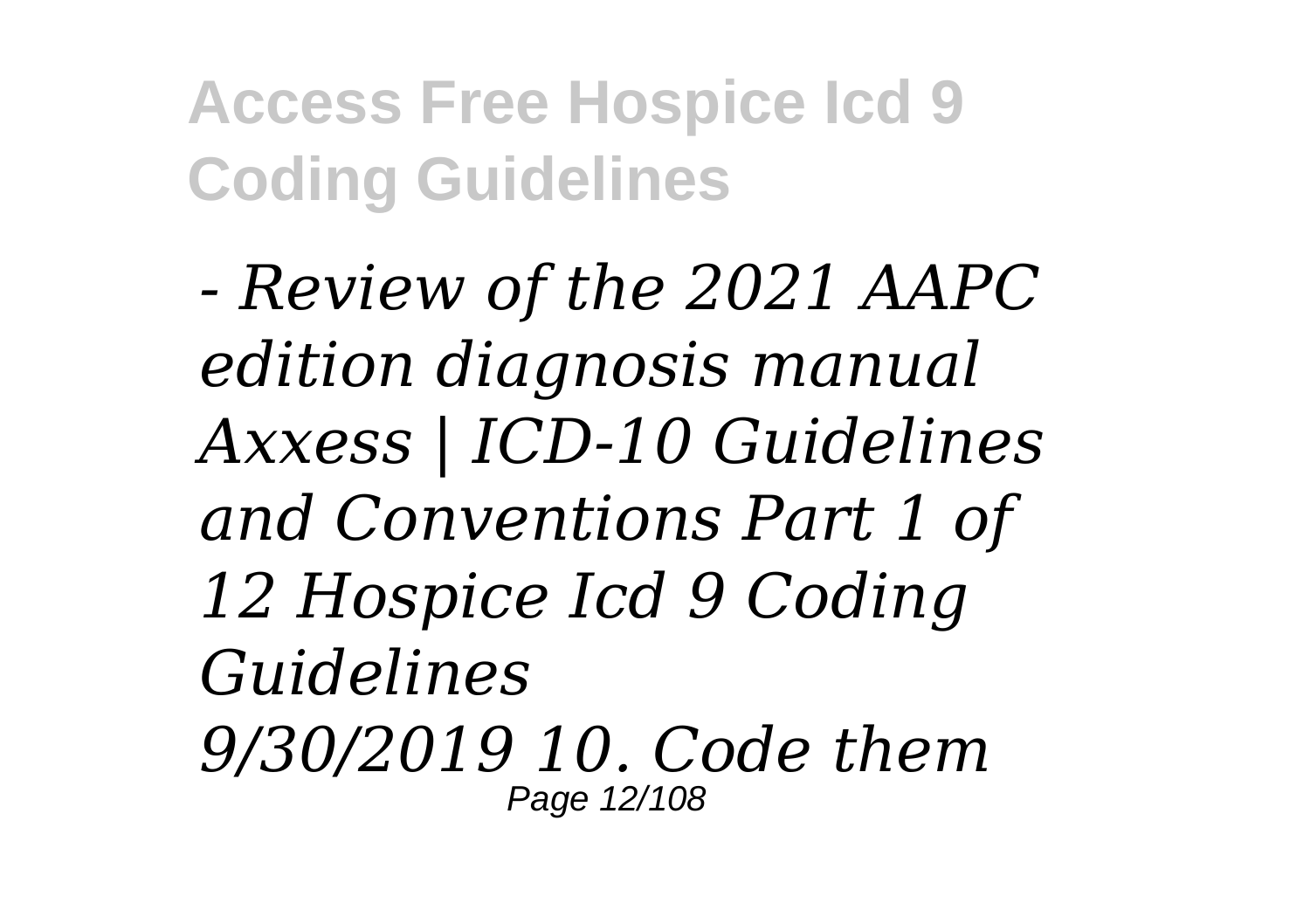*all! • Regulations at § 418.25(b) state, ''in reaching a decision to certify that the patient is terminally ill, the hospice medical director must consider at least the following information: –* Page 13/108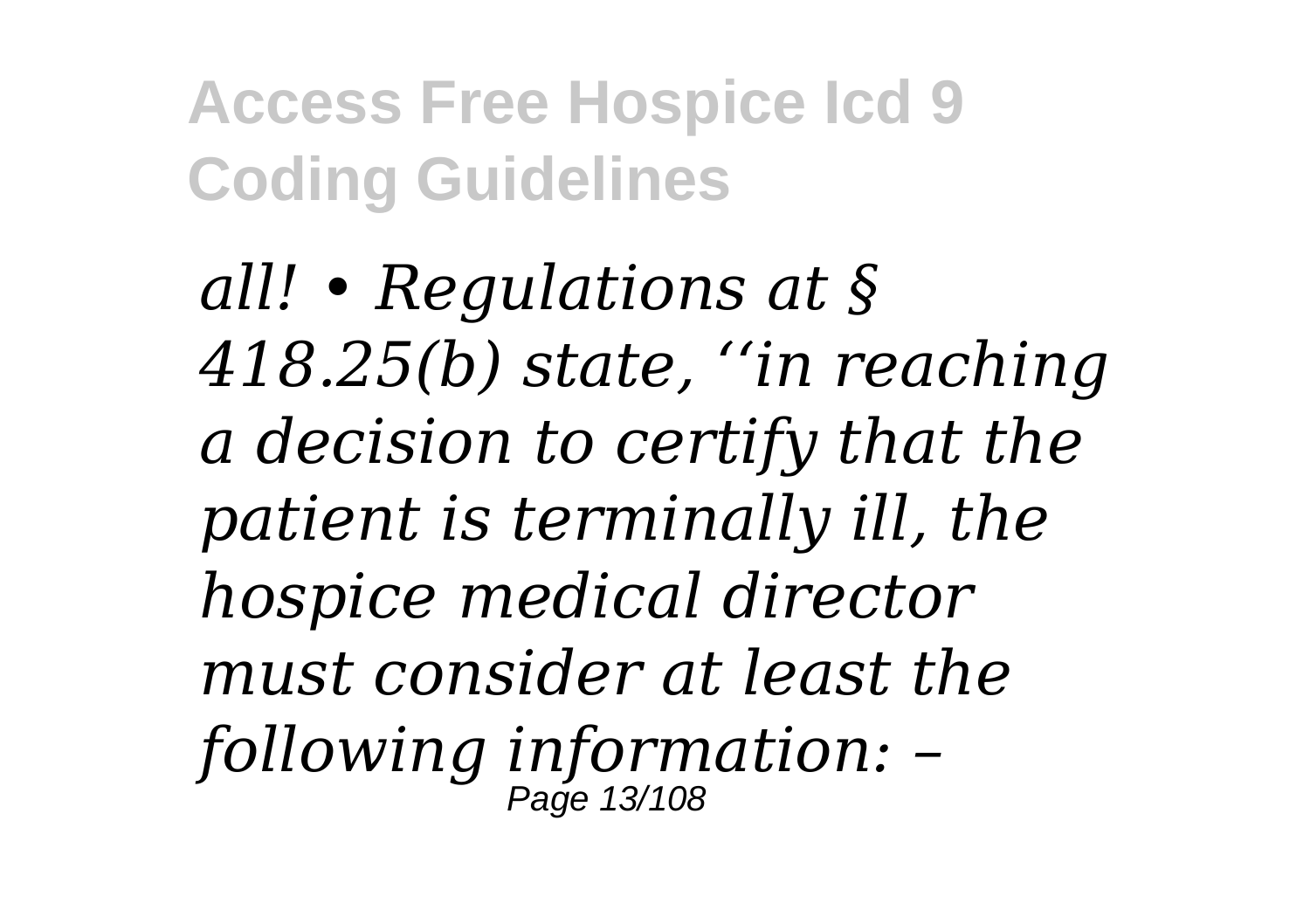*Diagnosis of the terminal condition of the patient.*

*Diagnosis Coding in Hospice - NAHC*

*Hospice Icd 9 Coding Guidelines 9/30/2019 10.* Page 14/108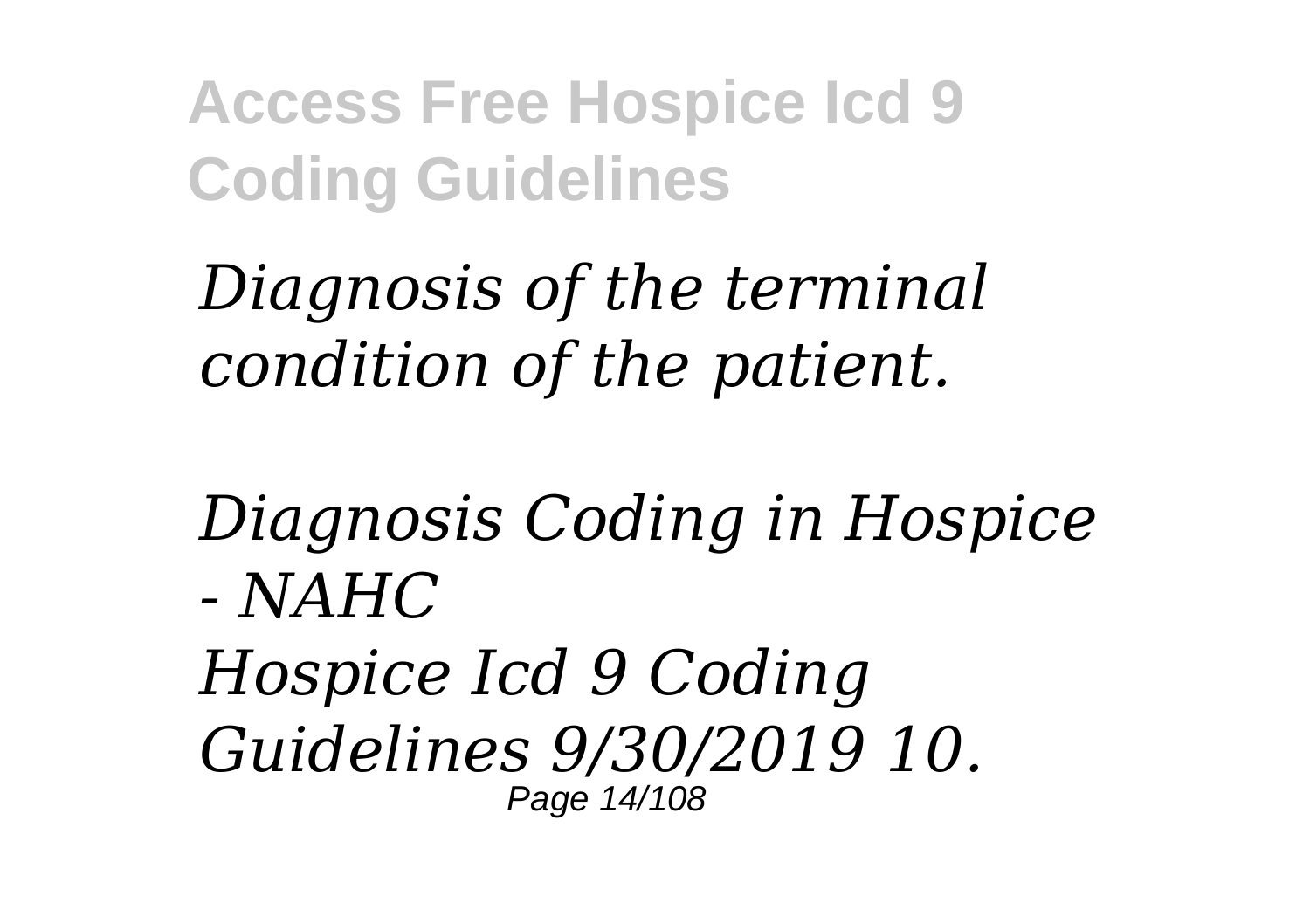*Code them all! • Regulations at § 418.25(b) state, ''in reaching a decision to certify that the patient is terminally ill, the hospice medical director must consider at least the* Page 15/108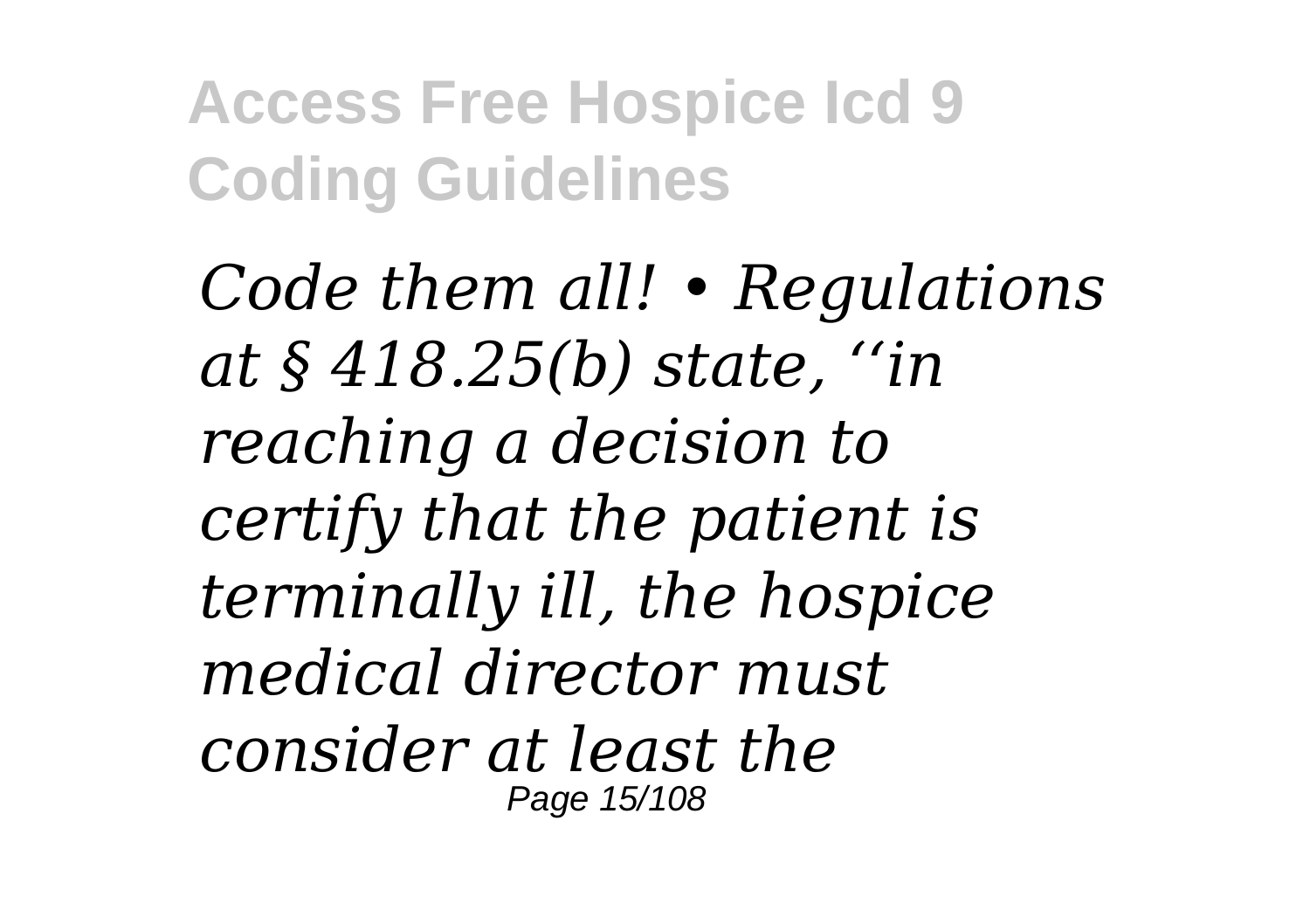*following information: – Diagnosis of the terminal condition of the patient.*

*Hospice Icd 9 Coding Guidelines infraredtraining.com.br* Page 16/108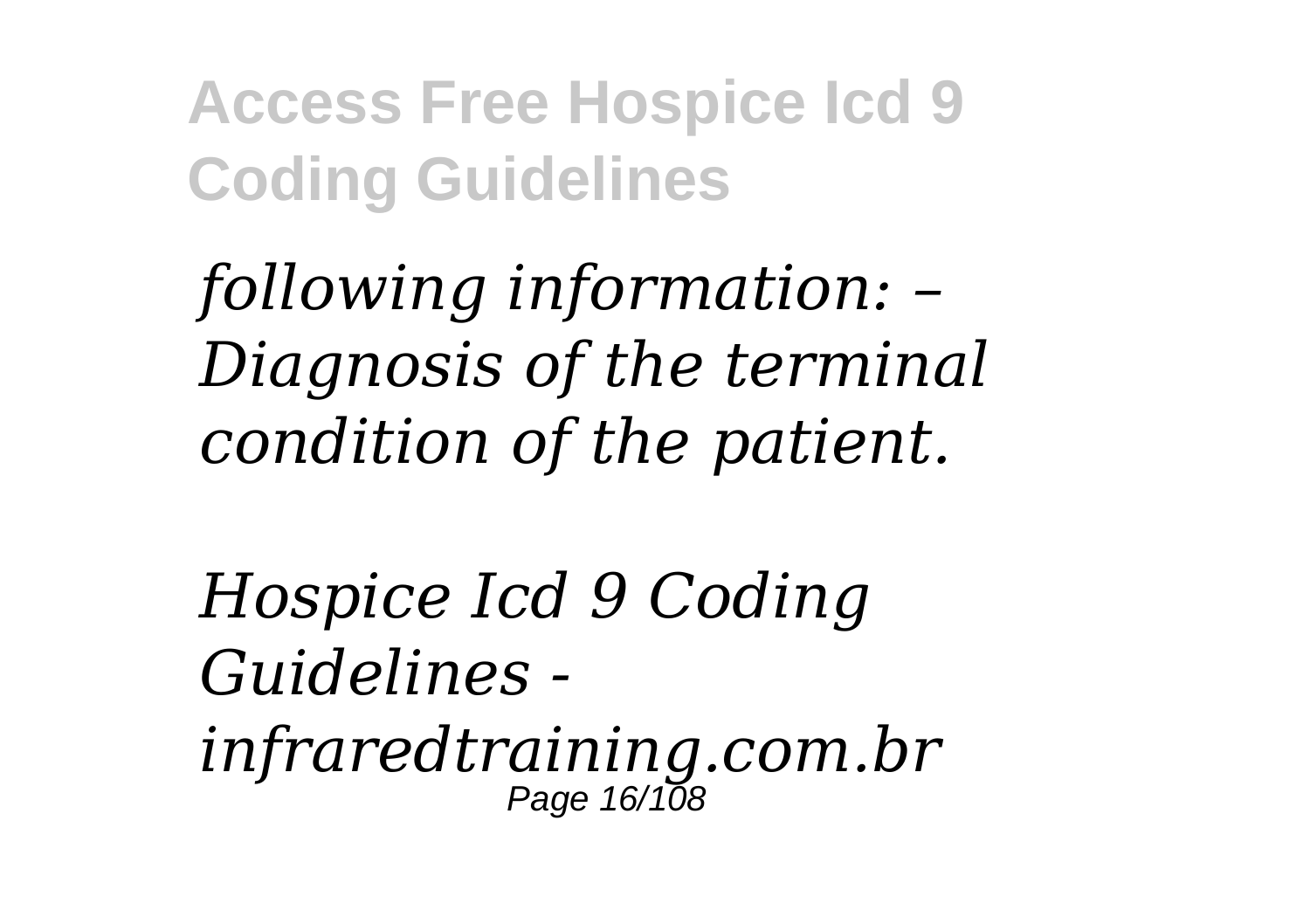*Specifically, you should not use ICD-9-CM codes 799.3 (Debility, unspecified) and 780.79 (Other malaise and fatigue), ICD-10-CM code R53.81 (Other malaise); and ICD-9-CM code 783.7 and* Page 17/108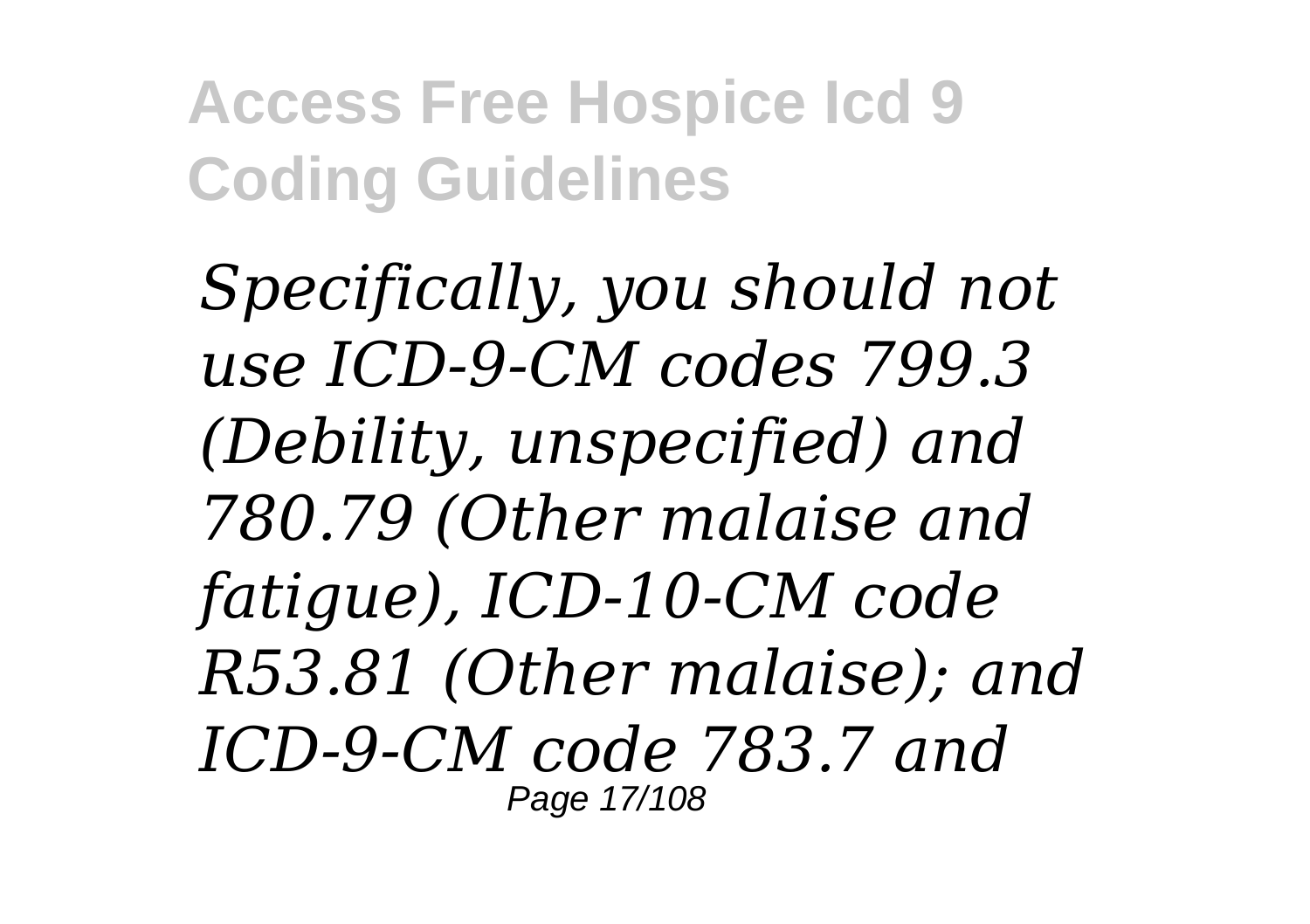*ICD-10-CM code R62.7 (adult failure to thrive) as principal hospice diagnoses on a hospice claim form.*

*CMS Clarifies Hospice Coding and Billing* Page 18/108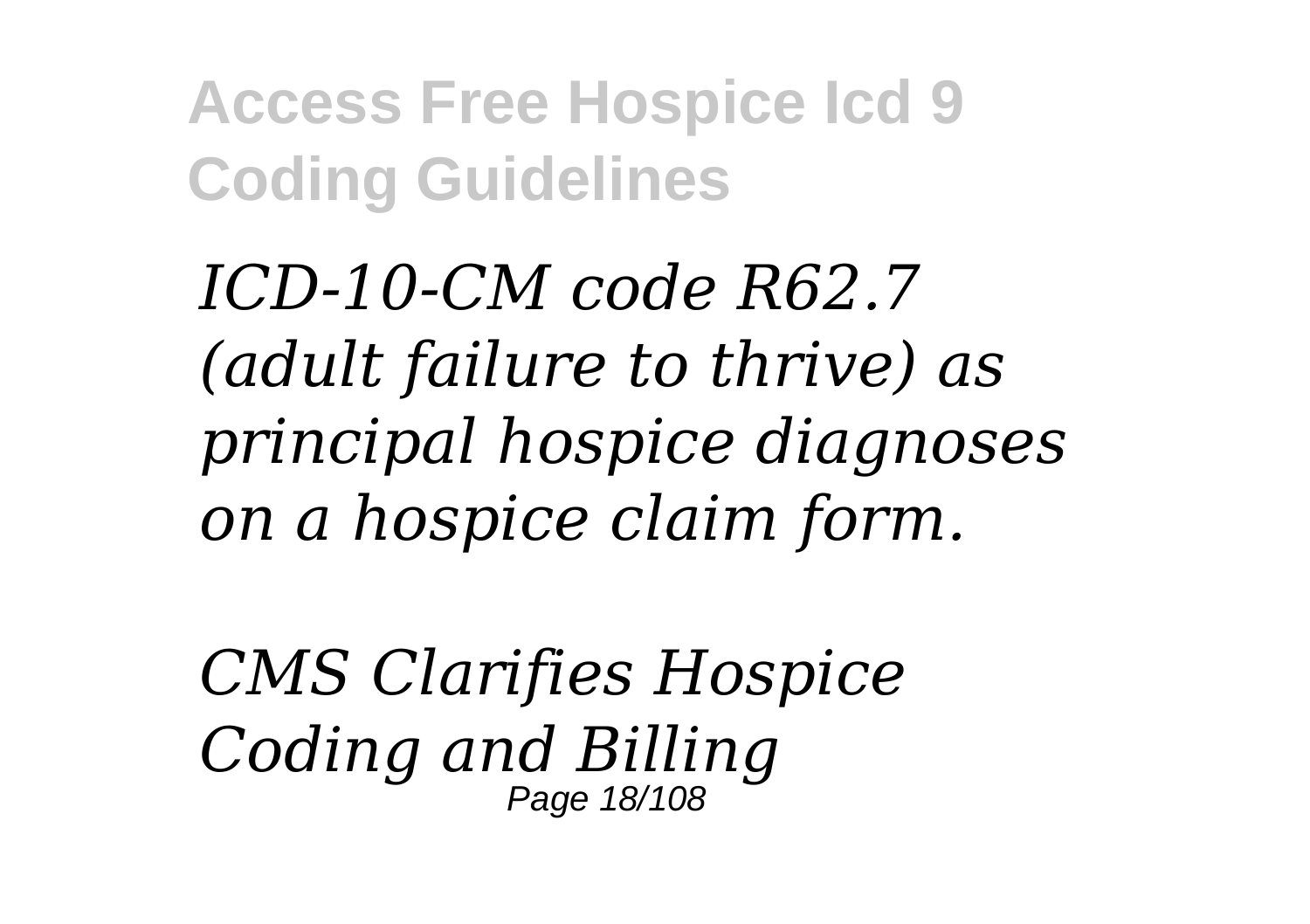*Instructions ... resource designed specifically to address the challenges of snf irf and hospice services 2013 icd 9 cm expert for skilled nursing facilities inpatient rehab and* Page 19/108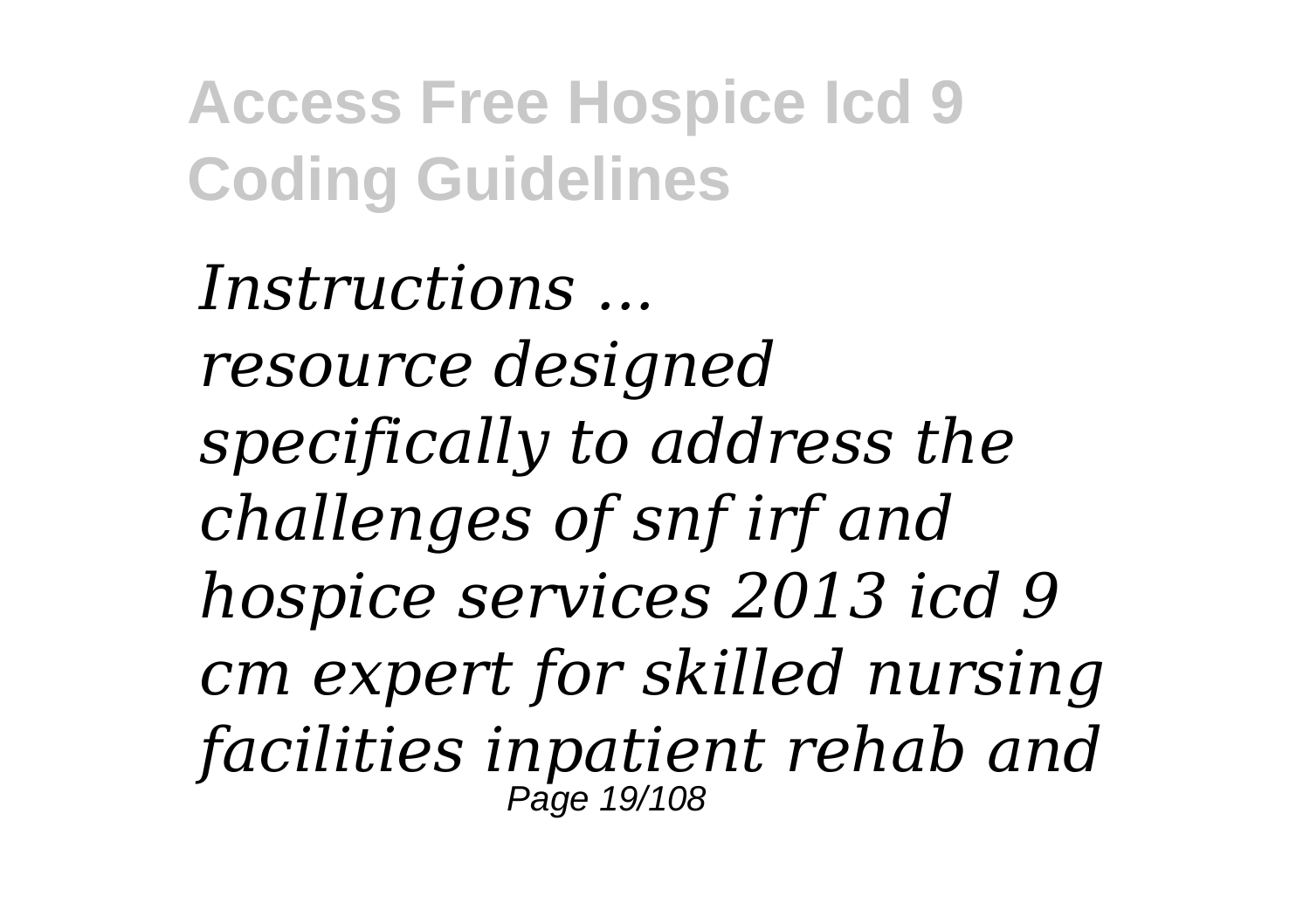*hospices vol 1 ... rehabilitation facilities the complete official code set codes valid from october 1 2019 through september 30 2020 2020 coding guidelines included*

Page 20/108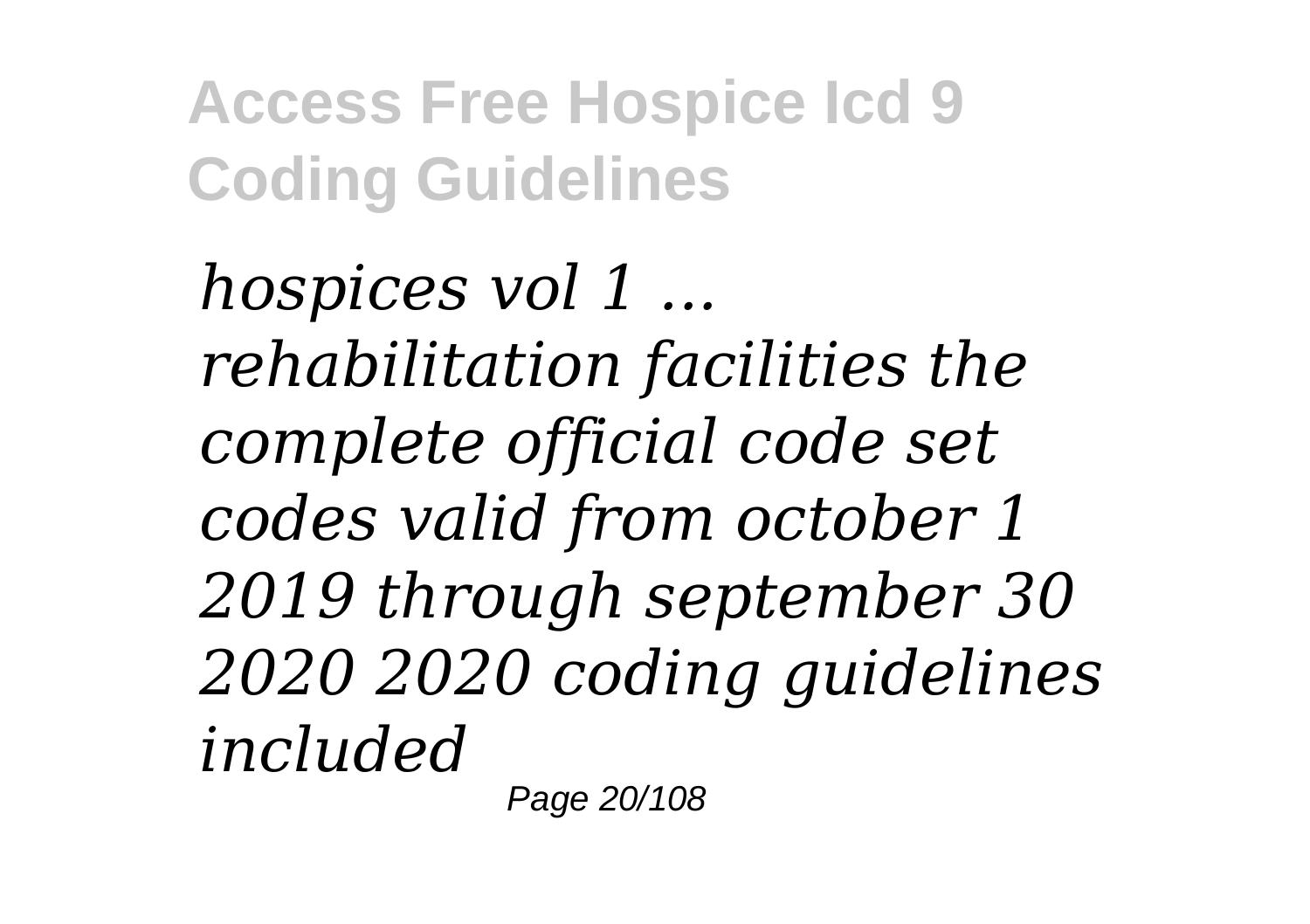*20+ Icd 9 Cm Expert For Skilled Nursing Facilities ... Hospice providers may not report diagnosis codes that cannot be used as the principal diagnosis* Page 21/108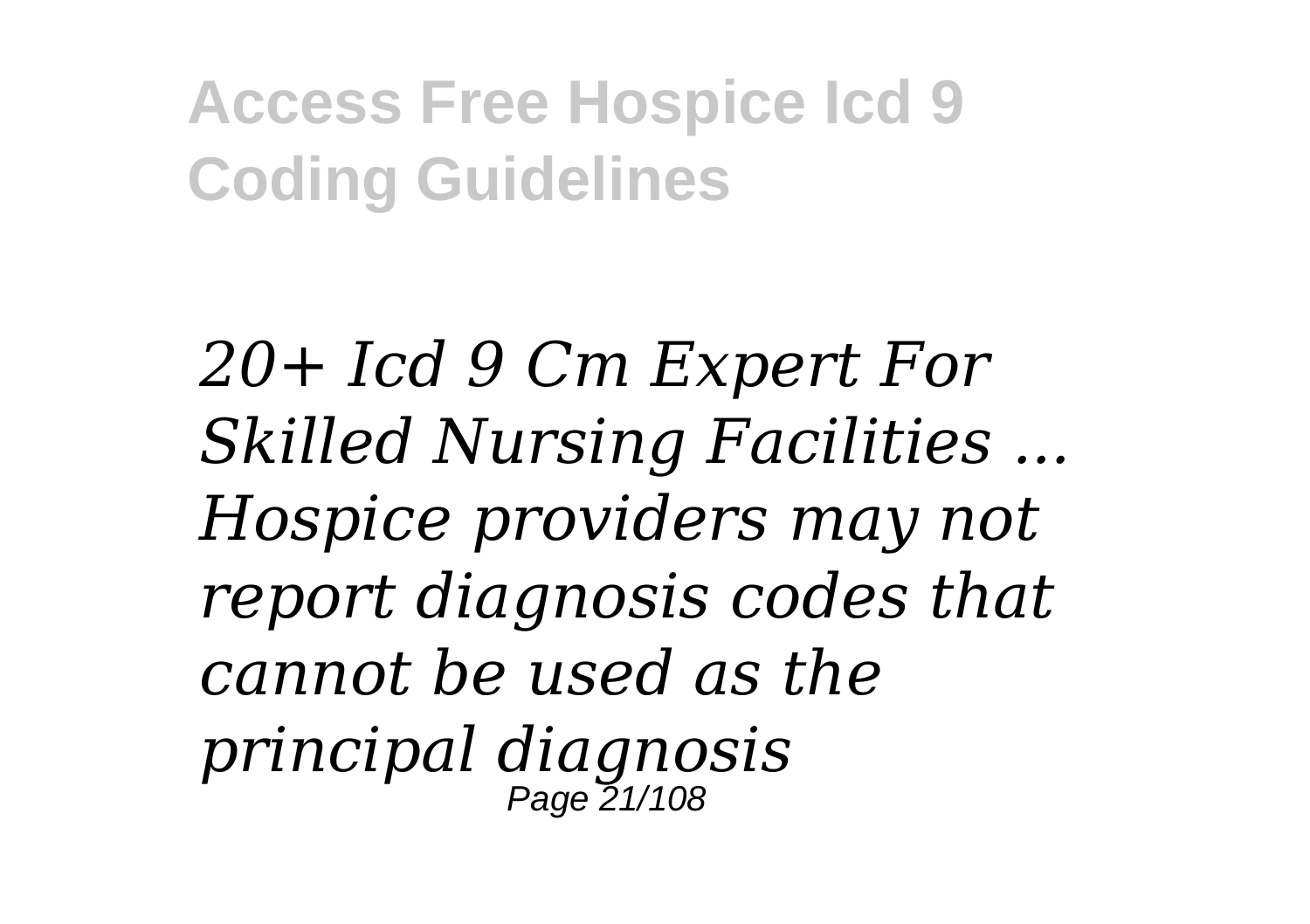*according to ICD-9-CM/ICD-10-CM Coding Guidelines and that require further compliance with various ICD-9-CM/ICD-10-CM*

Page 22/108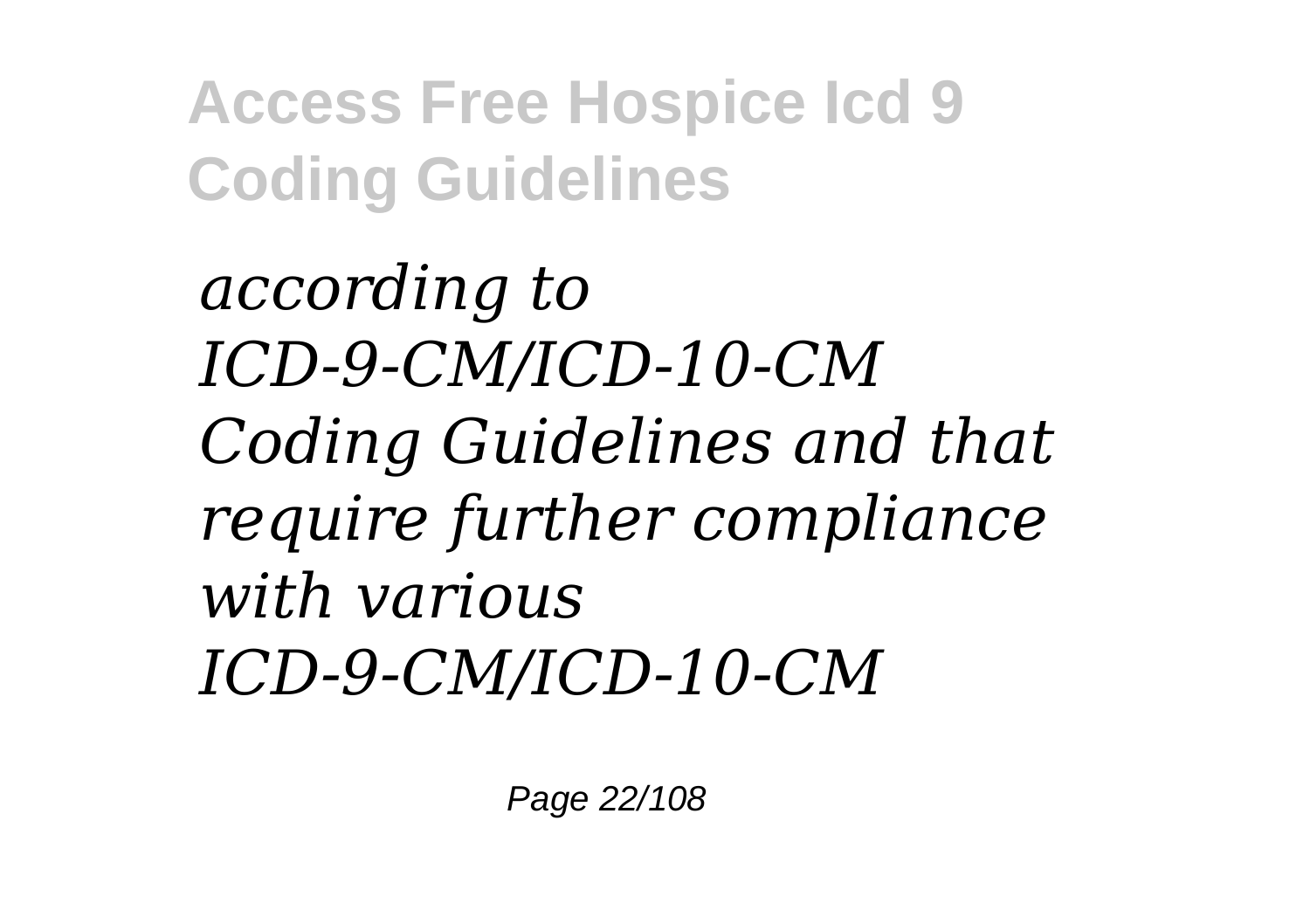*Hospice Icd Coding Guidelines Title: hospice icd 9 coding guidelines Author: Taylor Bert Subject: load hospice icd 9 coding guidelines best in size 14.86MB, hospice icd* Page 23/108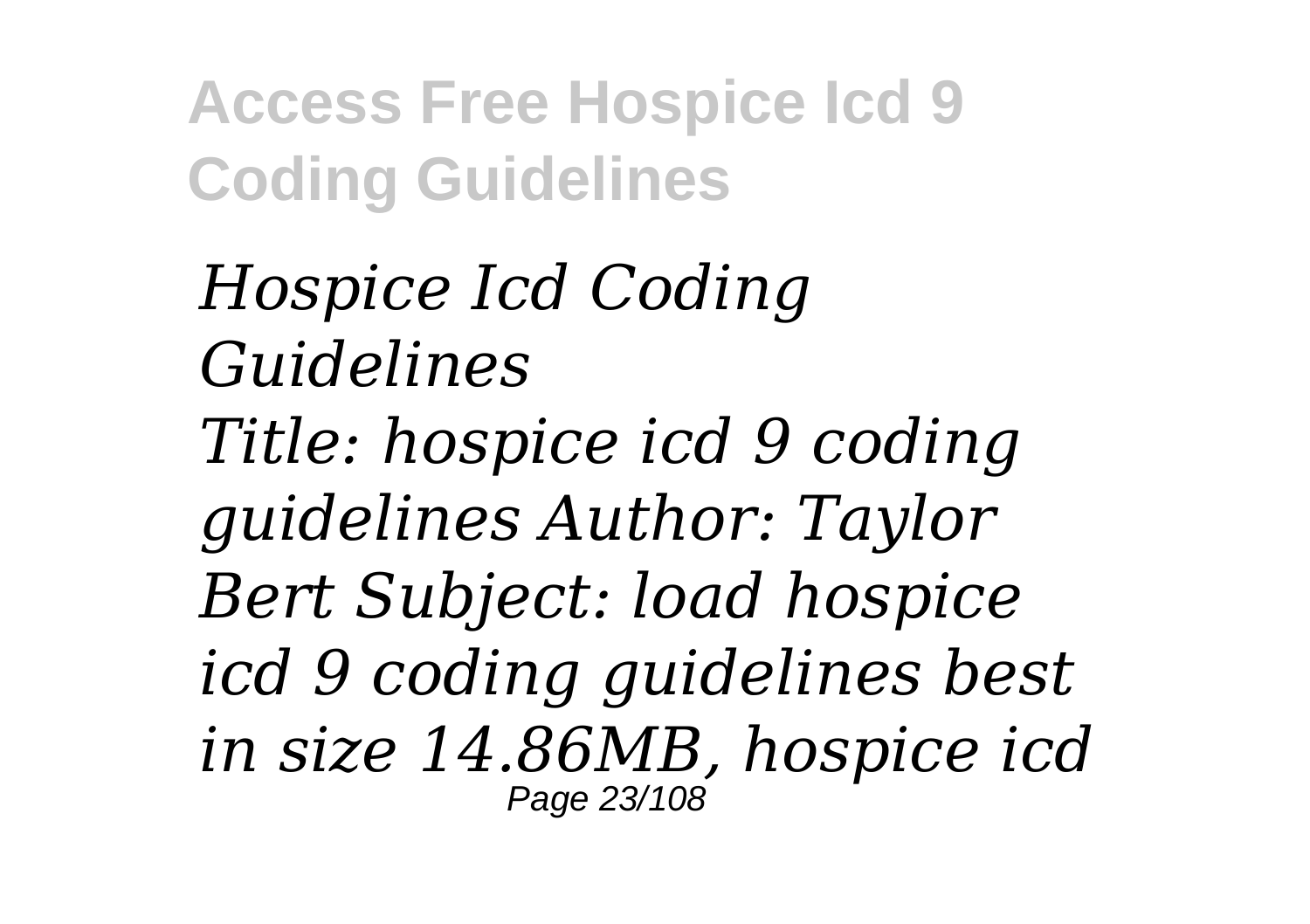*9 coding guidelines would available in currently and writen by ResumePro*

*hospice icd 9 coding guidelines levygtonite.herokuapp.com* Page 24/108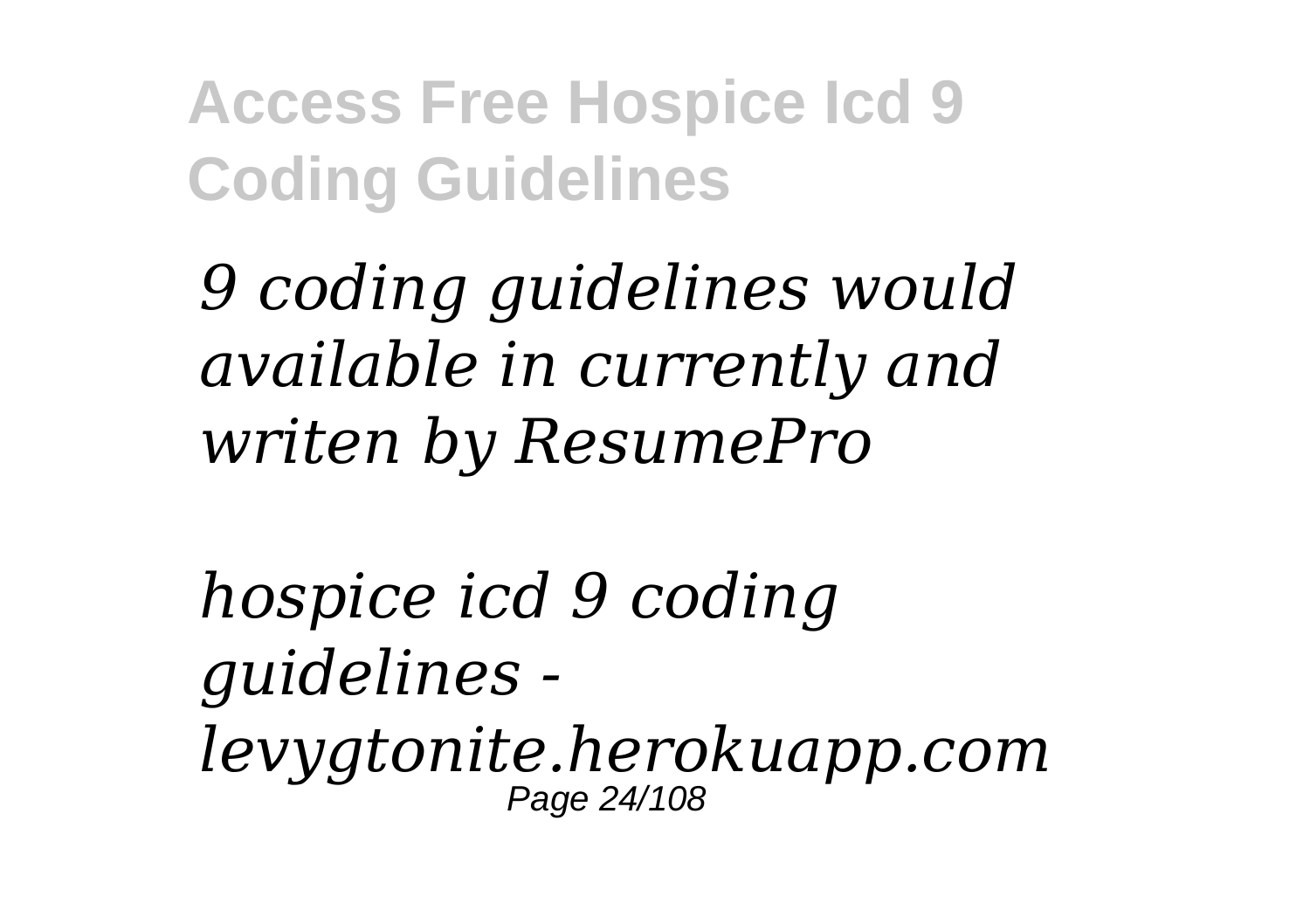*Coding Guidelines: Part B Hospice Modifiers GV and GW: P rint: Part B Hospice Modifiers GV and GW . When hospice coverage is elected, the beneficiary waives all rights to Medicare* Page 25/108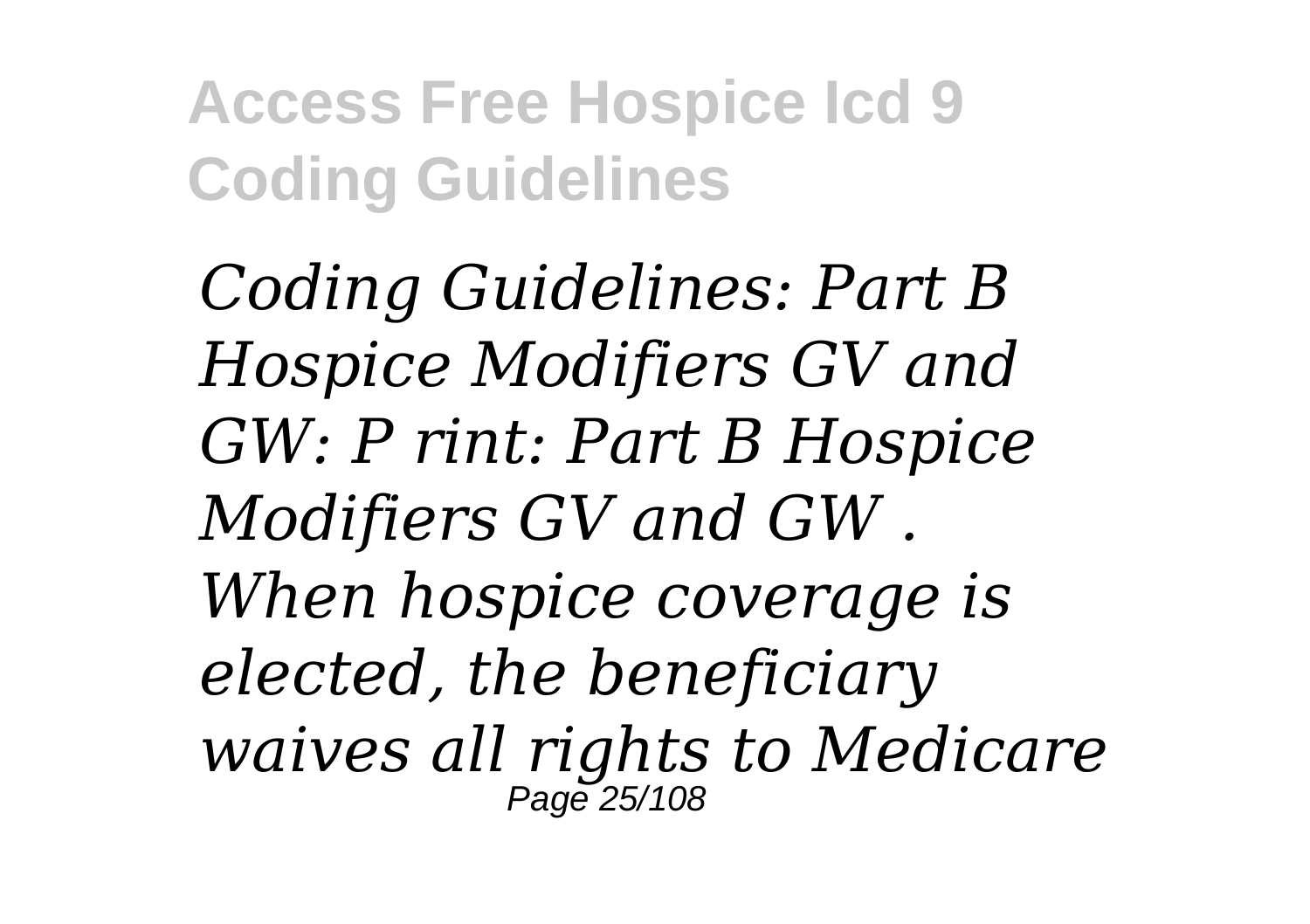*Part B payments for services that are related to the treatment and management of their terminal illness during the period the hospice benefit election is in force ...*

Page 26/108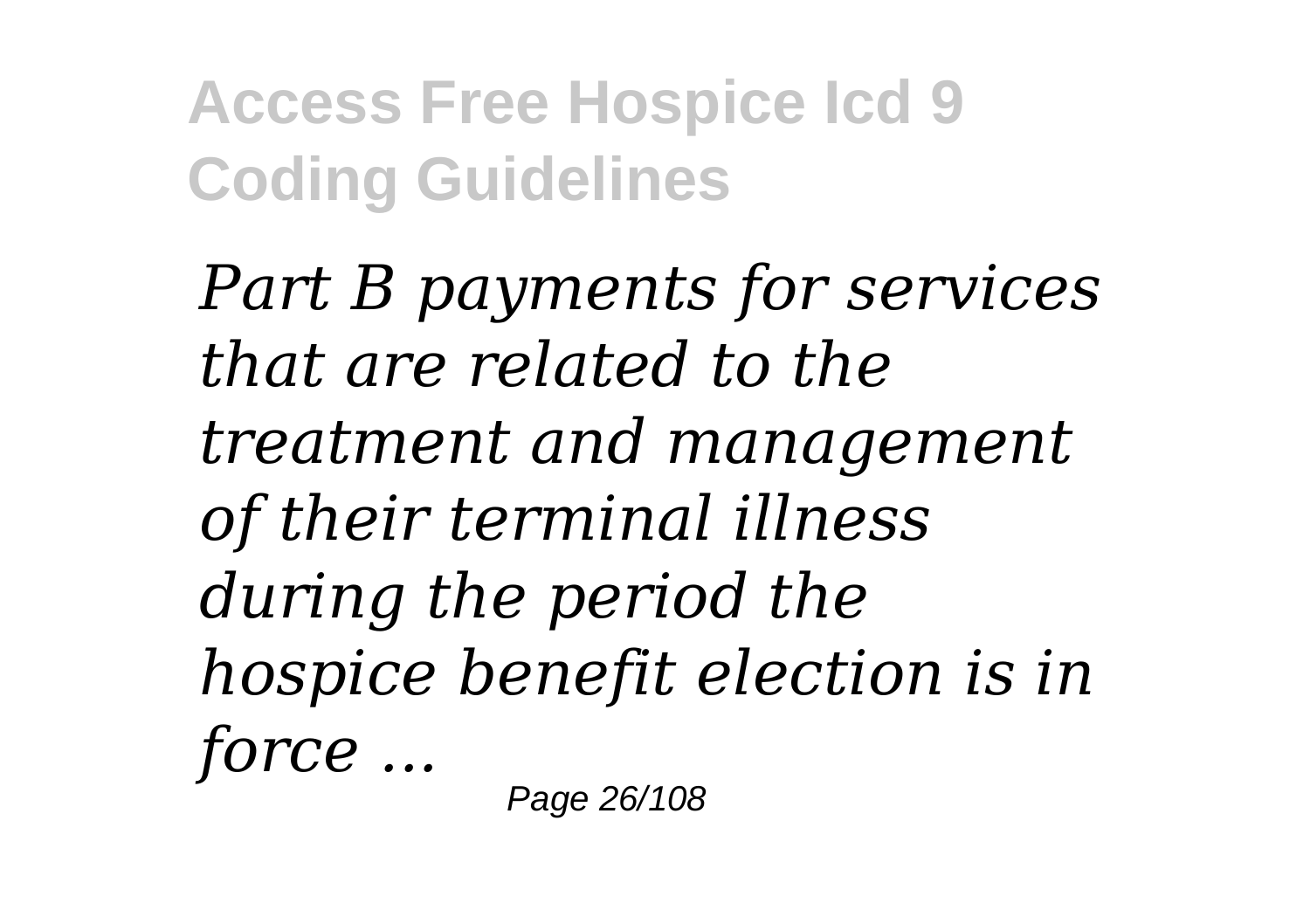*Coding Guidelines: Part B Hospice Modifiers GV and GW*

*Related ICD-9 diagnosis codes • The hospice claim must include: – All diagnoses* Page 27/108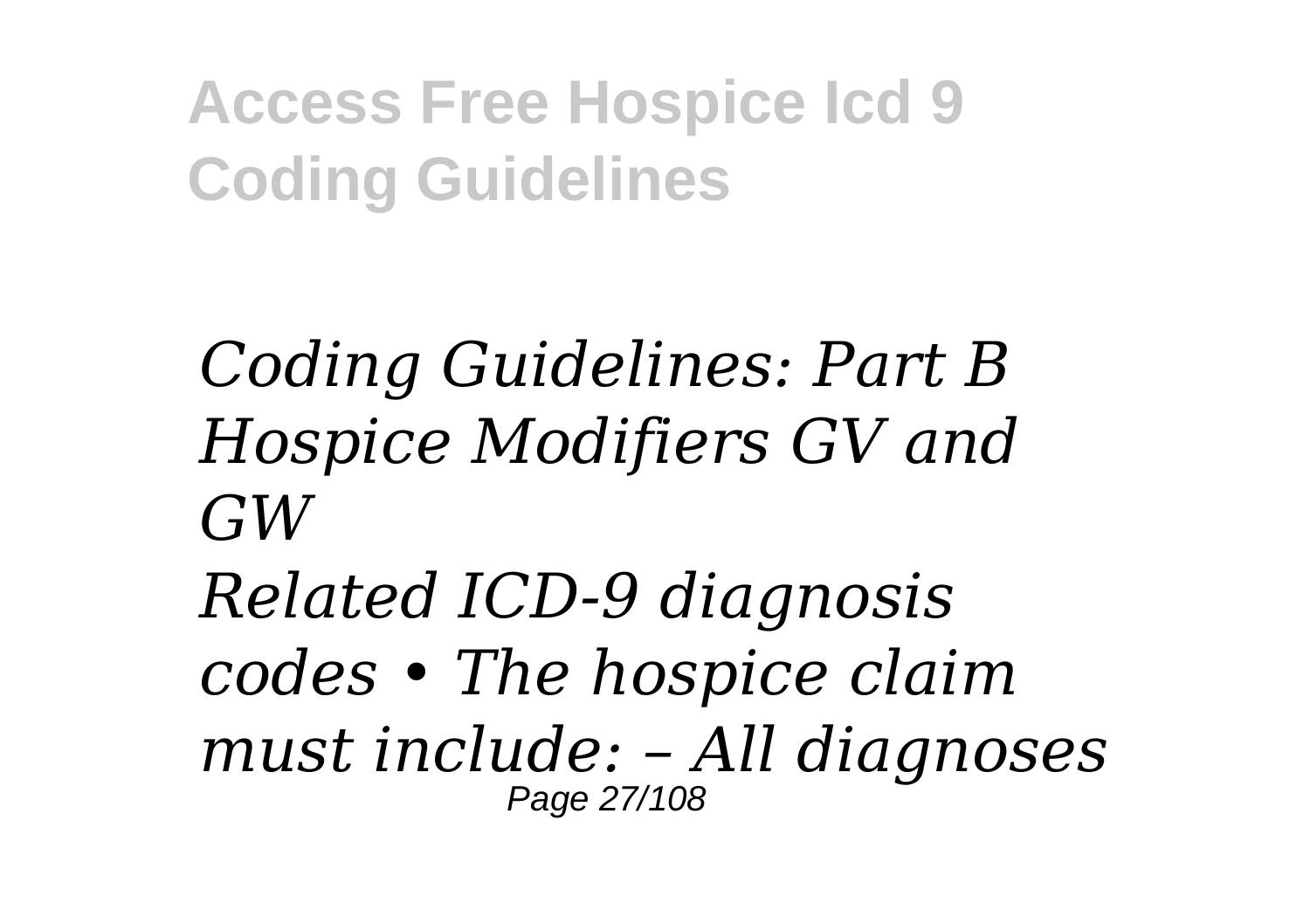*related to the terminal illness/principal diagnosis. – All comorbid conditions that contribute to the prognosis of 6 months or less. • Medicare: THIS IS NOT A NEW RULE! Related ICD-9* Page 28/108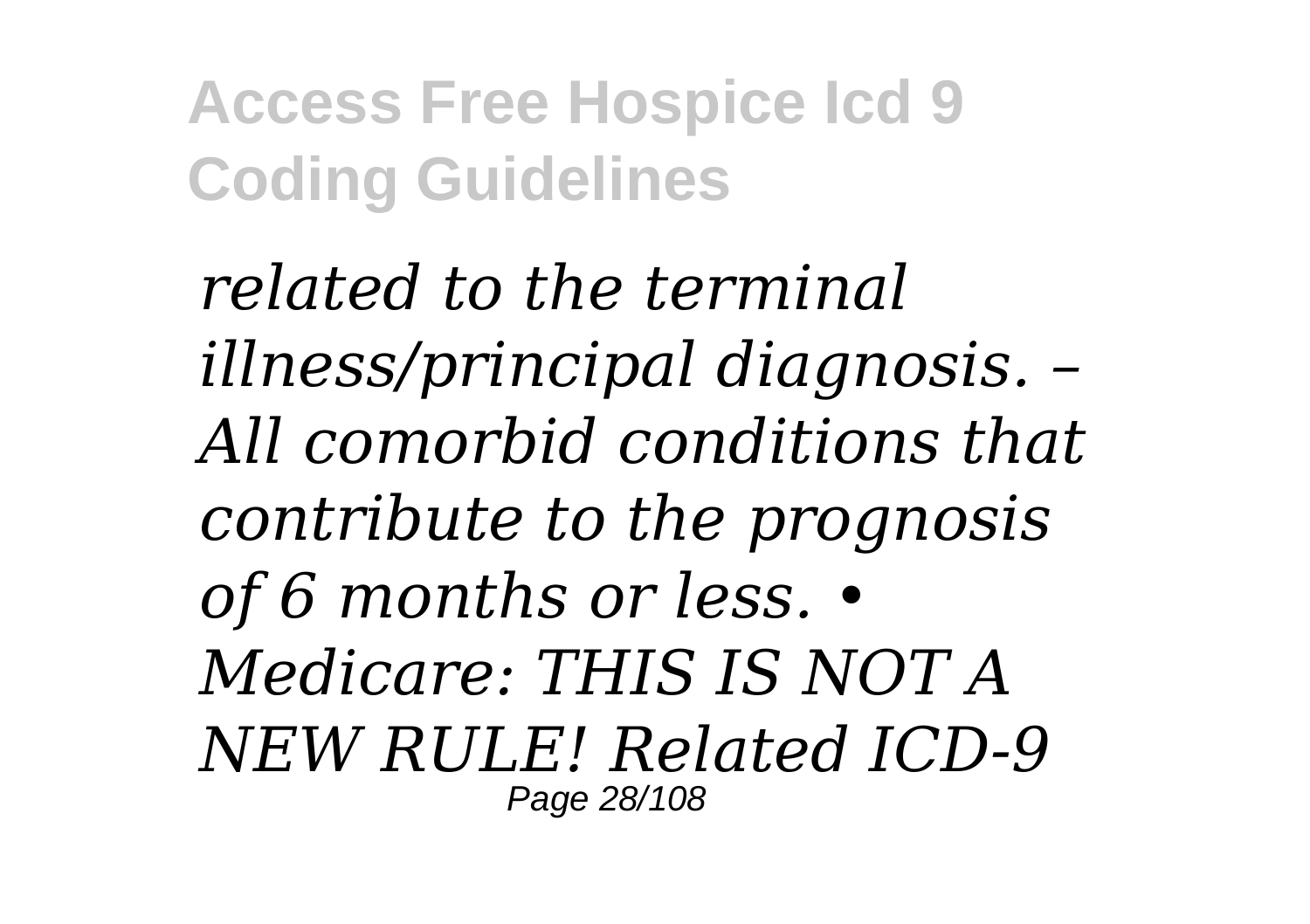*diagnosis codes • In January-March 2013: – 72% of hospice providers listed only 1*

*Hospice Clinical Documentation* Page 29/108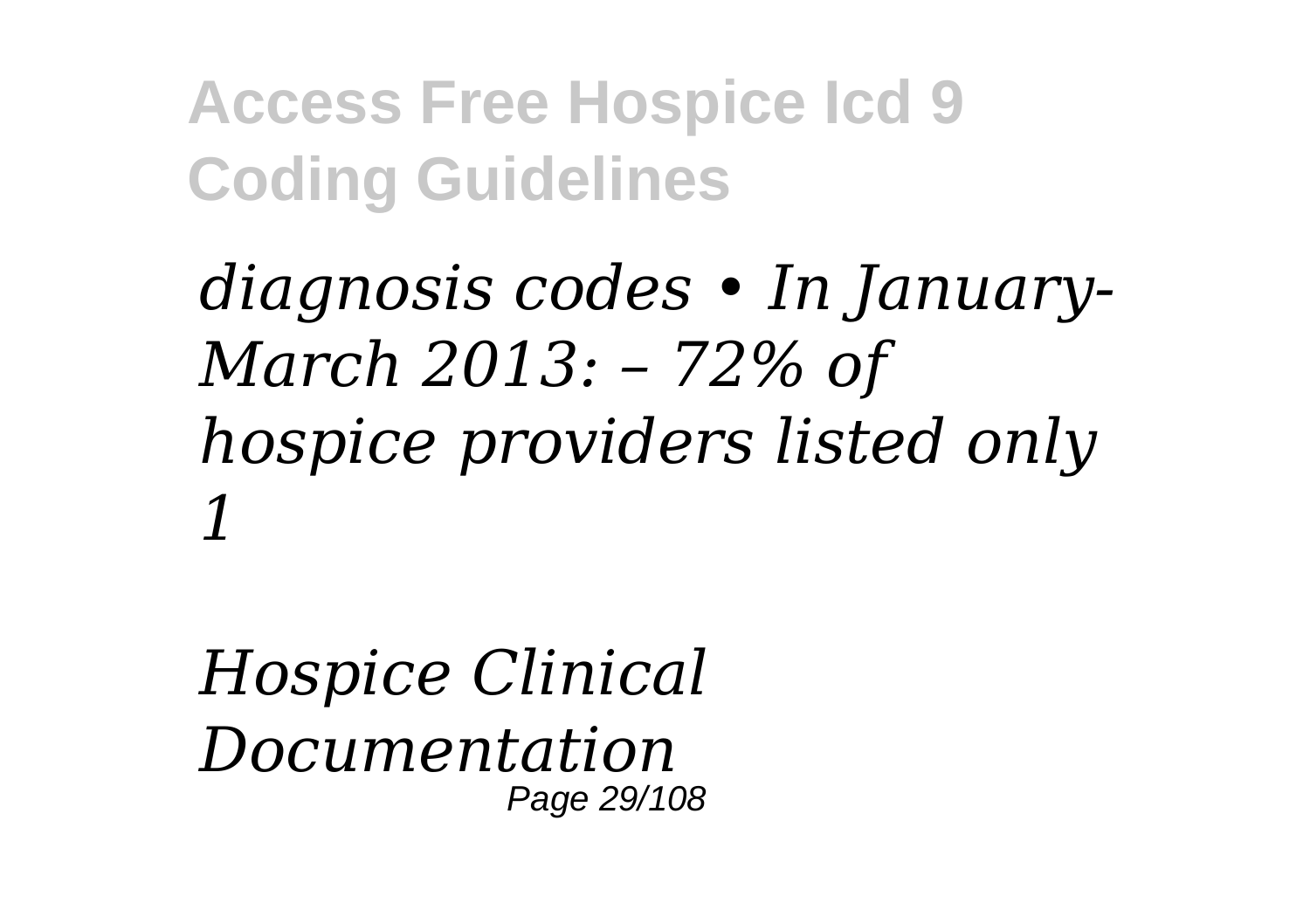*TABLE OF CONTENTS3737 7/16 Identifying a Primary Hospice Diagnosis Determining a primary hospice diagnosis can be challenging when a patient has some, but not all, of the* Page 30/108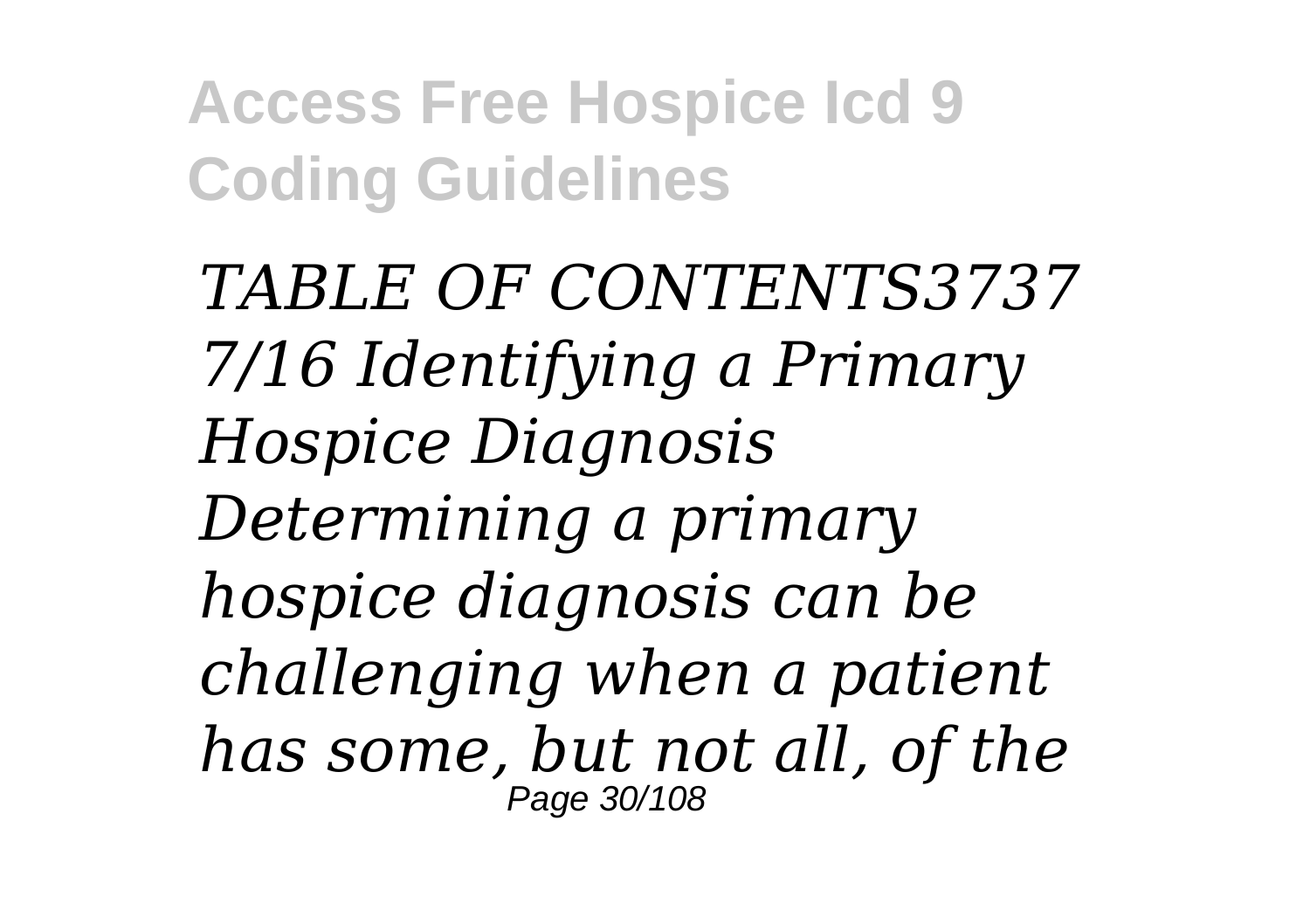*clinical indicators of a specific disease or condition. The following clinical signs often support hospice eligibility in combination with another primary diagnosis.* Page 31/108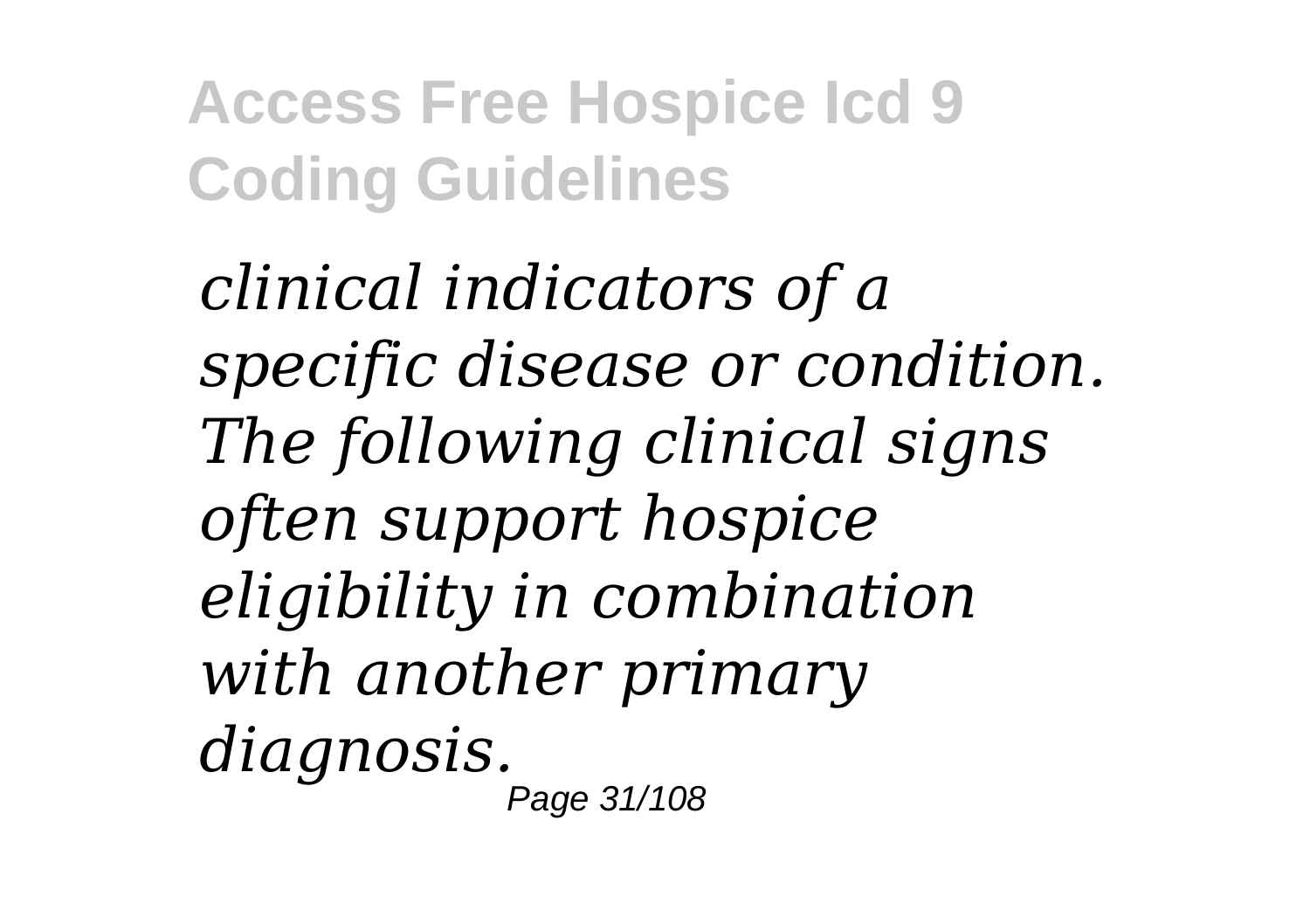*Guidelines for Hospice Eligibility ICD-10-CM Official Guidelines for Coding and Reporting FY 2020 (October 1, 2019 - September 30,* Page 32/108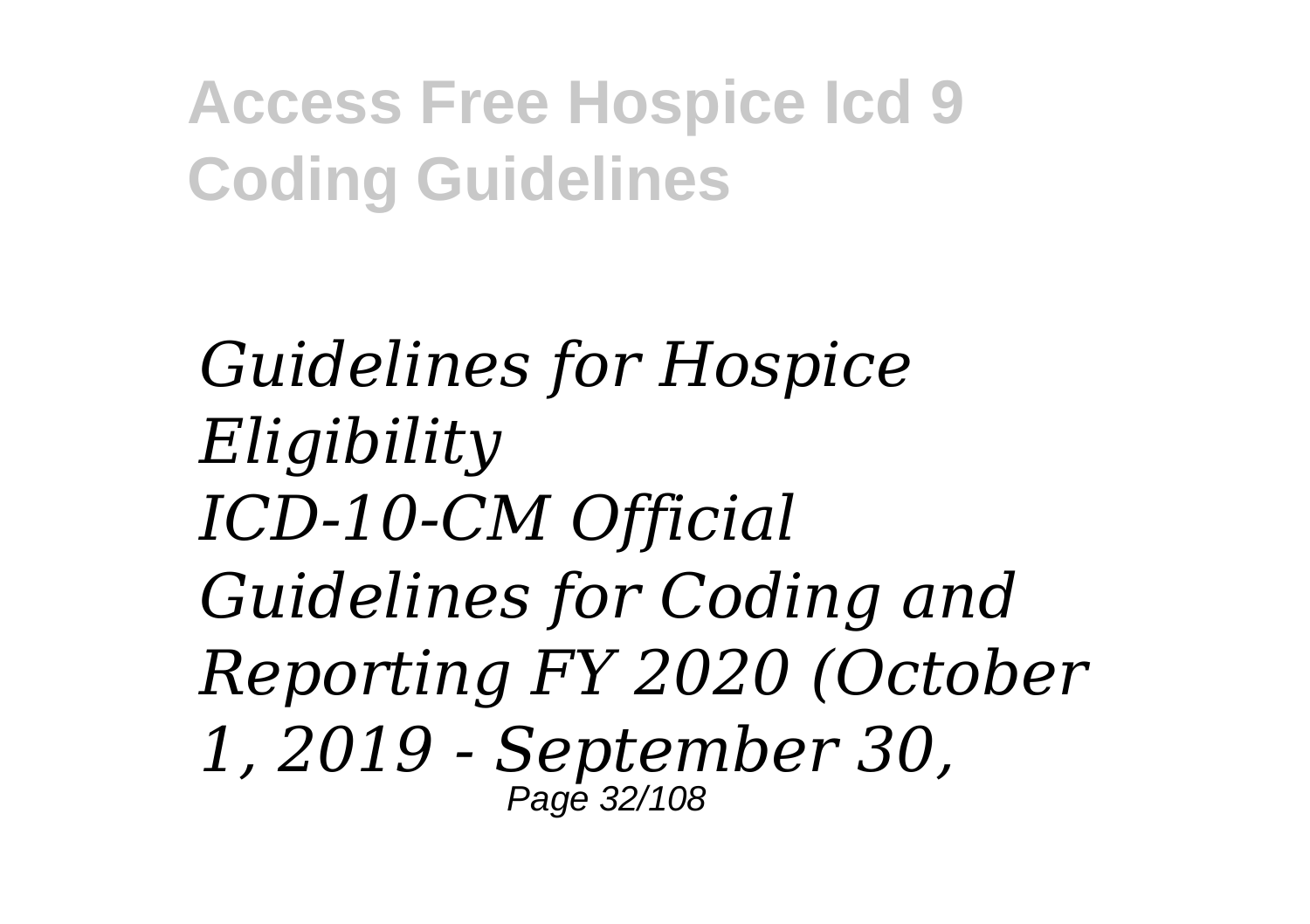*2020) Narrative changes appear in bold text . Items underlined have been moved within the guidelines since the FY 2019 version*

*FY2020 ICD-10-CM* Page 33/108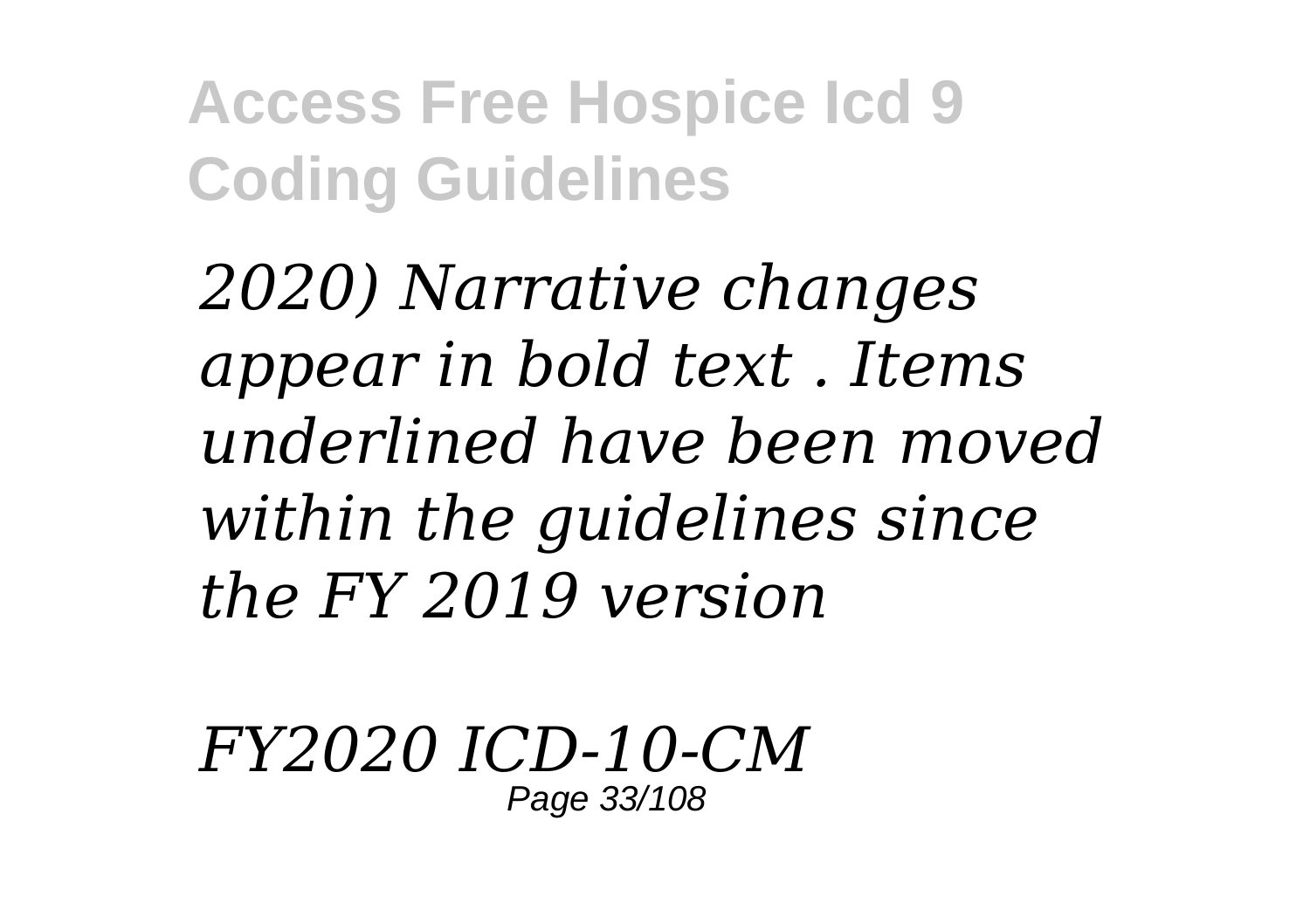*Guidelines Hospice Icd 9 Coding Guidelines This is likewise one of the factors by obtaining the soft documents of this hospice icd 9 coding guidelines by* Page 34/108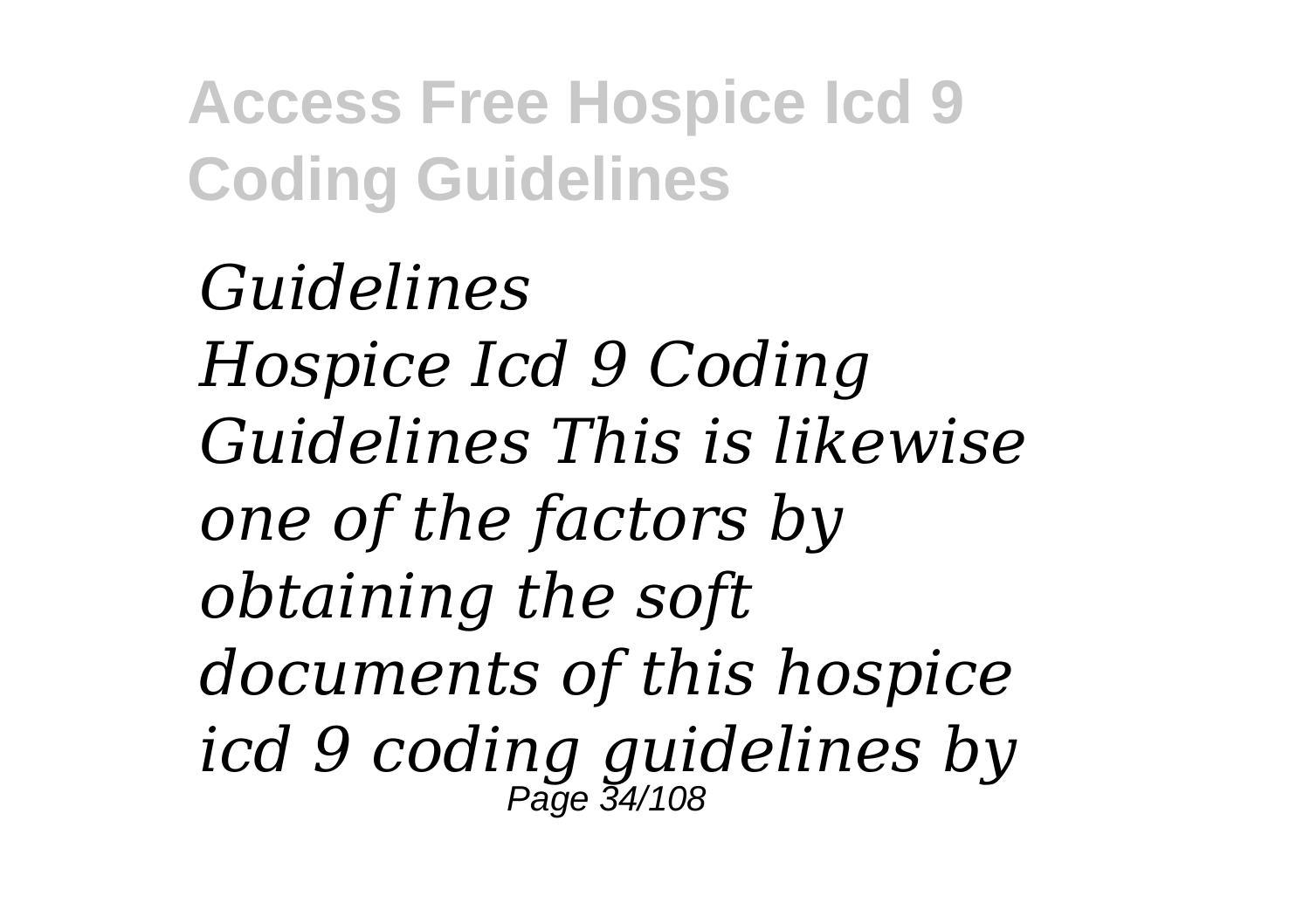*online. You might not require more get older to spend to go to the ebook start as capably as search for them. In some cases, you likewise complete not discover the proclamation* Page 35/108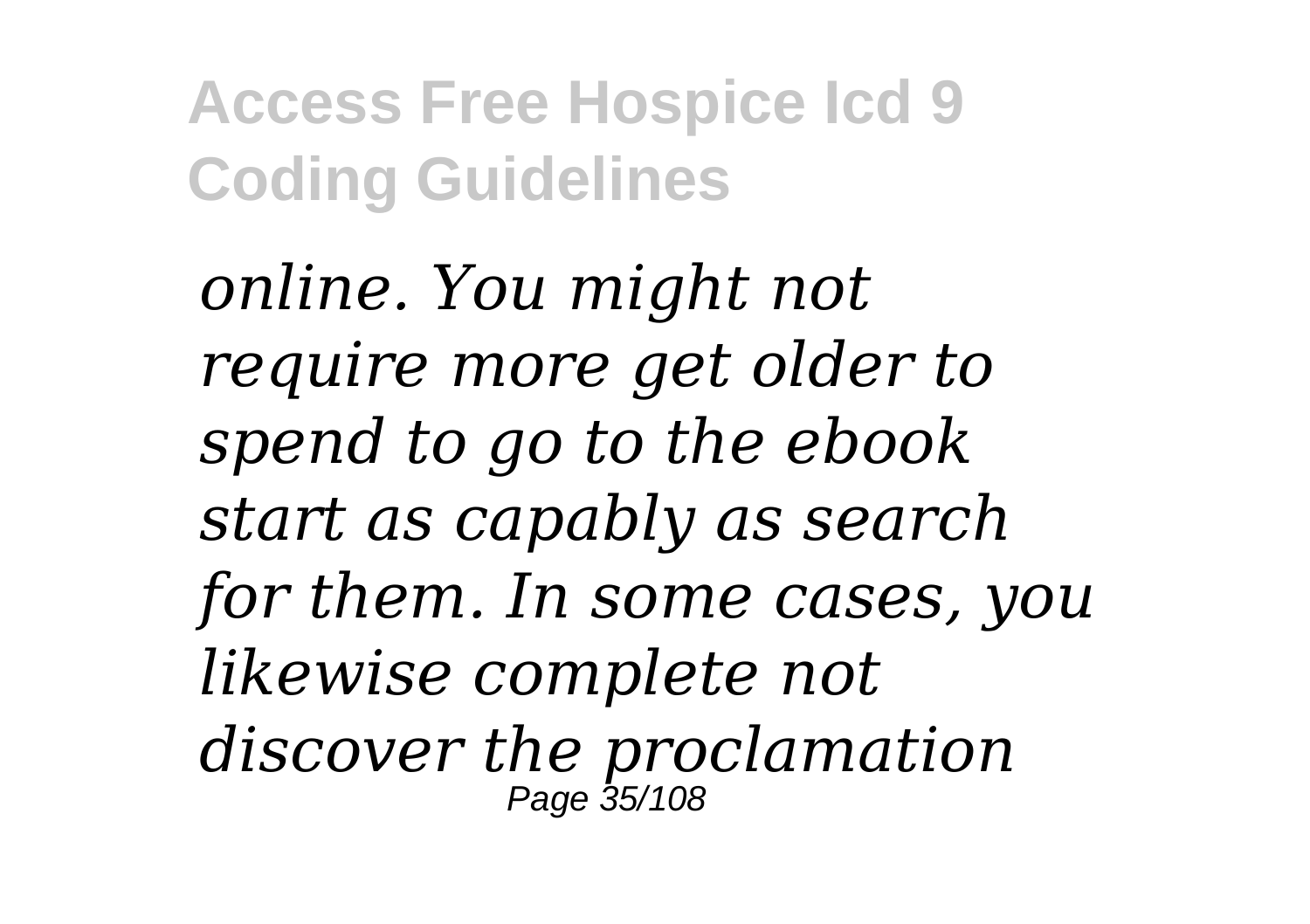*hospice icd 9 coding ...*

*Hospice Icd 9 Coding Guidelines - abcd.rti.org hospice icd 9 coding guidelines Author: Kasey Silvana Subject: save* Page 36/108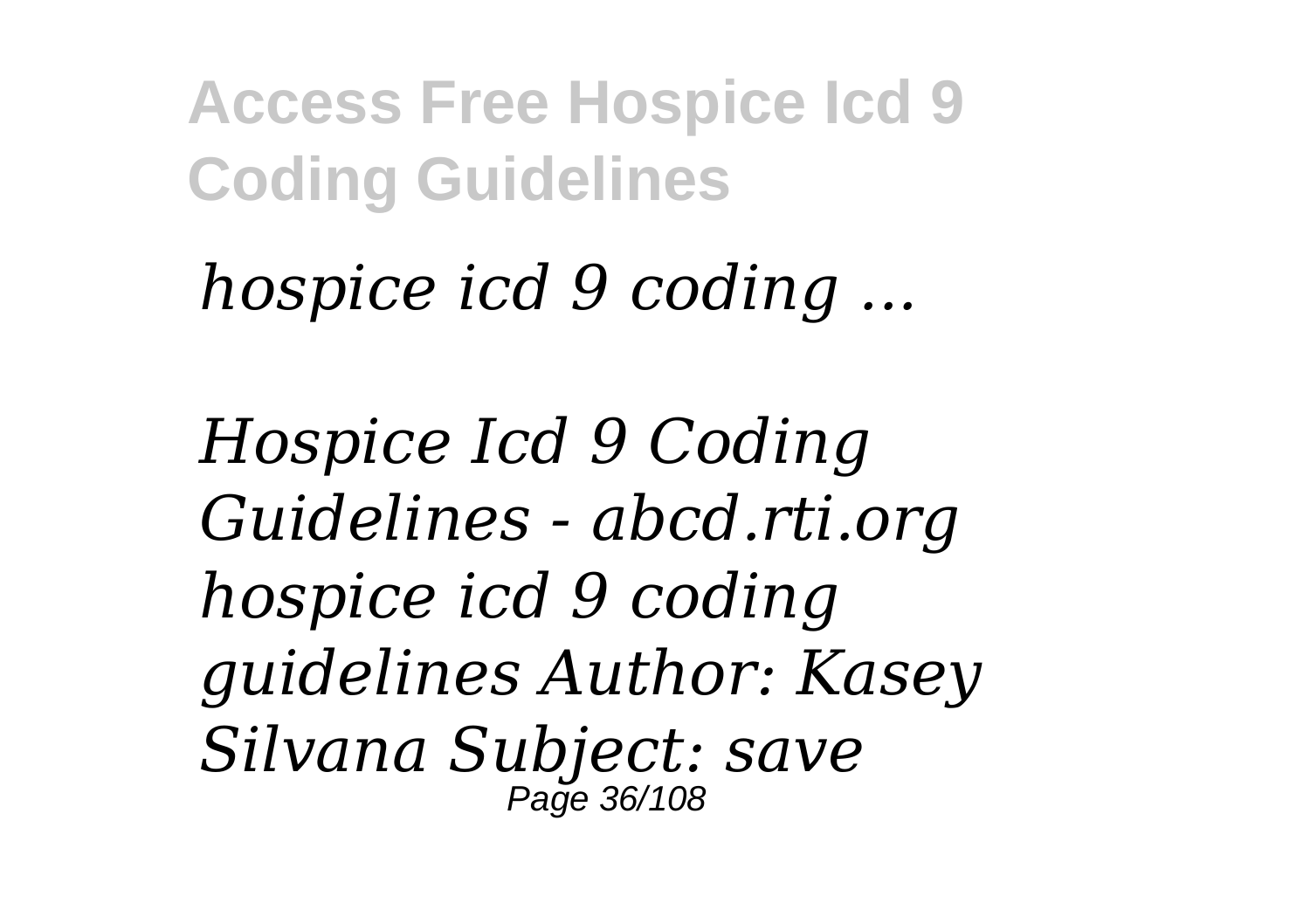*hospice icd 9 coding guidelines on size 16.40MB, hospice icd 9 coding guidelines should available in currently and writen by ResumePro Keywords: save hospice icd 9 coding* Page 37/108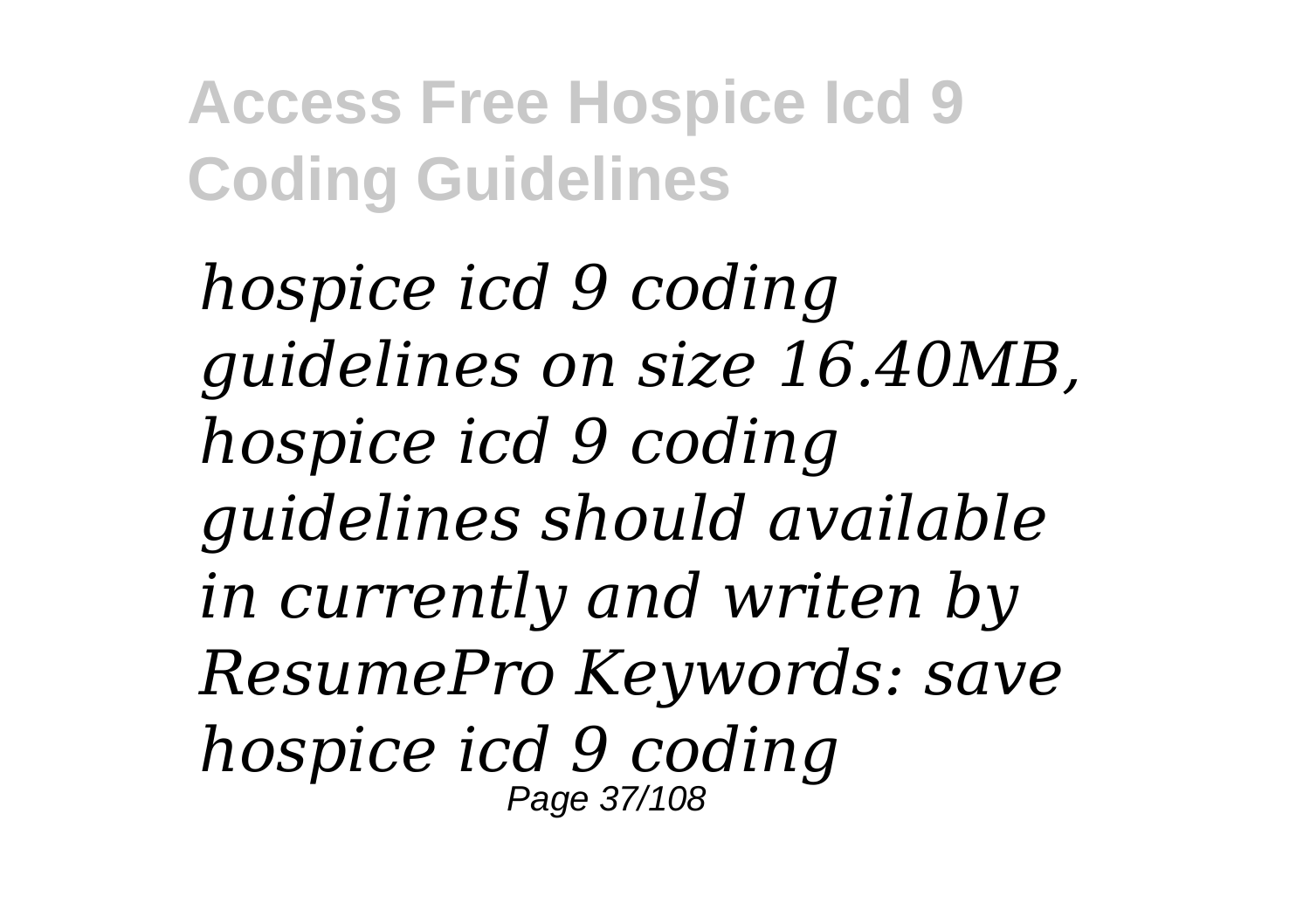*guidelines, ledningsdiagram hospice icd 9 coding guidelines, load hospice icd 9 coding guidelines Created Date*

*hospice icd 9 coding* Page 38/108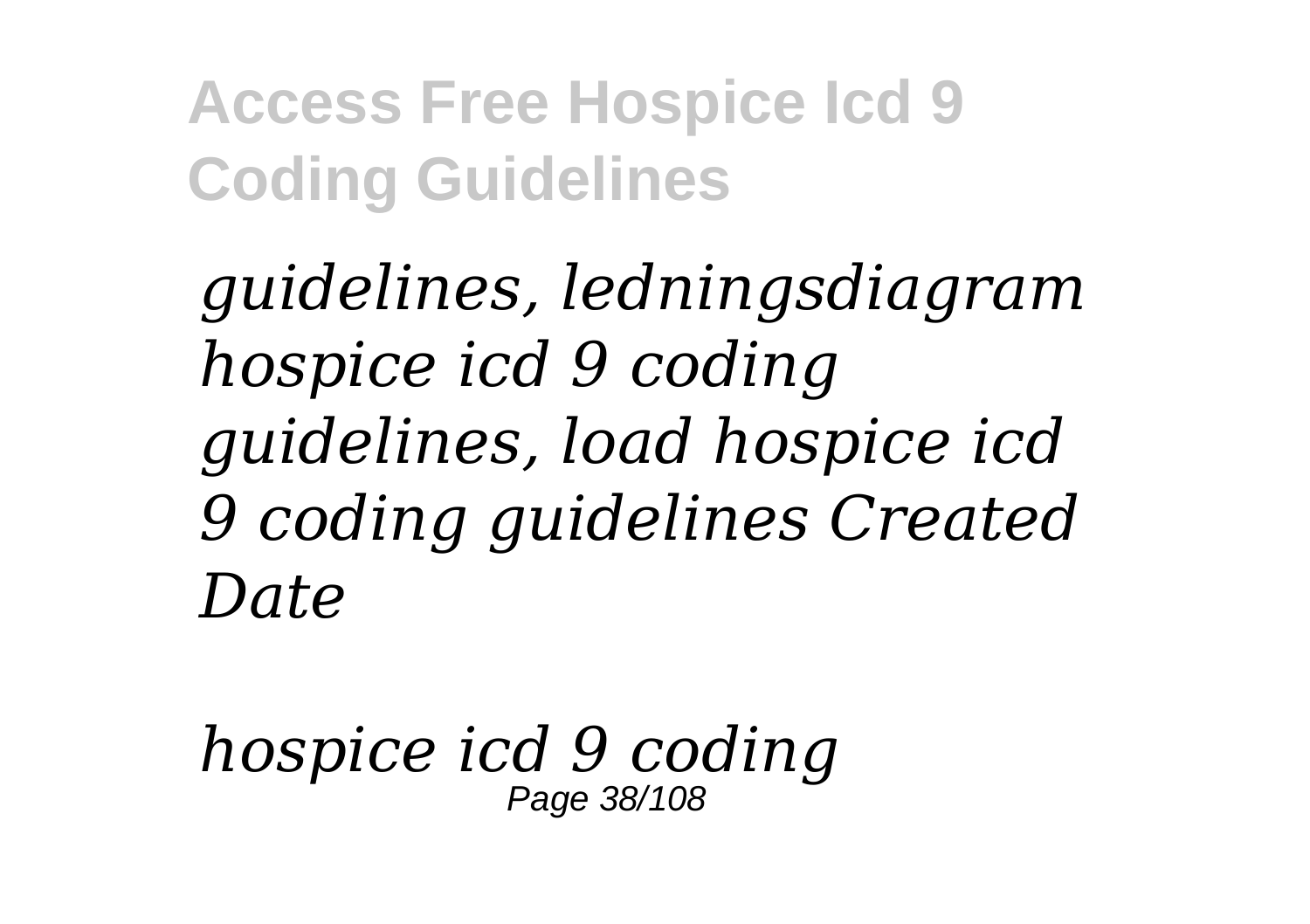*guidelines wildcloud.herokuapp.com in number's 1 and 2 to use the 'Adult Failure to Thrive' ICD-9-CM code 783.7 … Get With The Guidelines is the American Heart* Page 39/108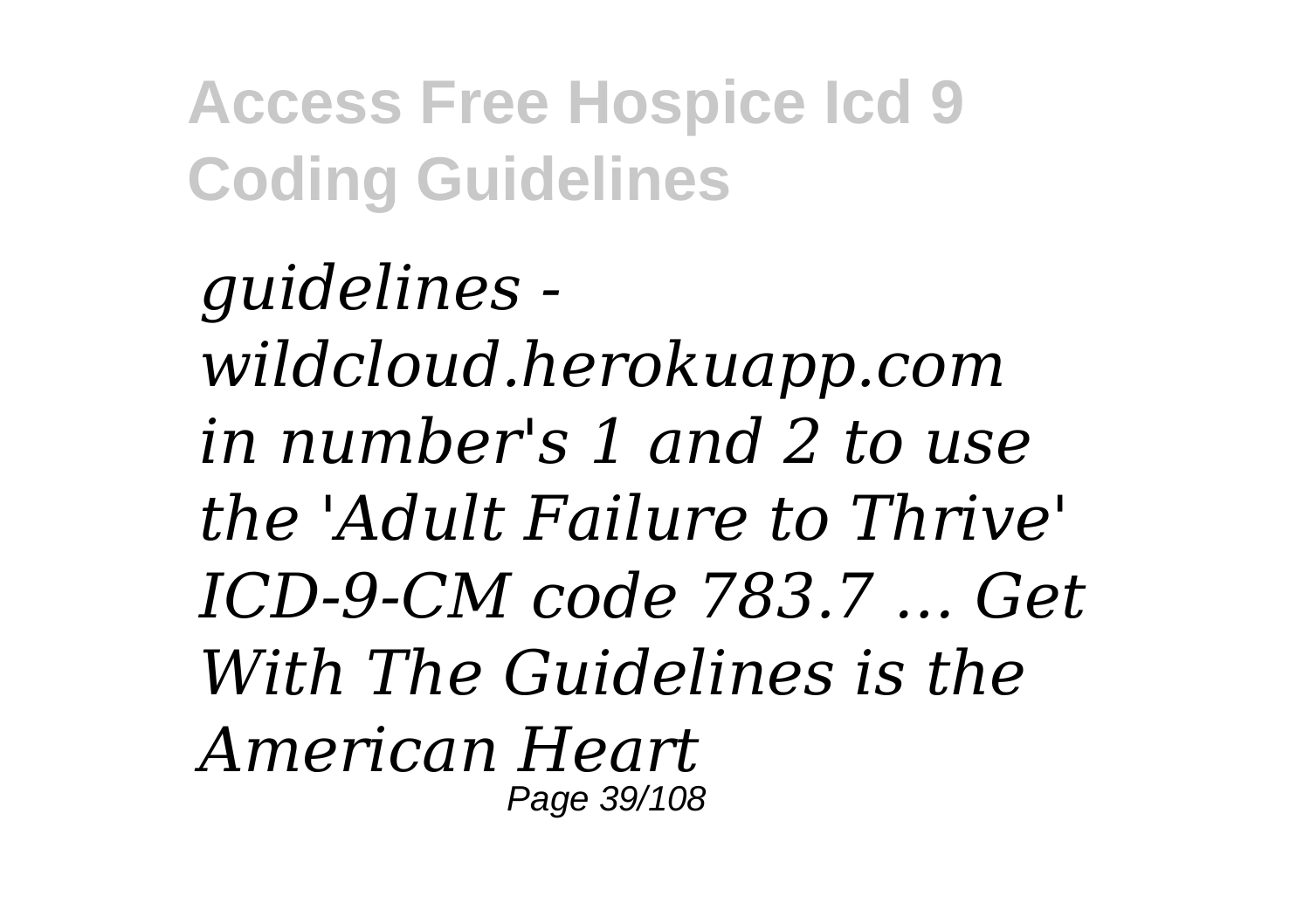*Association's premier … Below are the ICD-9 codes for Get With The Guidelines – Heart Failure (GWTG-HF). Code. ICD-9 Description. Shortened Description. 402.01 Hypertensive heart* Page 40/108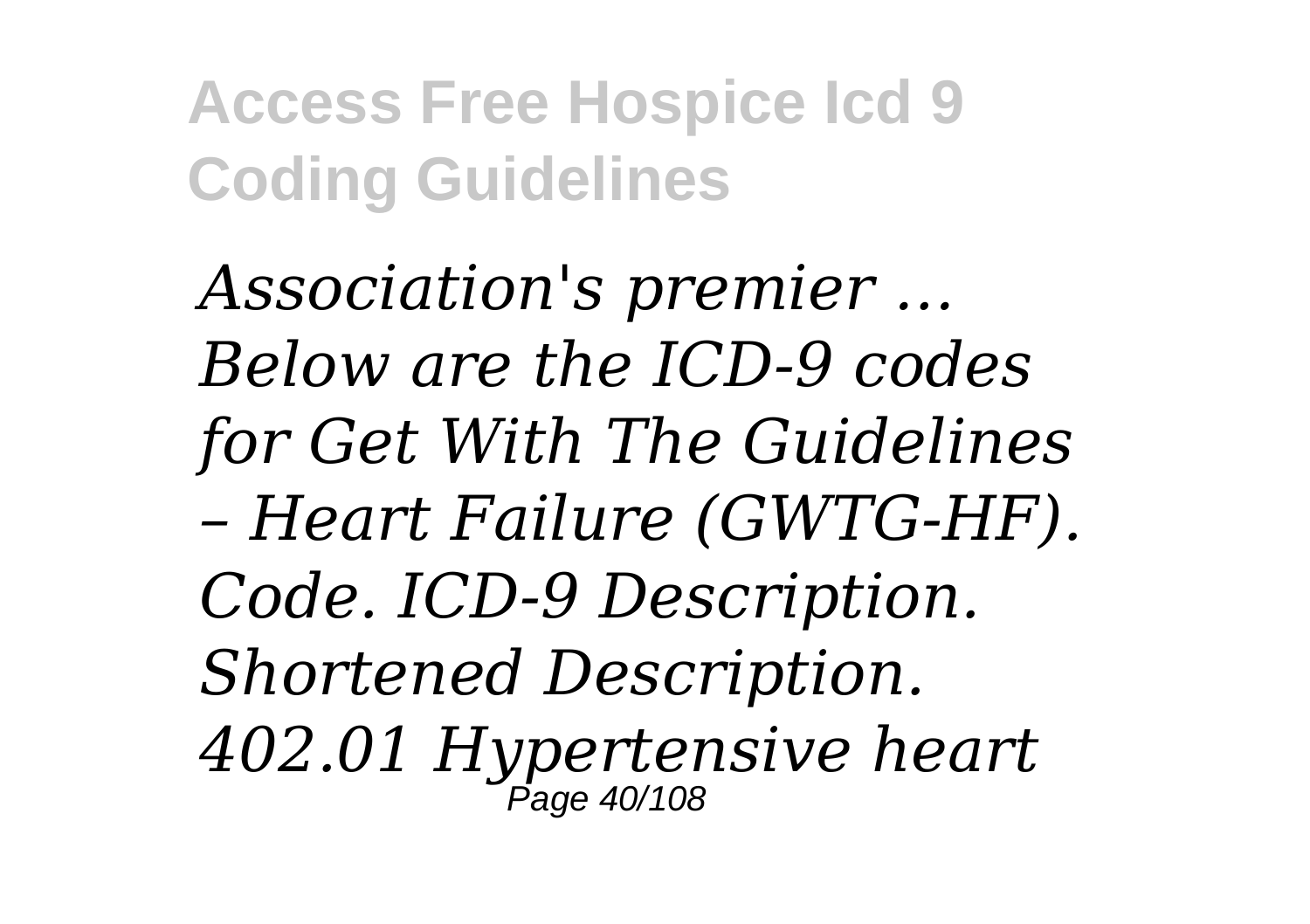## *… Chapter 23, "Hospice," – TMHP.com*

*Financial Medicare » hospice icd 9 coding guidelines as a principal or first listed* Page 41/108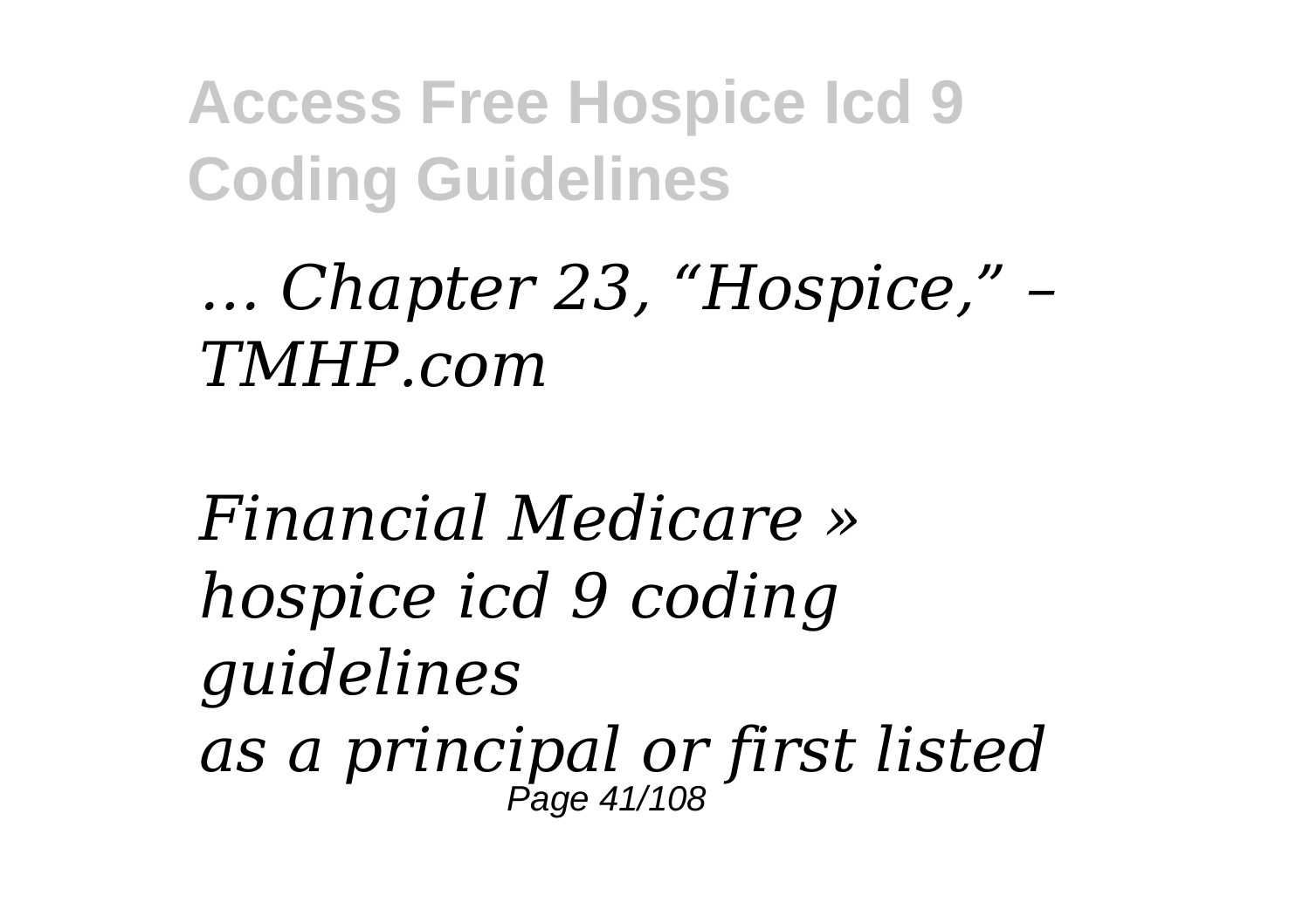*diagnosis on a hospice claim. • Attachment A includes all of the codes in ICD-9-CM in categories 290.x, 293.x, and 294.x and most of the codes in 310.x, including some that are not* Page 42/108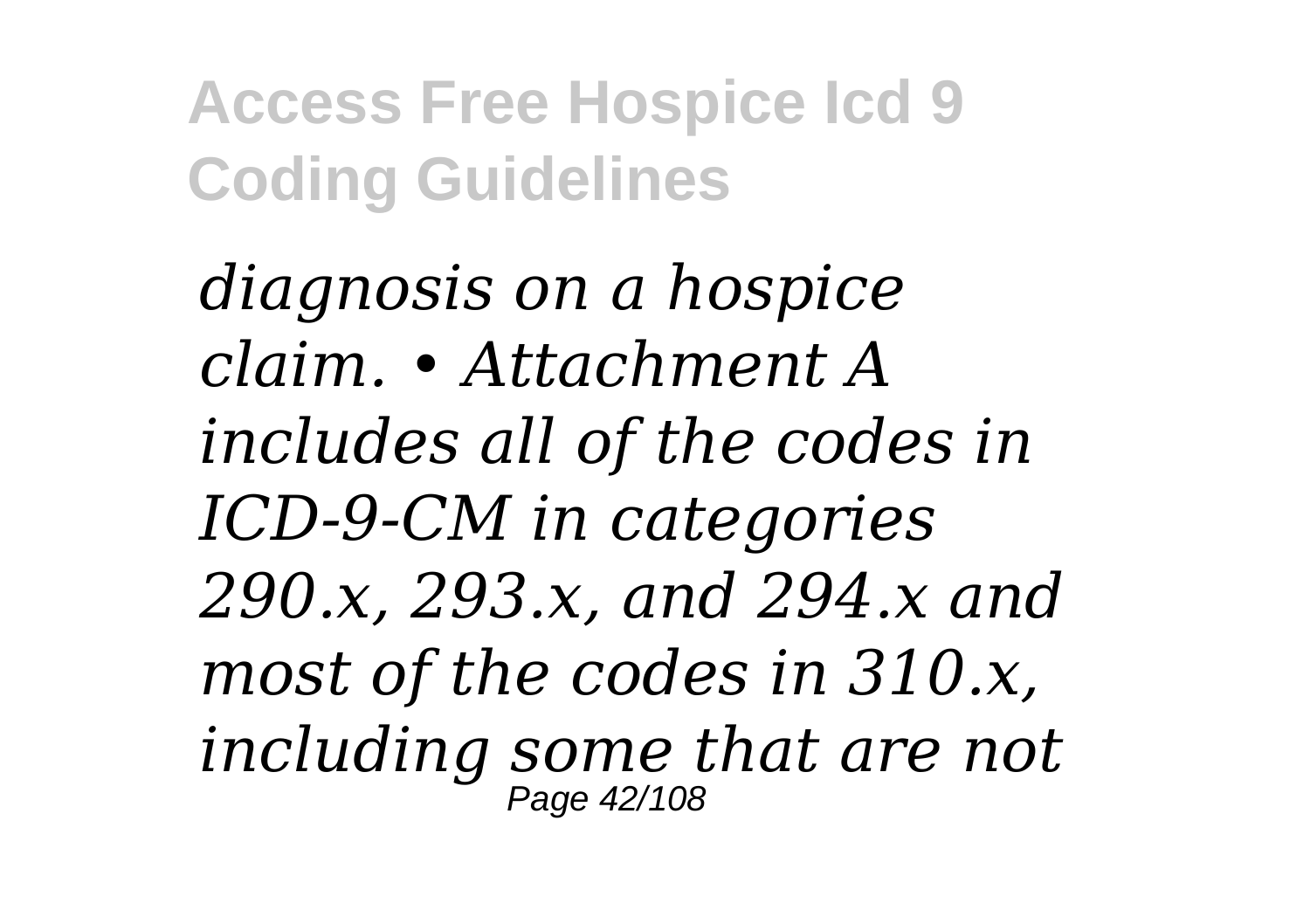*listed as unspecified nor do not include coding instruction to code first an underlying condition such as: • 310.0 Frontal lobe syndrome*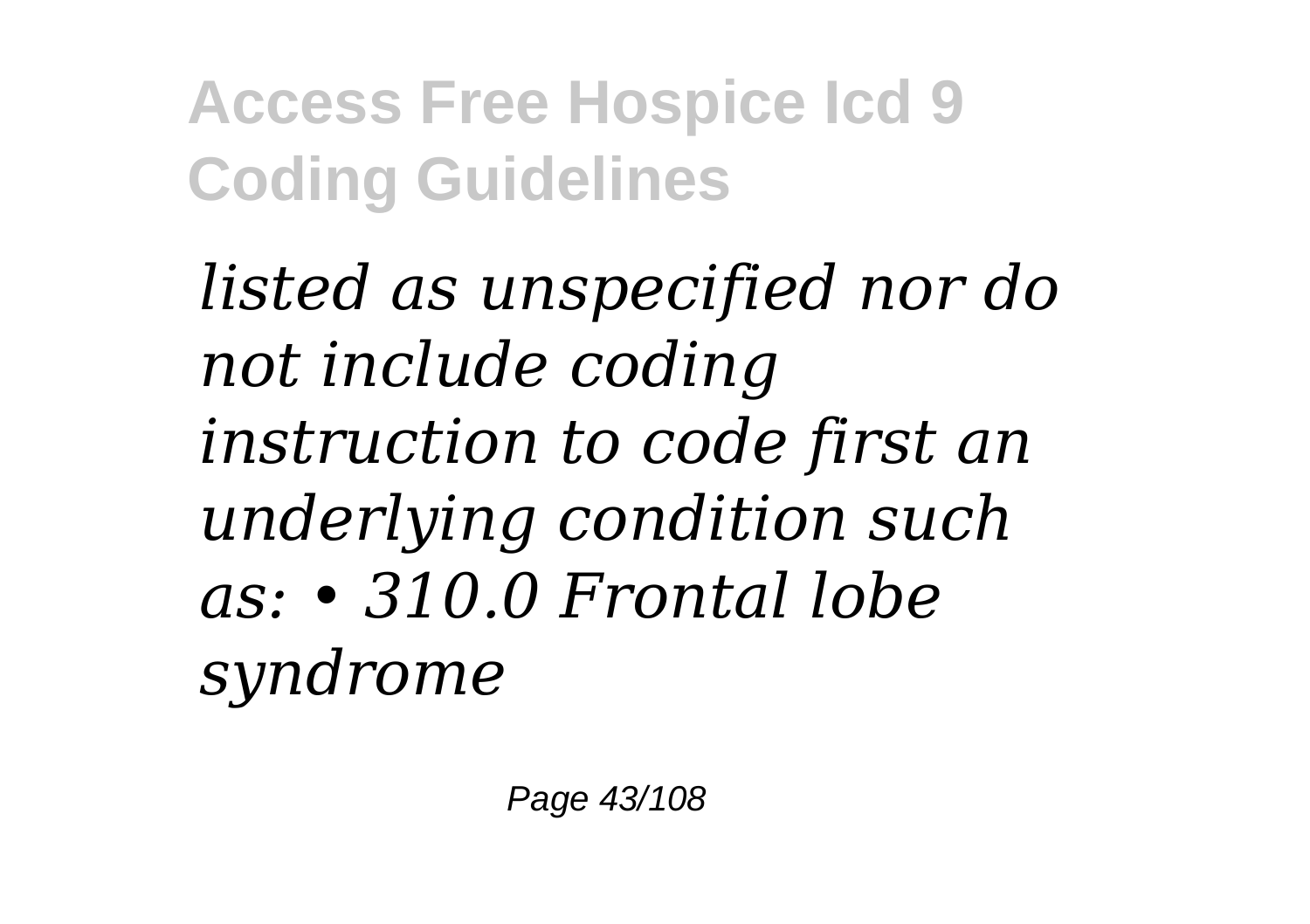*Coding for Dementia and other ... - Hospice Fundamentals tips and definitions specific to home health and hospice diagnosis coding in hospice selman holman a ... required* Page 44/108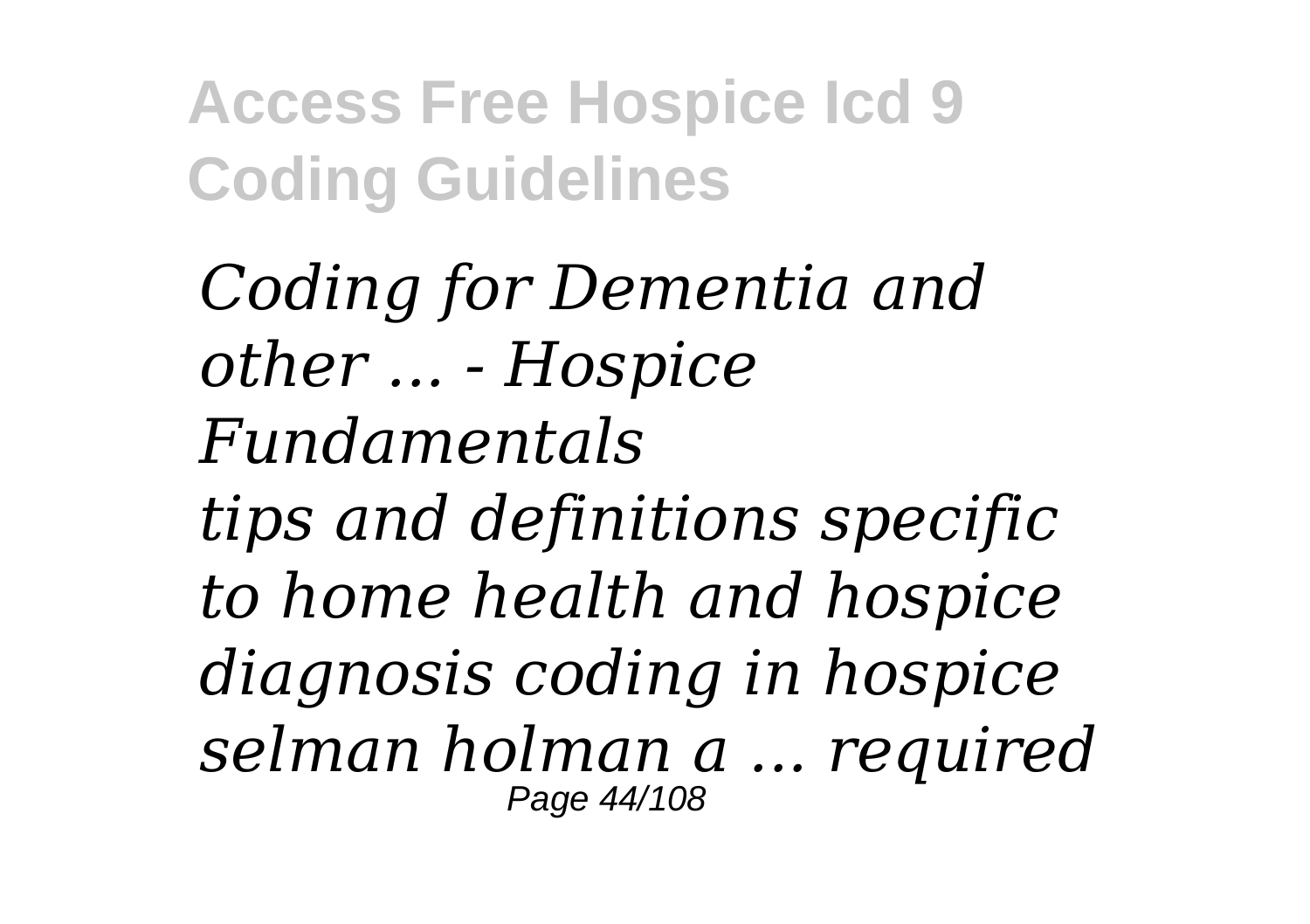*to follow the icd 10 cm official guidelines for coding and reporting diagnoses published by. icd 10 cm coding for hospice home health services 2016 By Richard Scarry* Page 45/108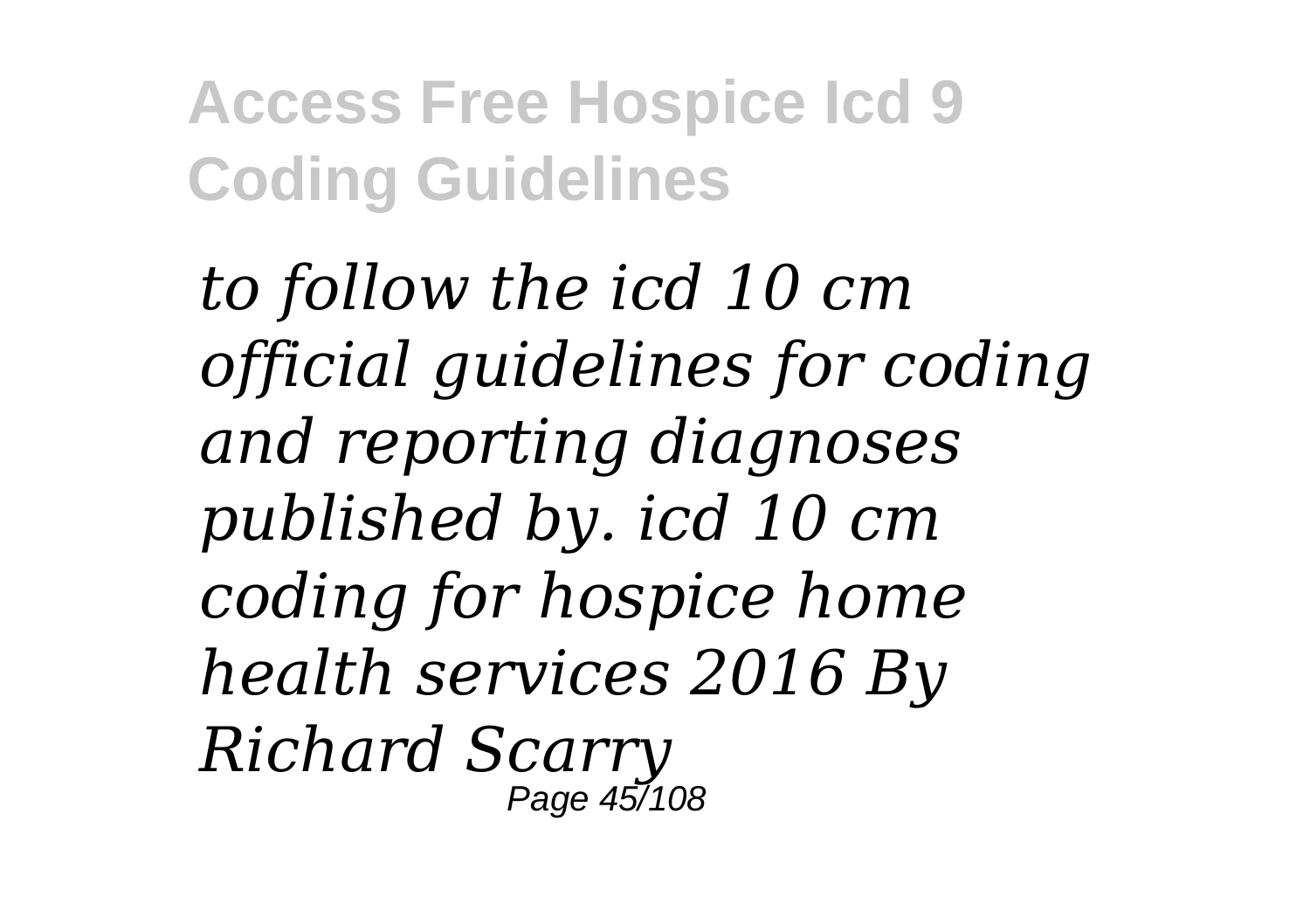*Icd 10 Cm Coding For Hospice Home Health Services 2016 The 2020 ICD-10-CM files below contain information on the ICD-10-CM updates* Page 46/108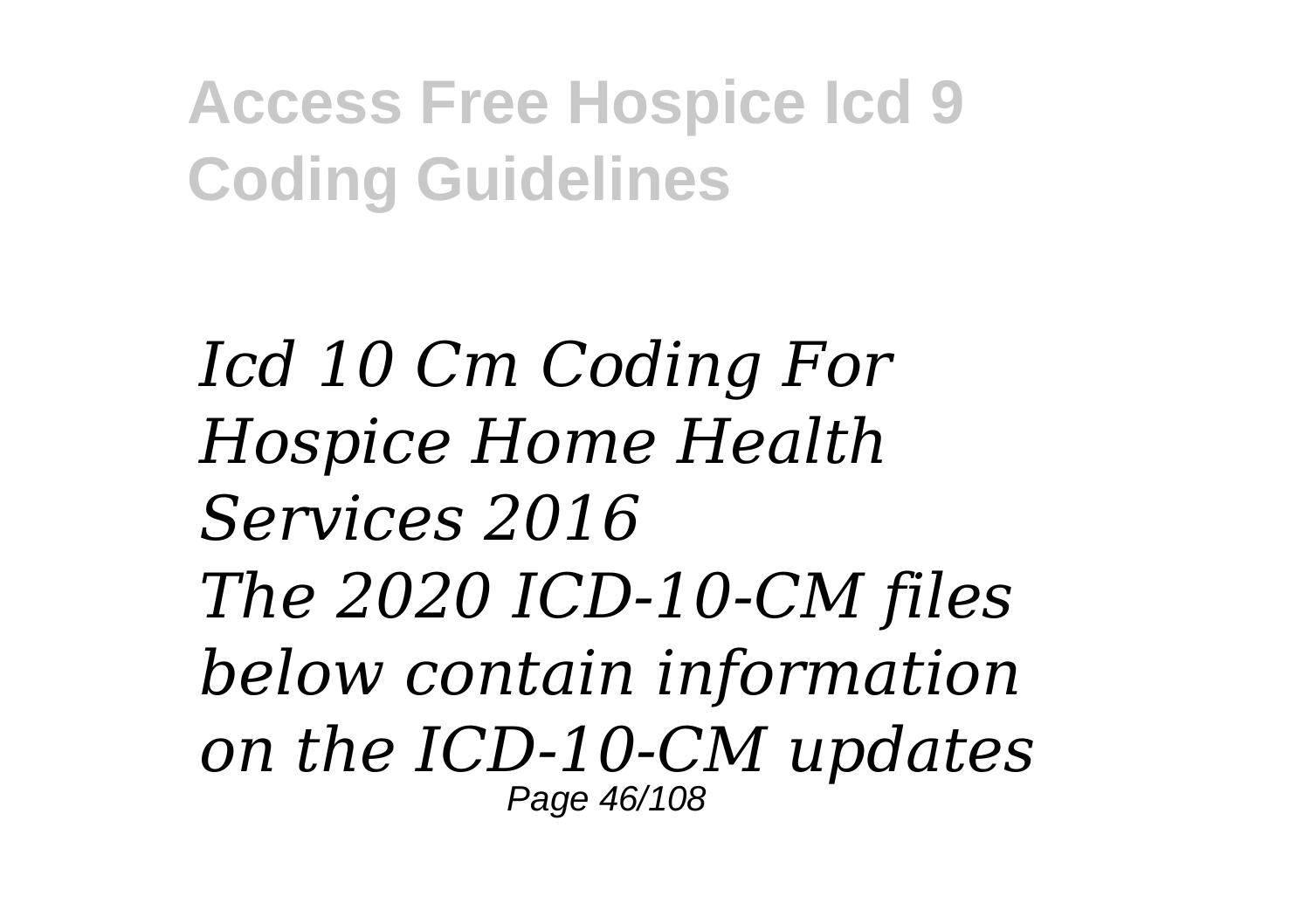*for FY 2020. These 2020 ICD-10-CM codes are to be used for discharges occurring from October 1, 2019 through September 30, 2020 and for patient encounters occurring from* Page 47/108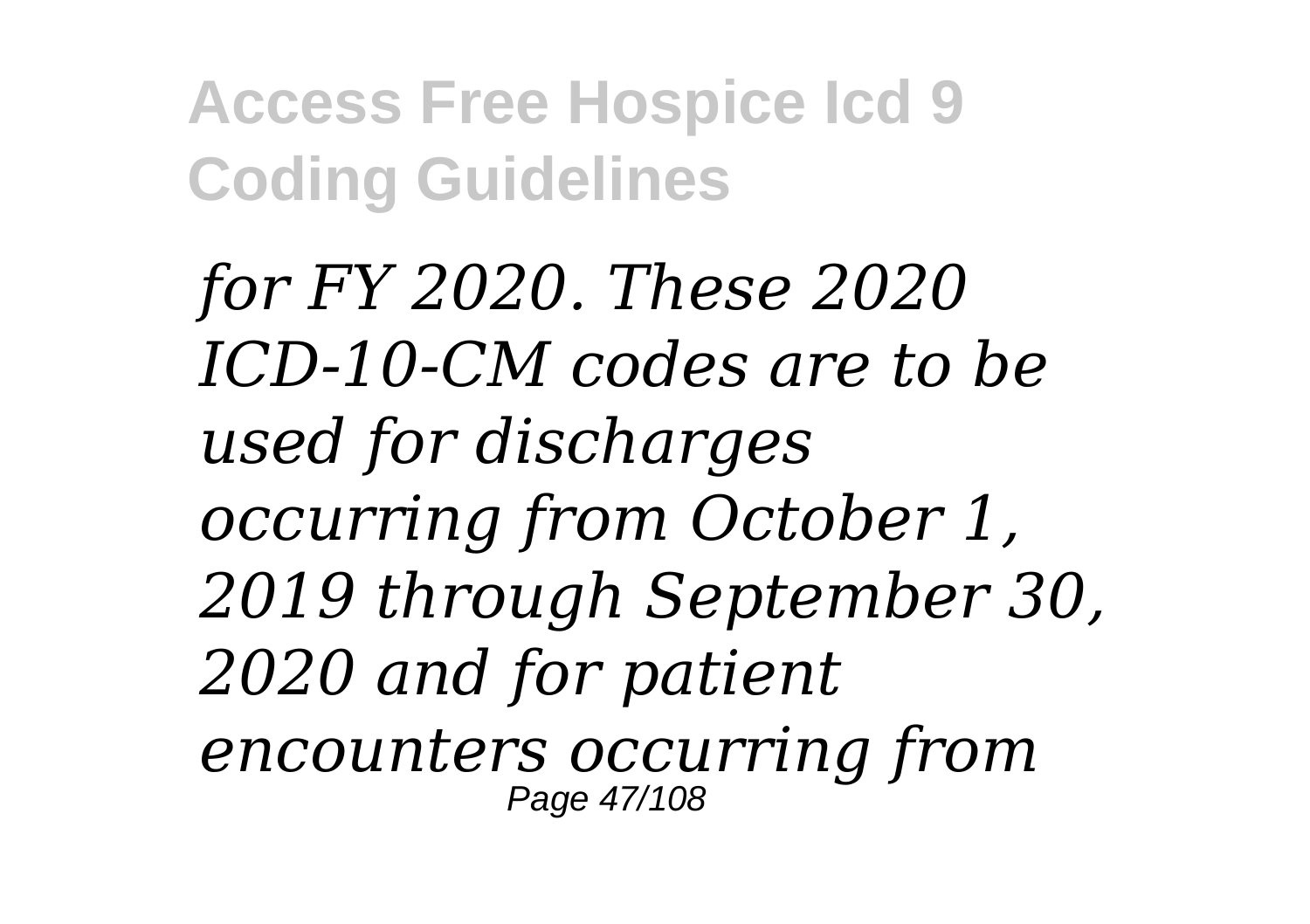*October 1, 2019 through September 30, 2020.*

*2020 ICD-10-CM | CMS Download File PDF Hospice Icd 9 Coding Guidelines Hospice Icd 9 Coding* Page 48/108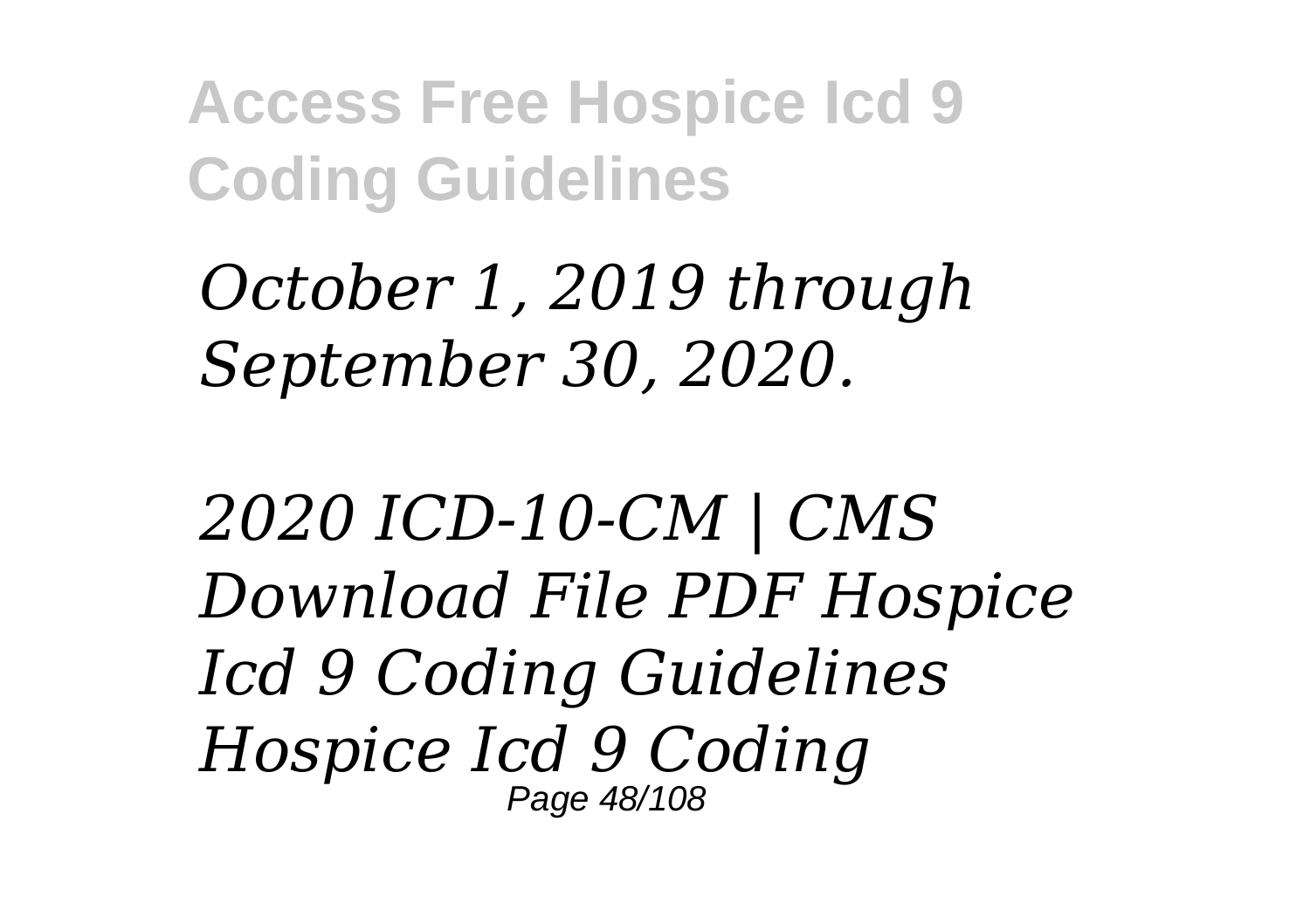*Guidelines Thank you entirely much for downloading hospice icd 9 coding guidelines.Maybe you have knowledge that, people have see numerous period for their favorite* Page 49/108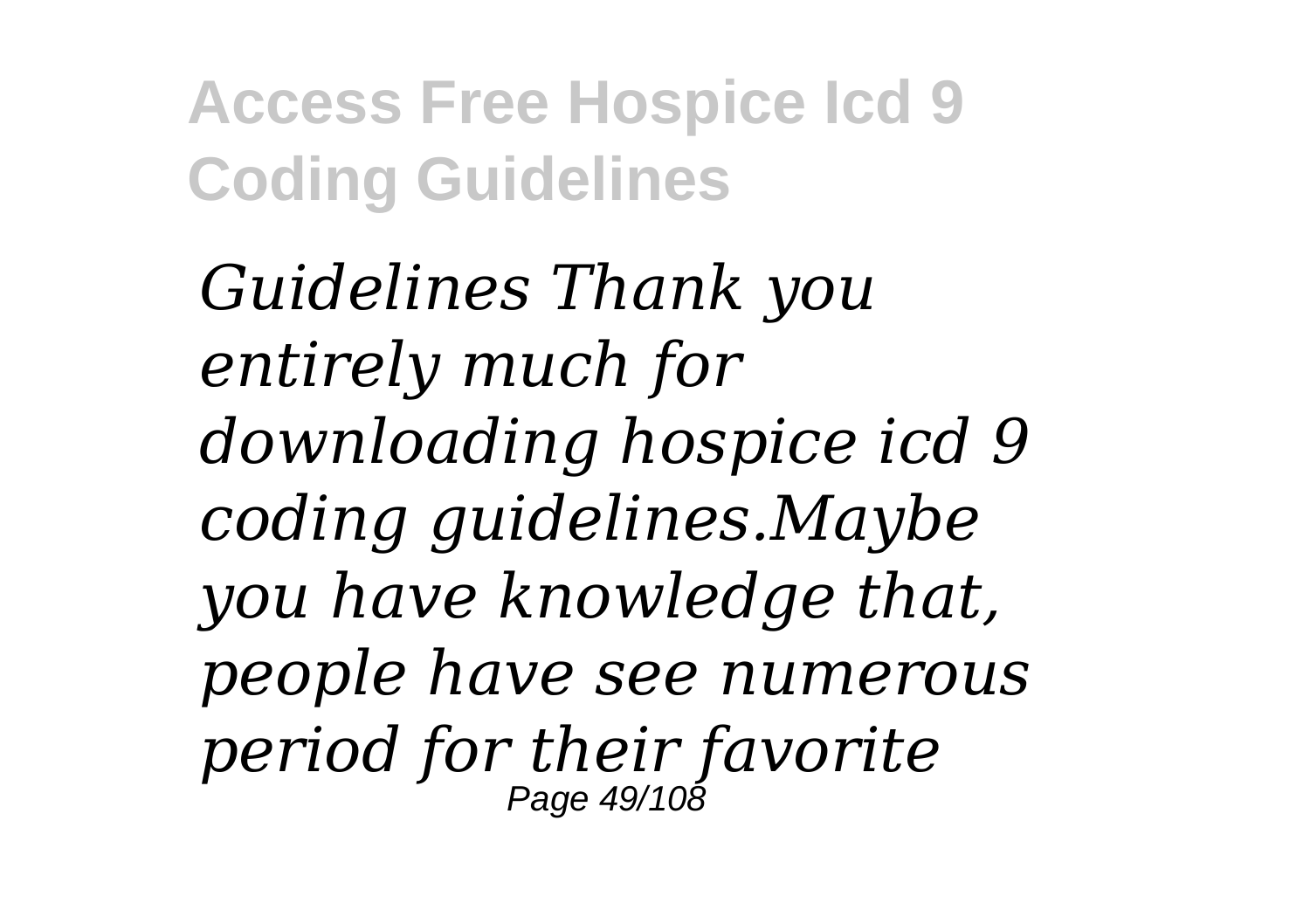*books considering this hospice icd 9 coding guidelines, but stop stirring in harmful downloads.*

*Hospice Icd 9 Coding Guidelines -* Page 50/108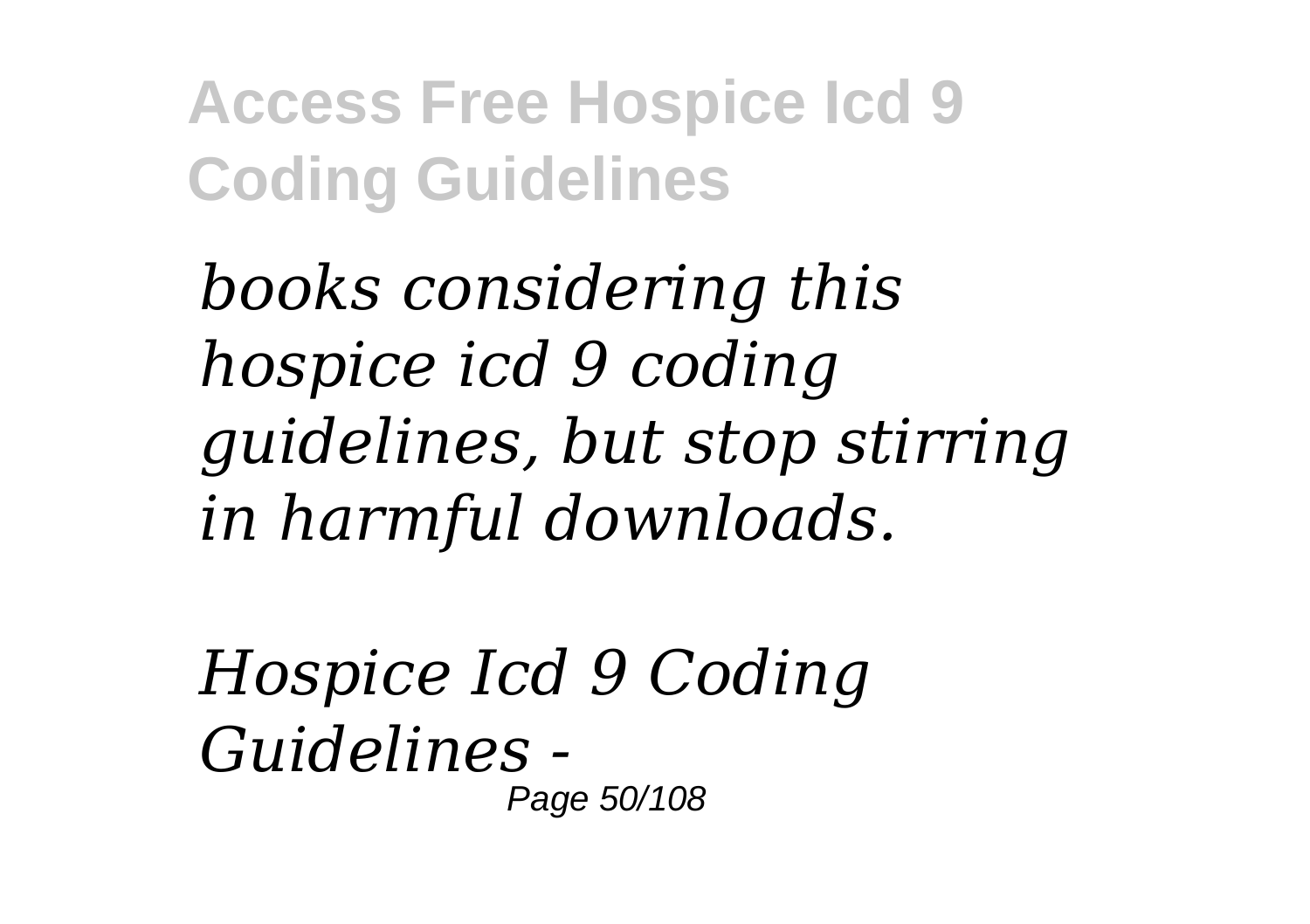*modapktown.com • CC 85 (Delayed recertification of hospice terminal illness) is also required for claims received on or after January 1, 2017. OSC M2 is required when* Page 517108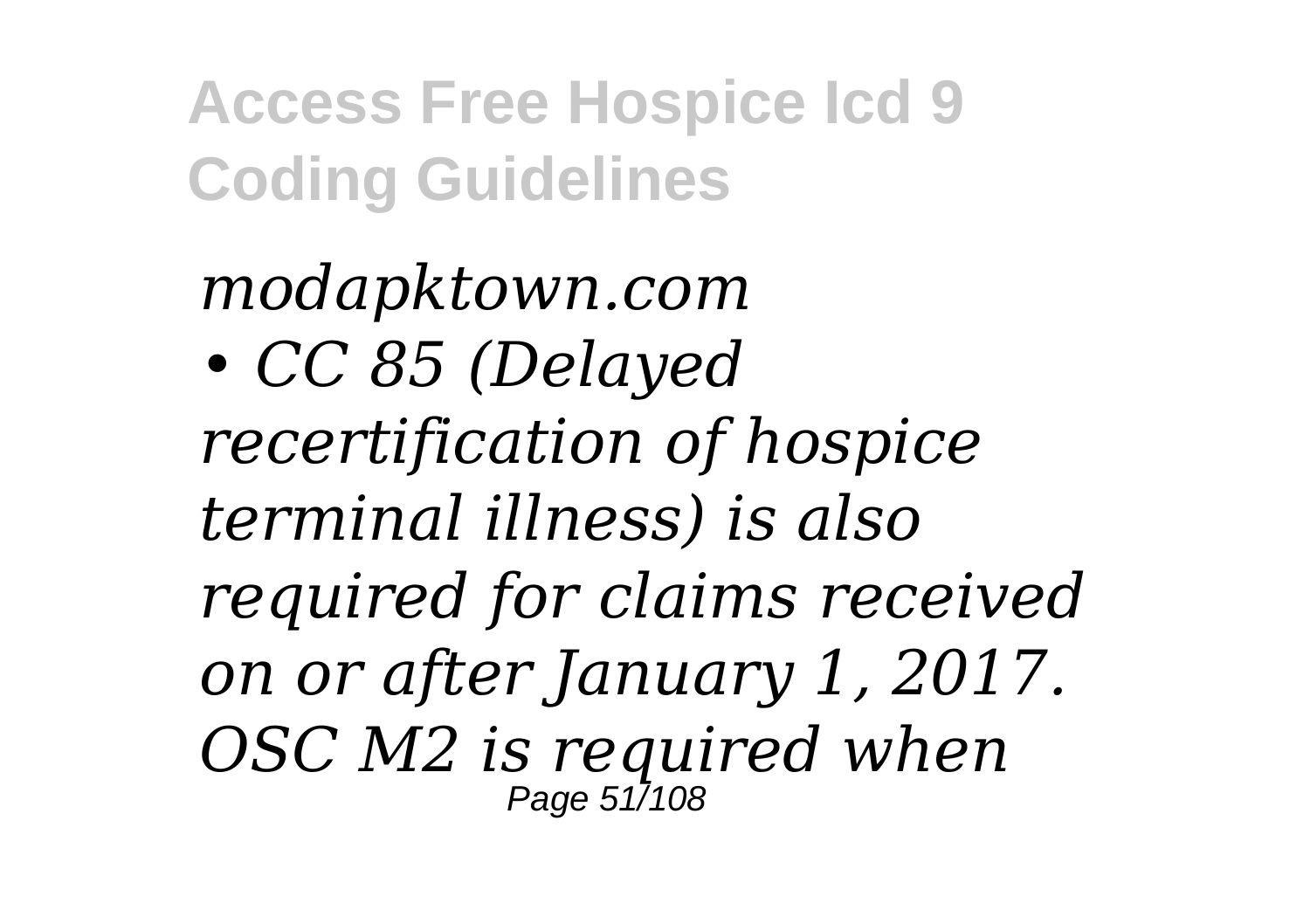*multiple respite stays in billing period. 4Adjustments and cancels only. 5Value code 61 and CBSA code required for rev. code 0651 or 0652.*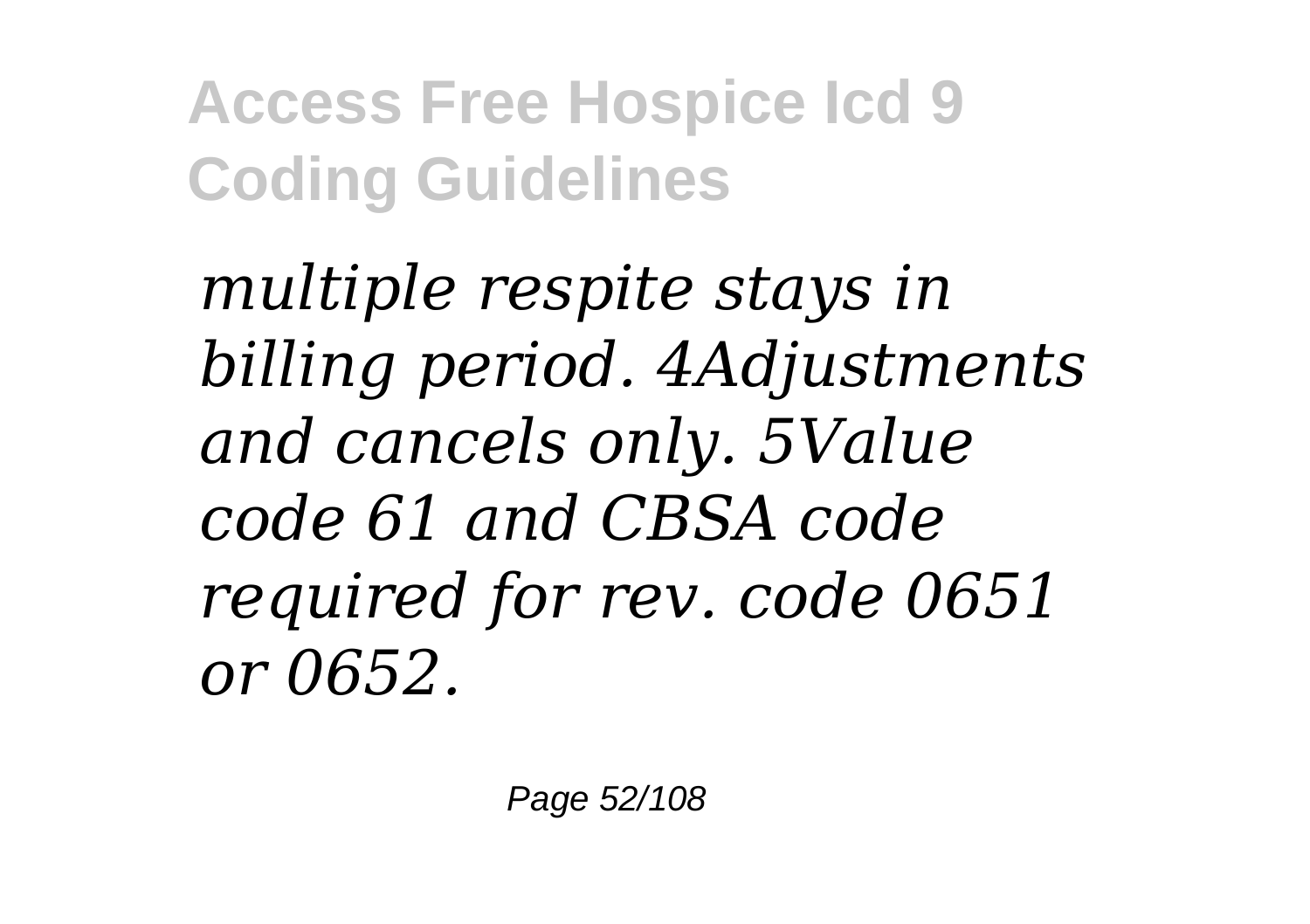*Hospice Medicare Billing Codes Sheet*

*–Fractures as a primary diagnosis for hospice General Coding Guidelines Signs and Symptoms Codes that describe symptoms and* Page 53/108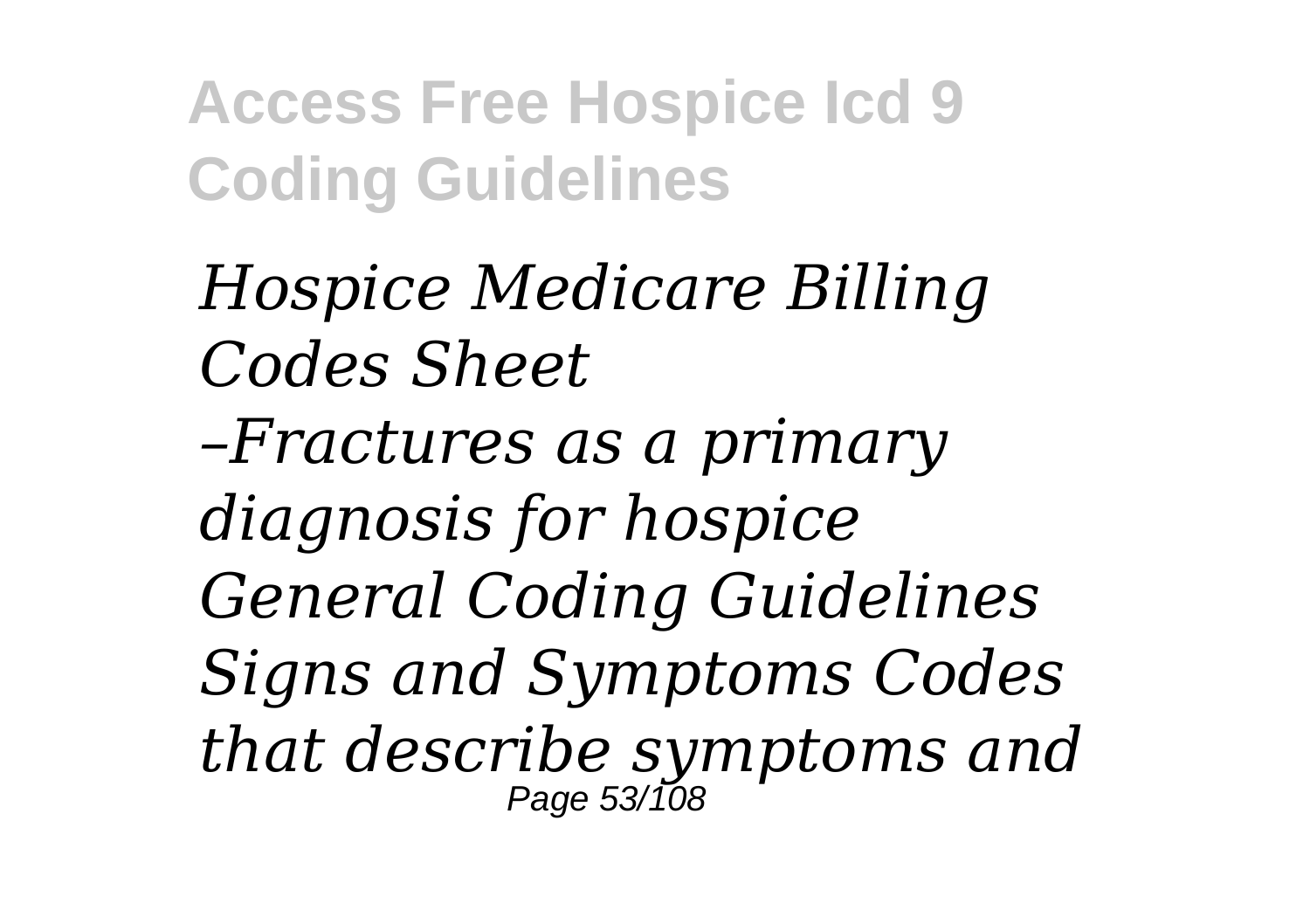*signs, as opposed to diagnoses are acceptable for reporting purposes when a related definitive diagnosis has not been established (confirmed) by the provider.*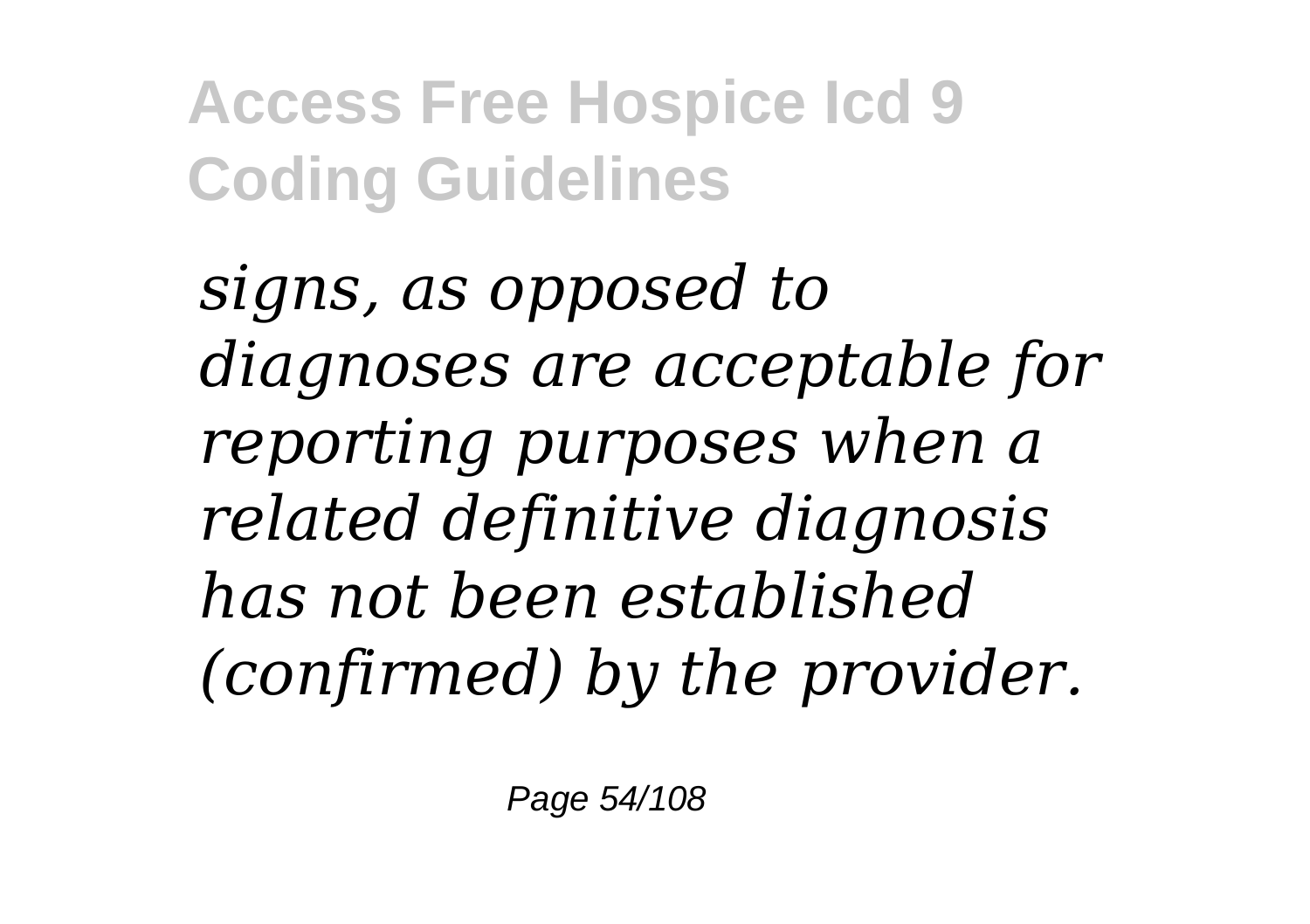# *ICD 9 Coding Guidelines — Acceptable to Code an ICD 9 Working Diagnoses? ICD-9-CM Official Guidelines* Page 55/108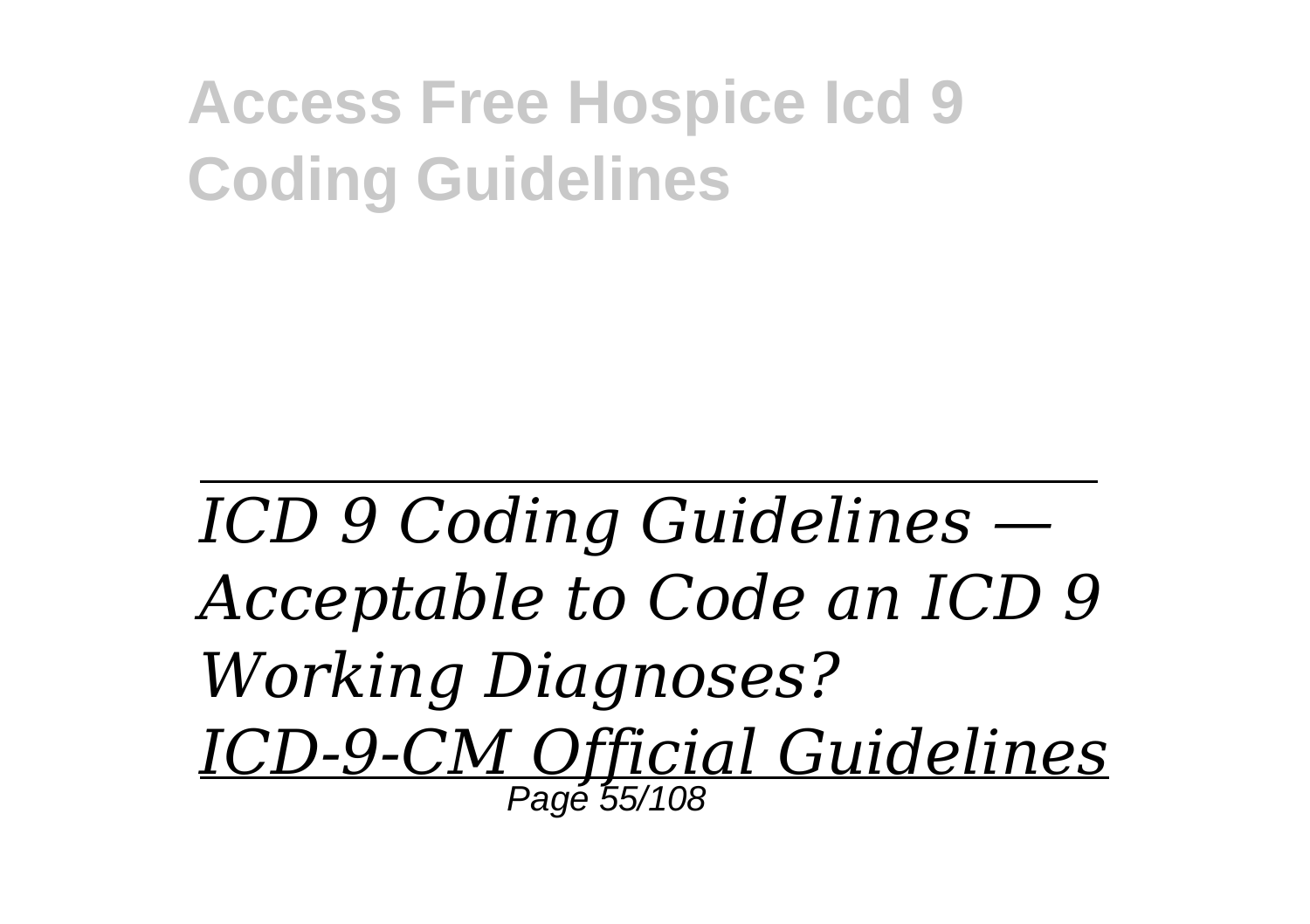*for Coding and Reporting How do you determine the \"Principal Diagnosis\" ICD 9 Coding Tutorial — Late Effect Guidelines Chapter 9 Coding Guidelines How to Assign ICD 9* Page 56/108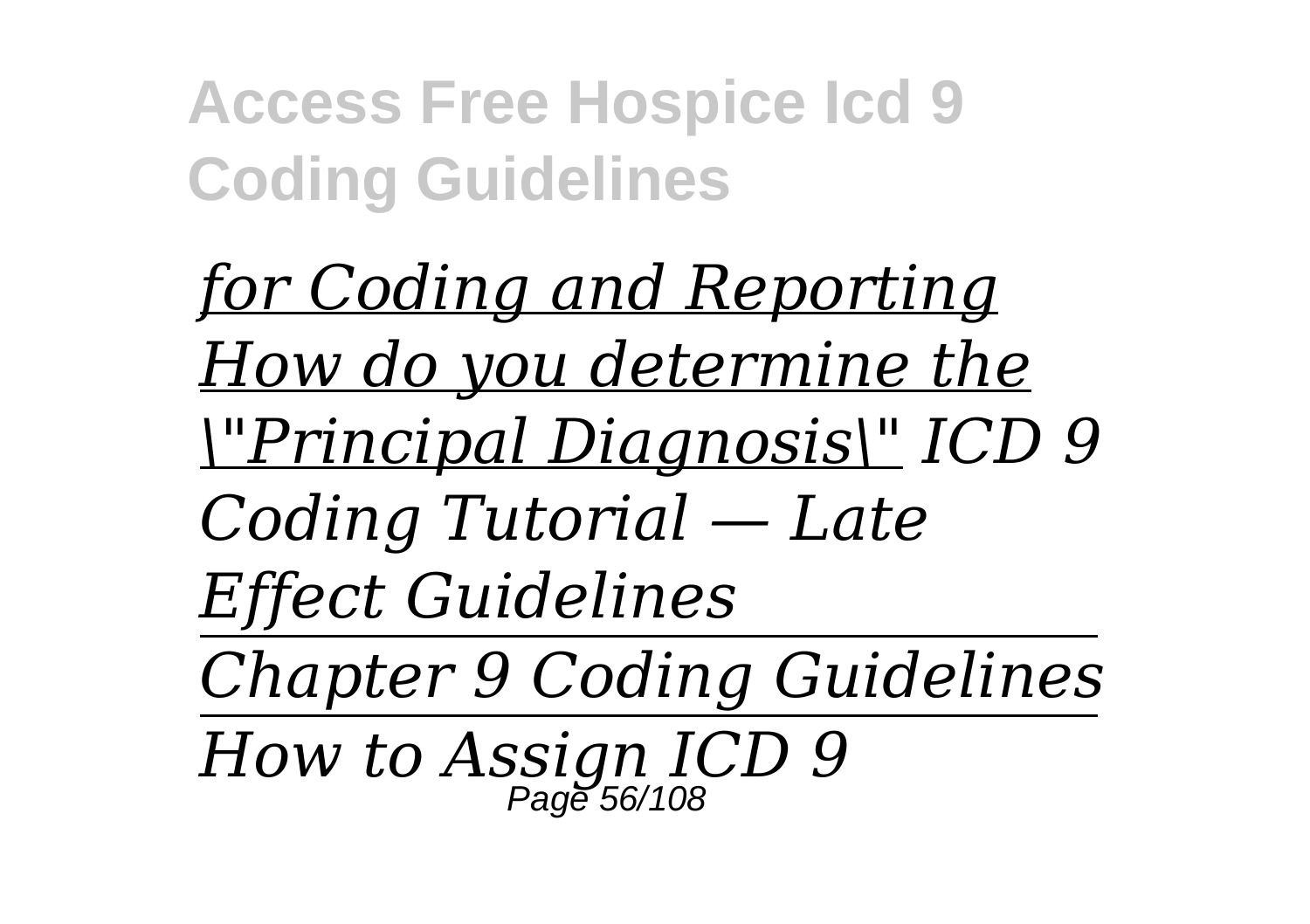*Diagnosis CodesICD 9 Coding Guidelines for History Codes and Cancer MEDICAL CODING - How to Select an ICD-10-CM Code - Medical Coder - Diagnosis Code Look Up Tutorial*  Page 57/108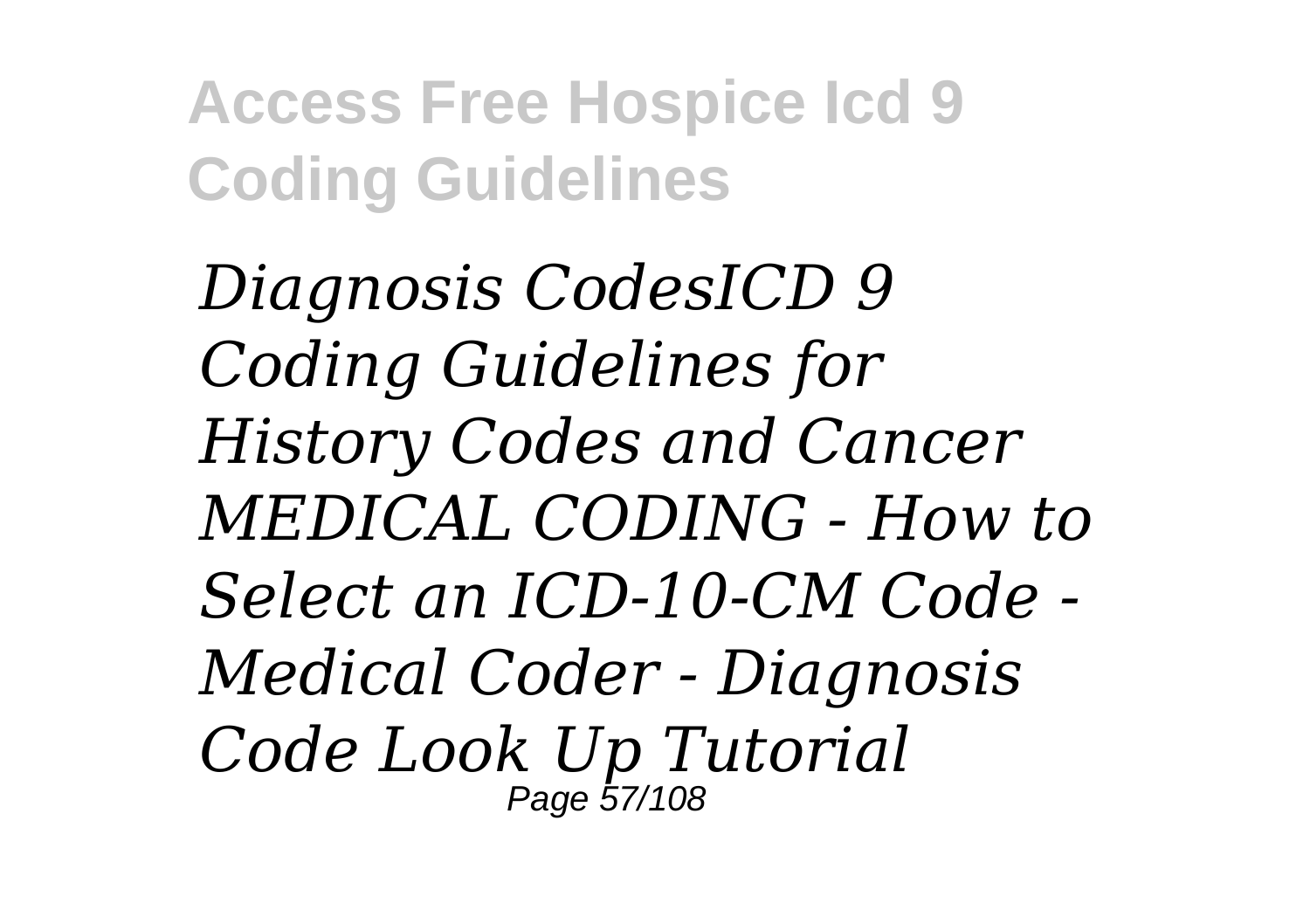*Overview of ICD-9 Code Book Part 1 18. Basic Steps To Coding ICD-10-CM MEDICAL CODING ICD-10-CM - DIABETES - Guidelines and Tips for Coding for Diabetes 2013* Page 58/108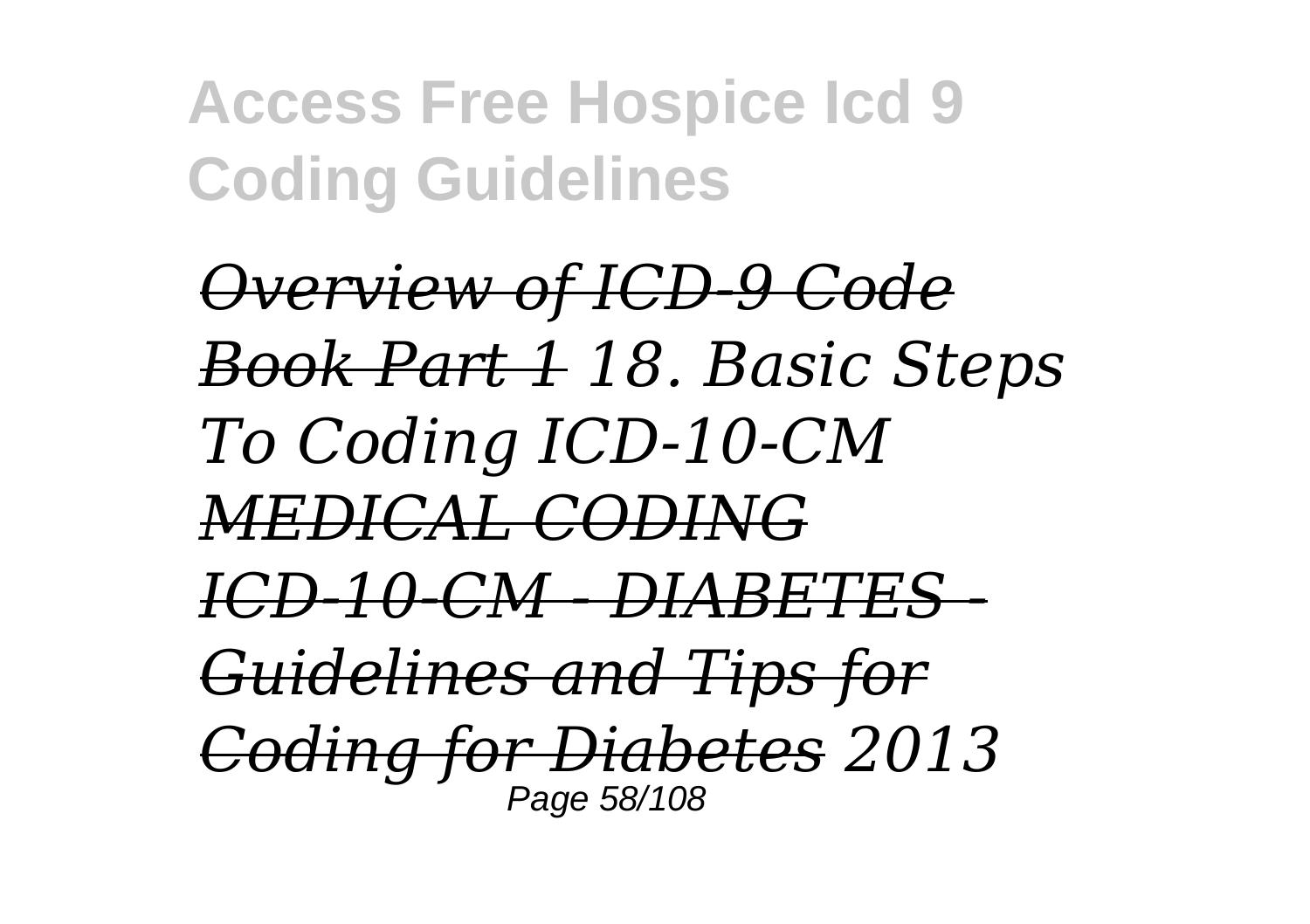*ICD 9 CM Coding Guidelines — Practice Questions on Sequencing MEDICAL CODING ICD-10-CM GUIDELINES LESSON - 1.A - Coder explanation and examples for 2021* Page 59/108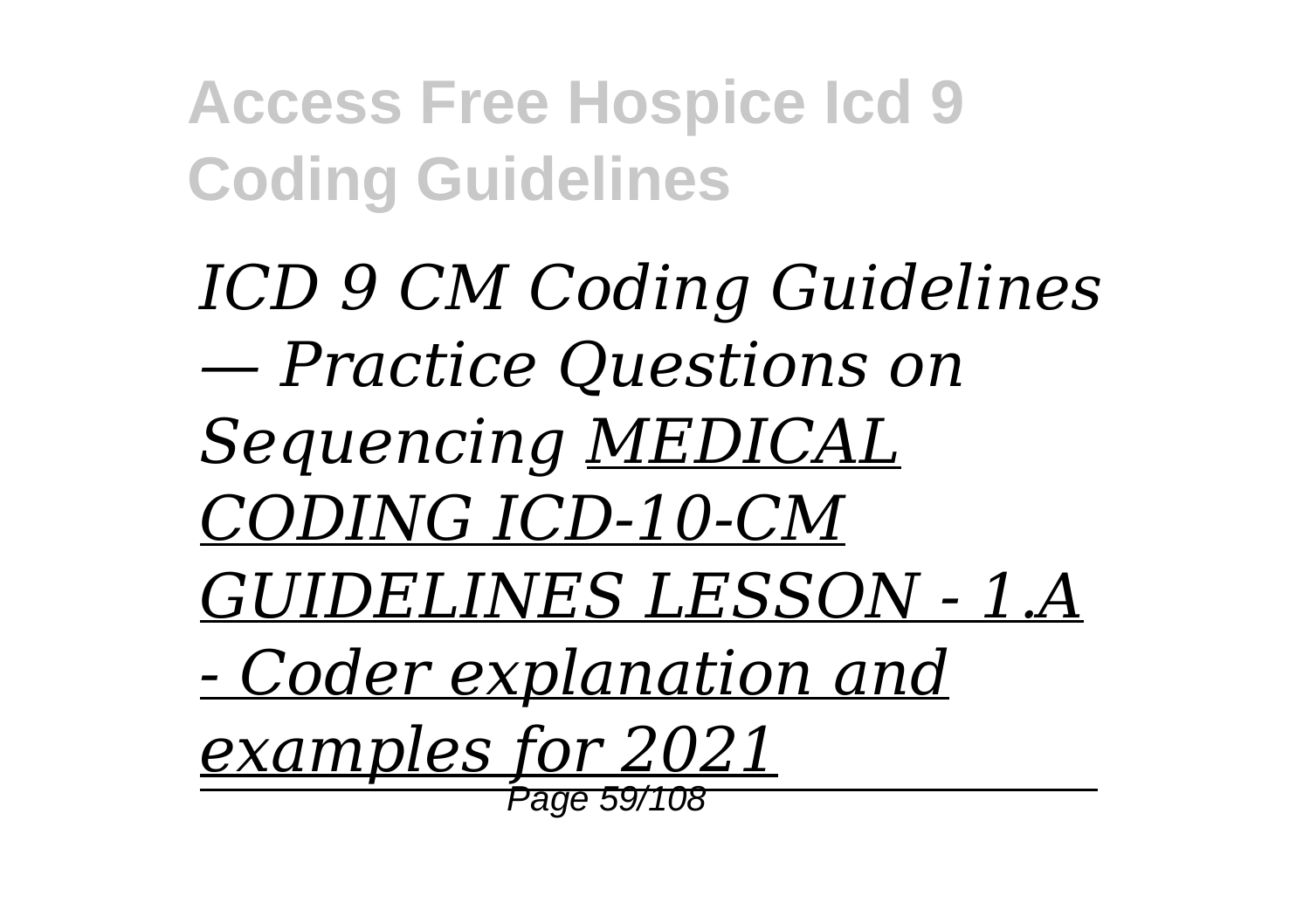*How to use ICD-10-CM Codebook: Diagnosis Code Lookup Ep 1MEDICAL CODING BOOK TABBING FOR CPC EXAM - Tutorial for tabbing CPT and ICD-10-CM manuals 2019* Page 60/108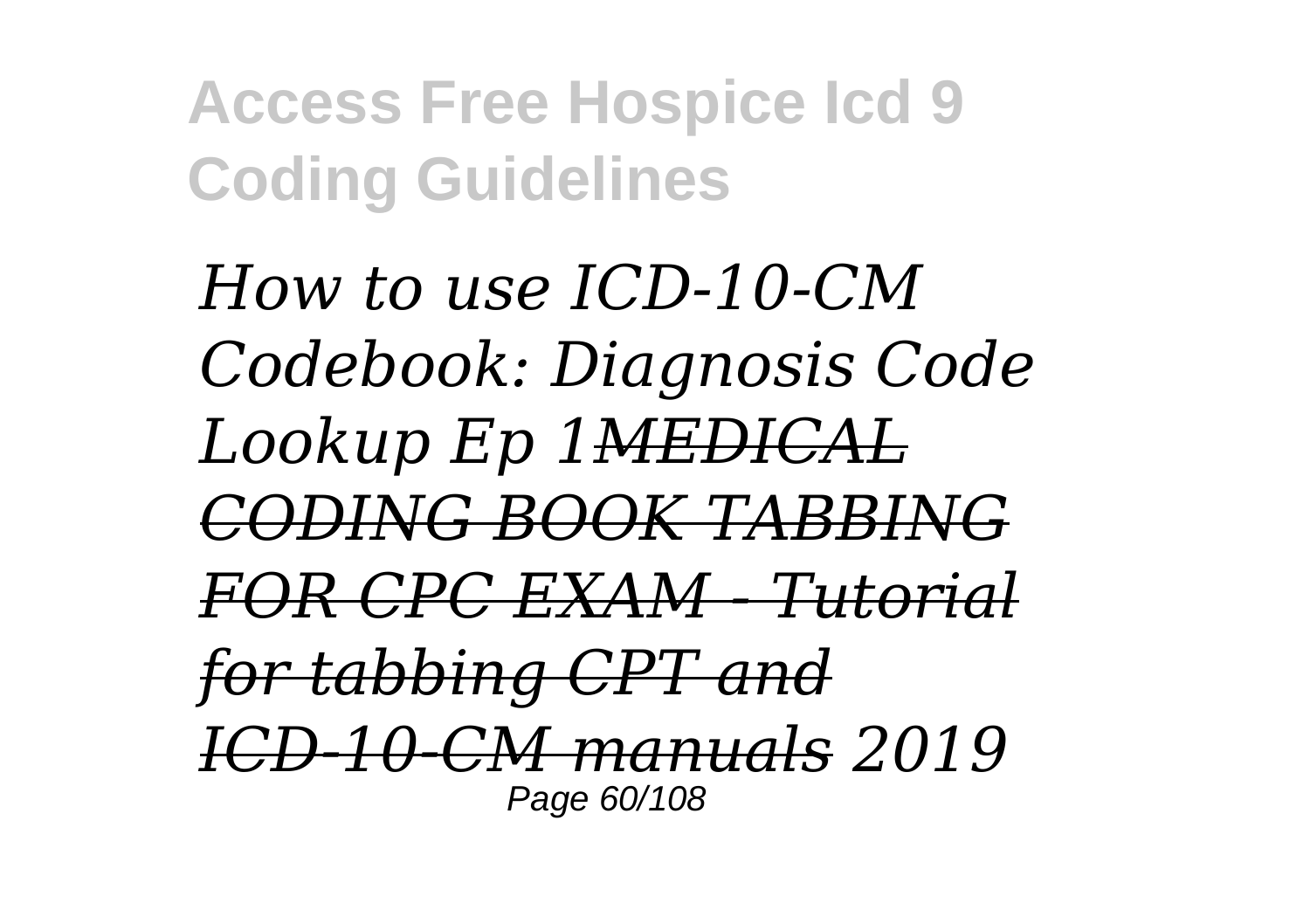*ICD-10-CM Coding Guidelines: Z-Codes How to Code Sepsis ICD-10-CM - Lesson 4: Coding for Diabetes 4. Medical Coding Certifications What YOU need to know about the CPC* Page 61/108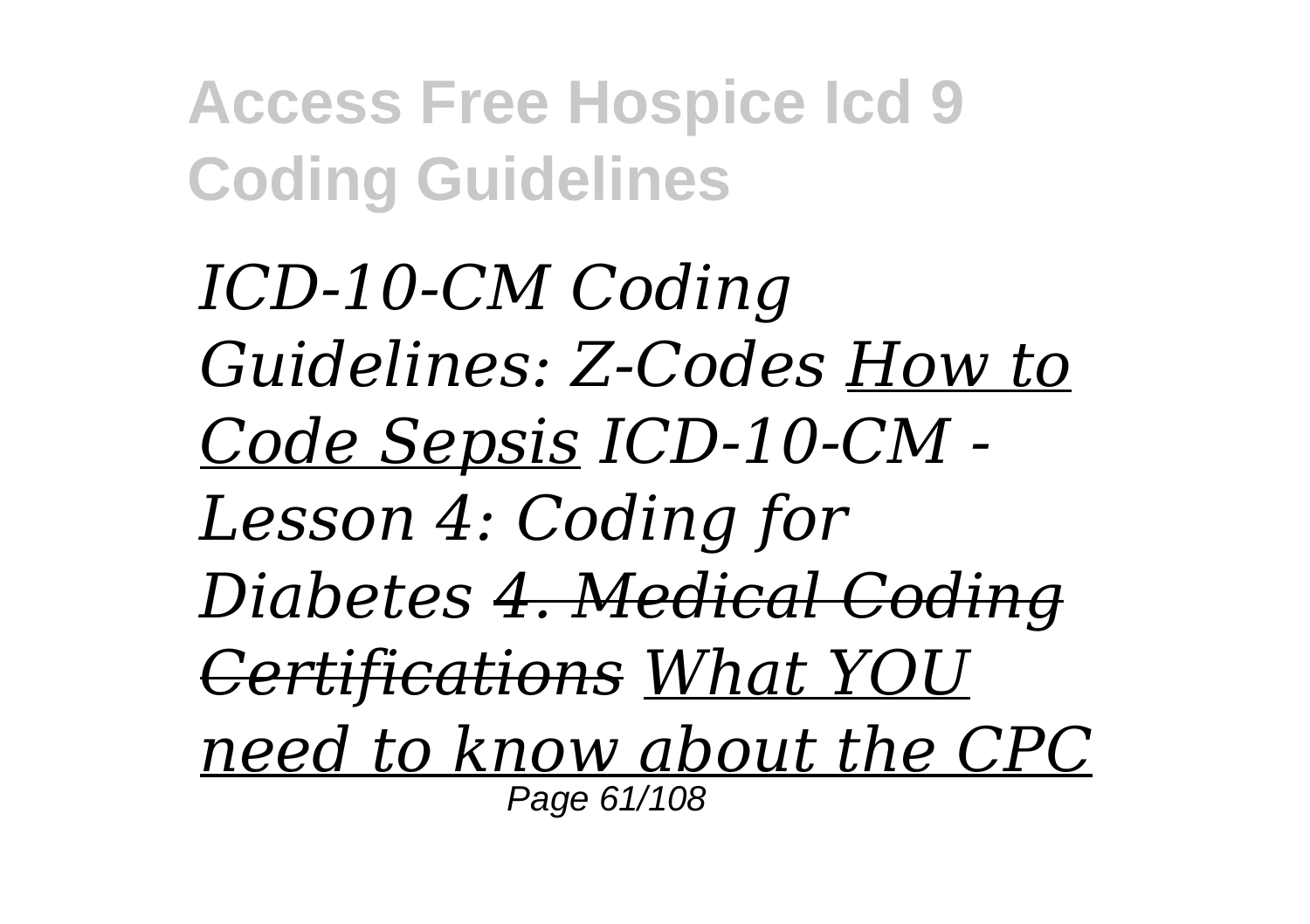*exam - Online and In-Person Medical Coding Certification Insight ICD 10 CM 2020 - GENERAL CODING GUIDELINES MEDICAL CODING [CPC CERTIFICATION]* Page 62/108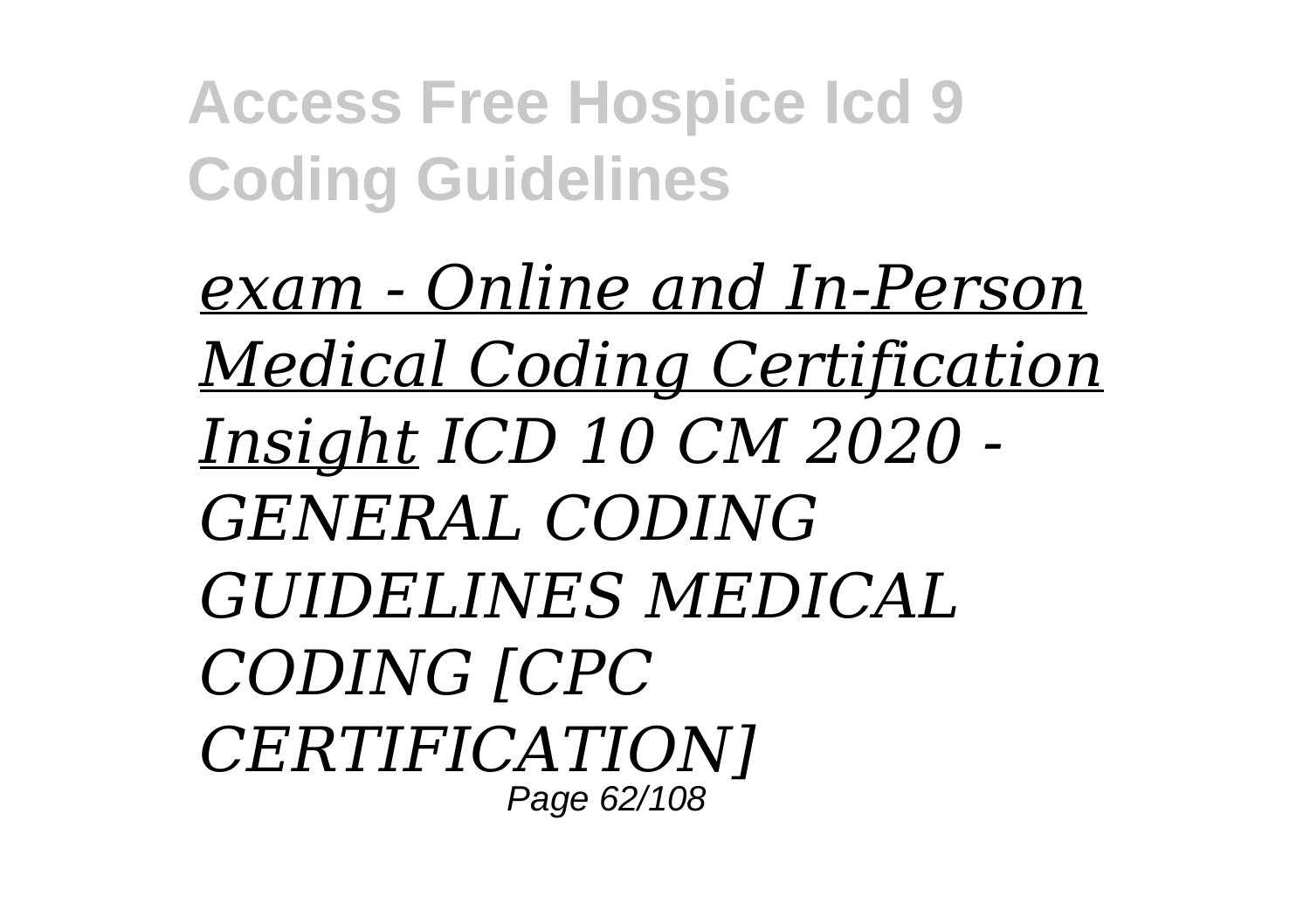*[MEDICAL CODING] 2019 ICD-10-CM Coding Guidelines ICD-10-CM MEDICAL CODING GUIDELINES EXPLAINED - CHAPTER 1 GUIDELINES - INFECTIOUS DISEASES* Page 63/108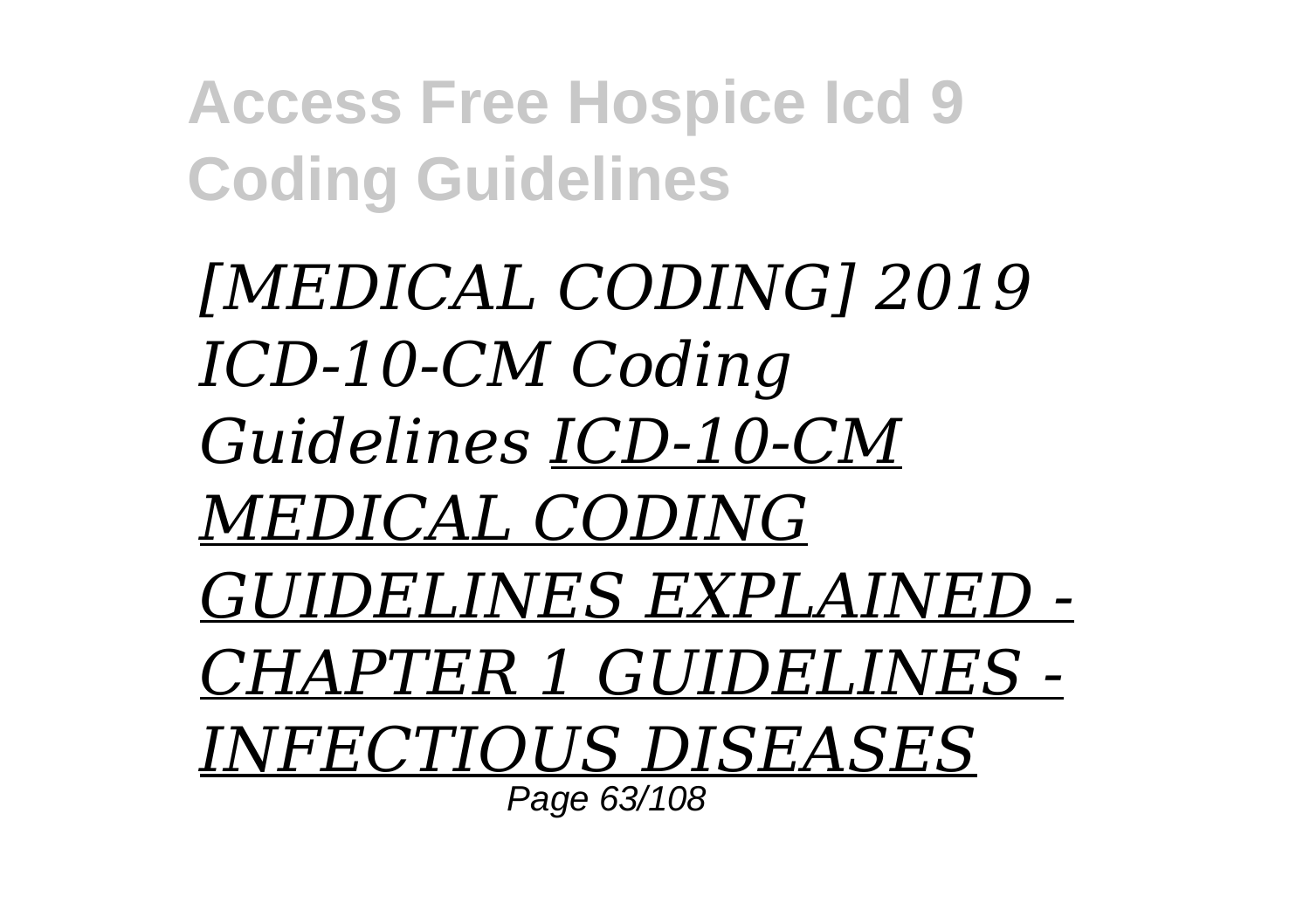*ICD-9-CM Format ICD-10 Coding Guidelines ICD-9-CM General Coding Guidelines for Procedures What is ICD-10? ICD-10-CM MEDICAL CODING GUIDELINES EXPLAINED -* Page 64/108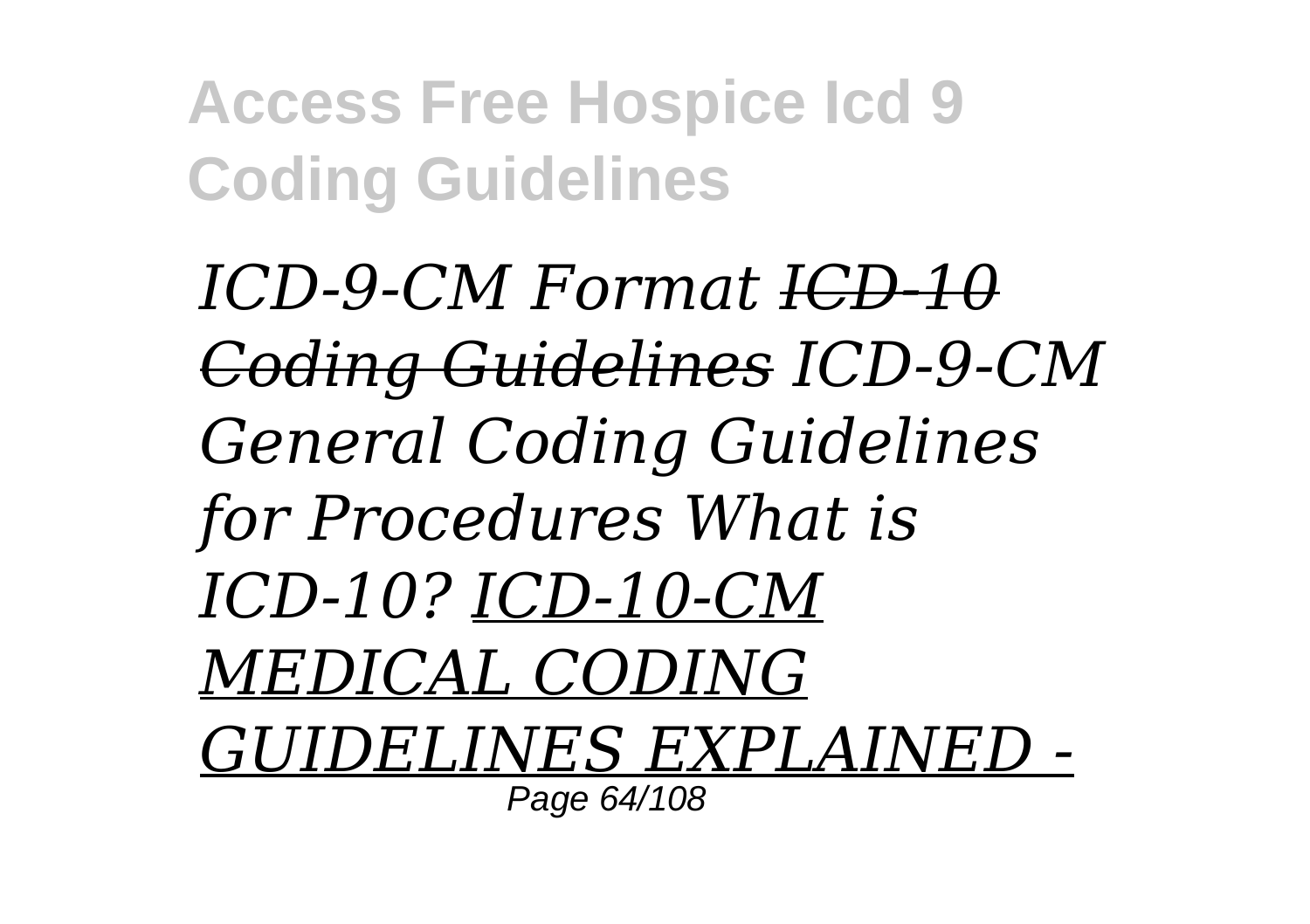*CHAPTER 2 GUIDELINES - NEOPLASMS MEDICAL CODING ICD-10-CM CODING BOOK UNBOXING - Review of the 2021 AAPC edition diagnosis manual Axxess | ICD-10 Guidelines* Page 65/108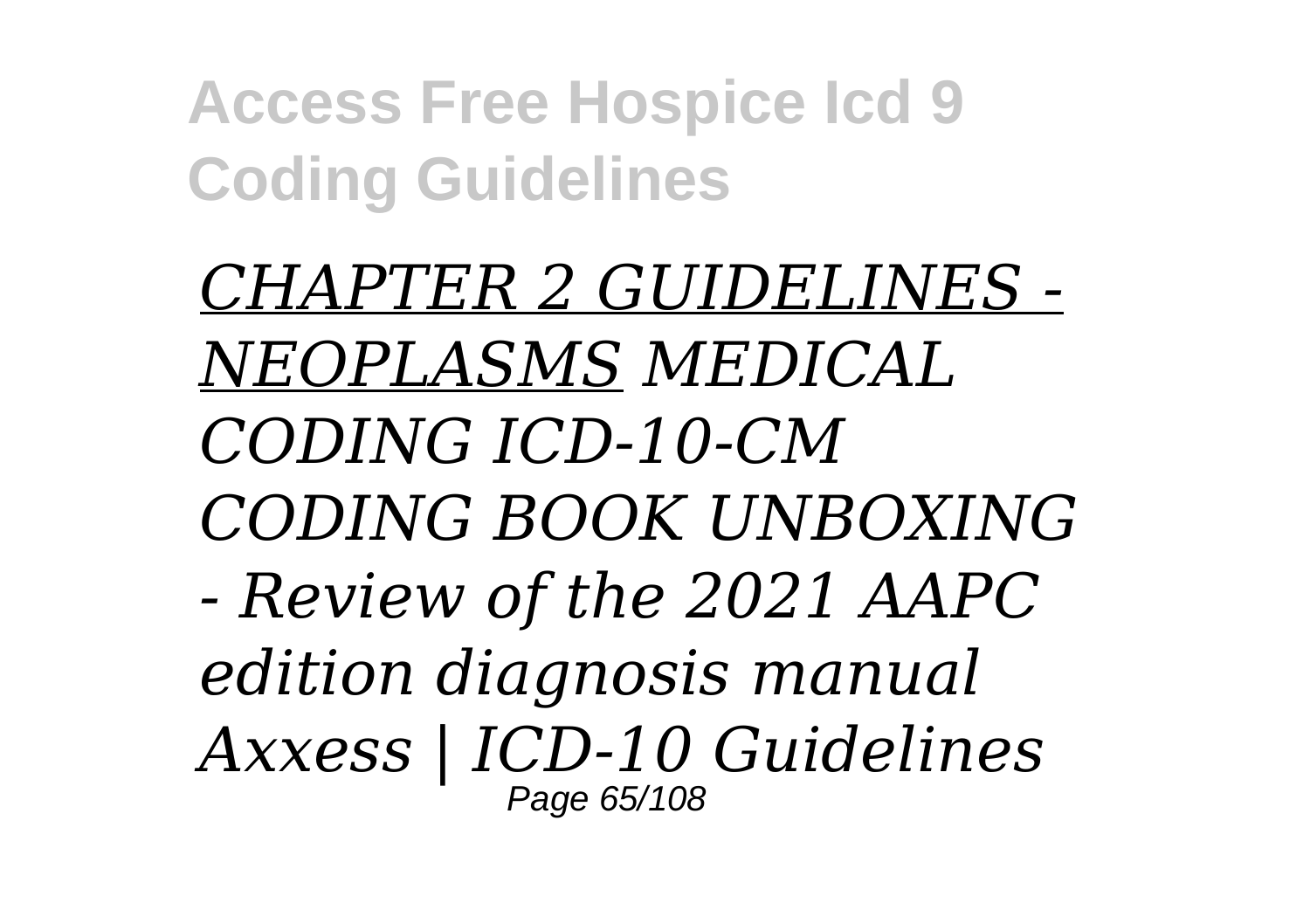*and Conventions Part 1 of 12 Hospice Icd 9 Coding Guidelines 9/30/2019 10. Code them all! • Regulations at § 418.25(b) state, ''in reaching a decision to certify that the* Page 66/108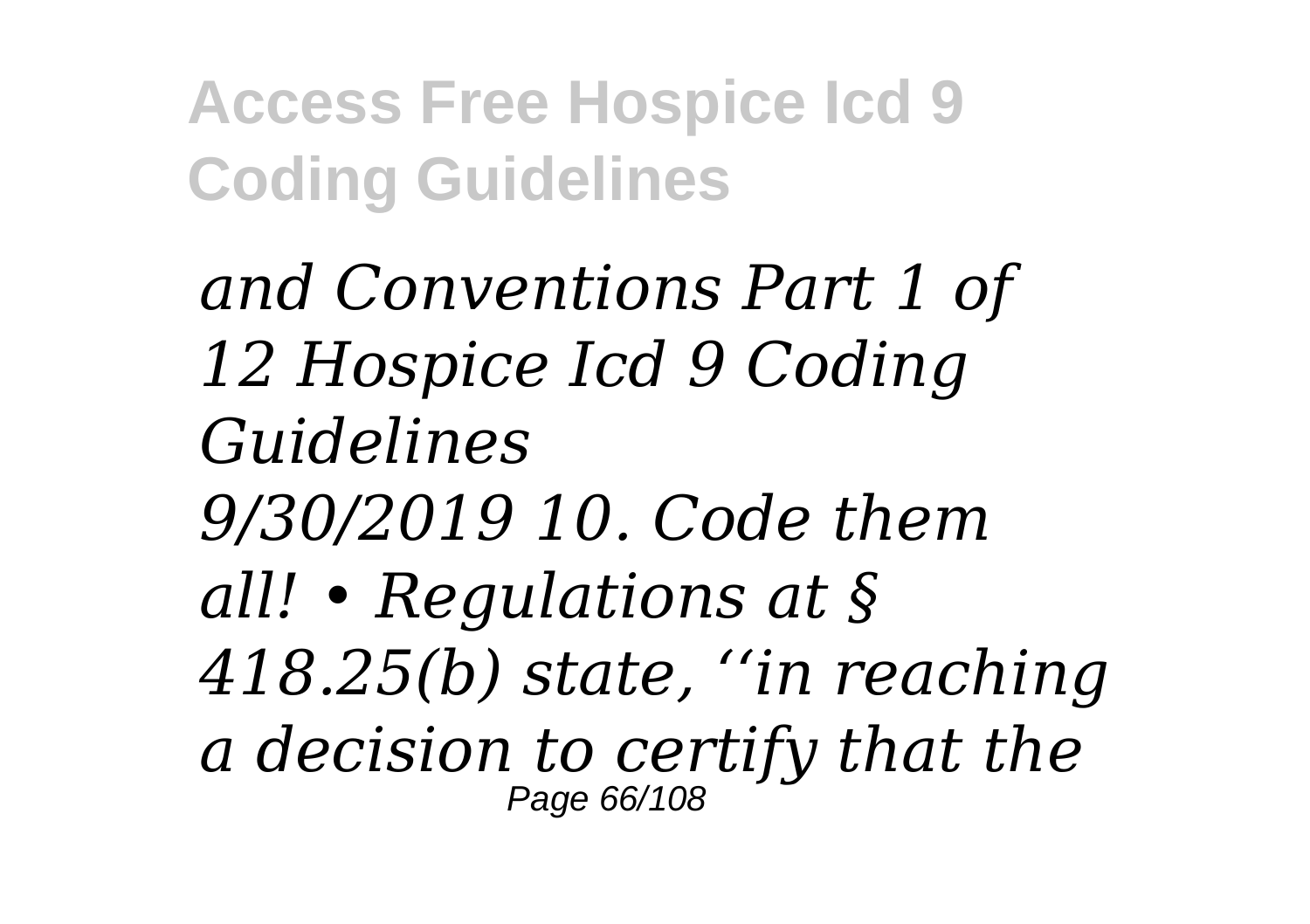*patient is terminally ill, the hospice medical director must consider at least the following information: – Diagnosis of the terminal condition of the patient.*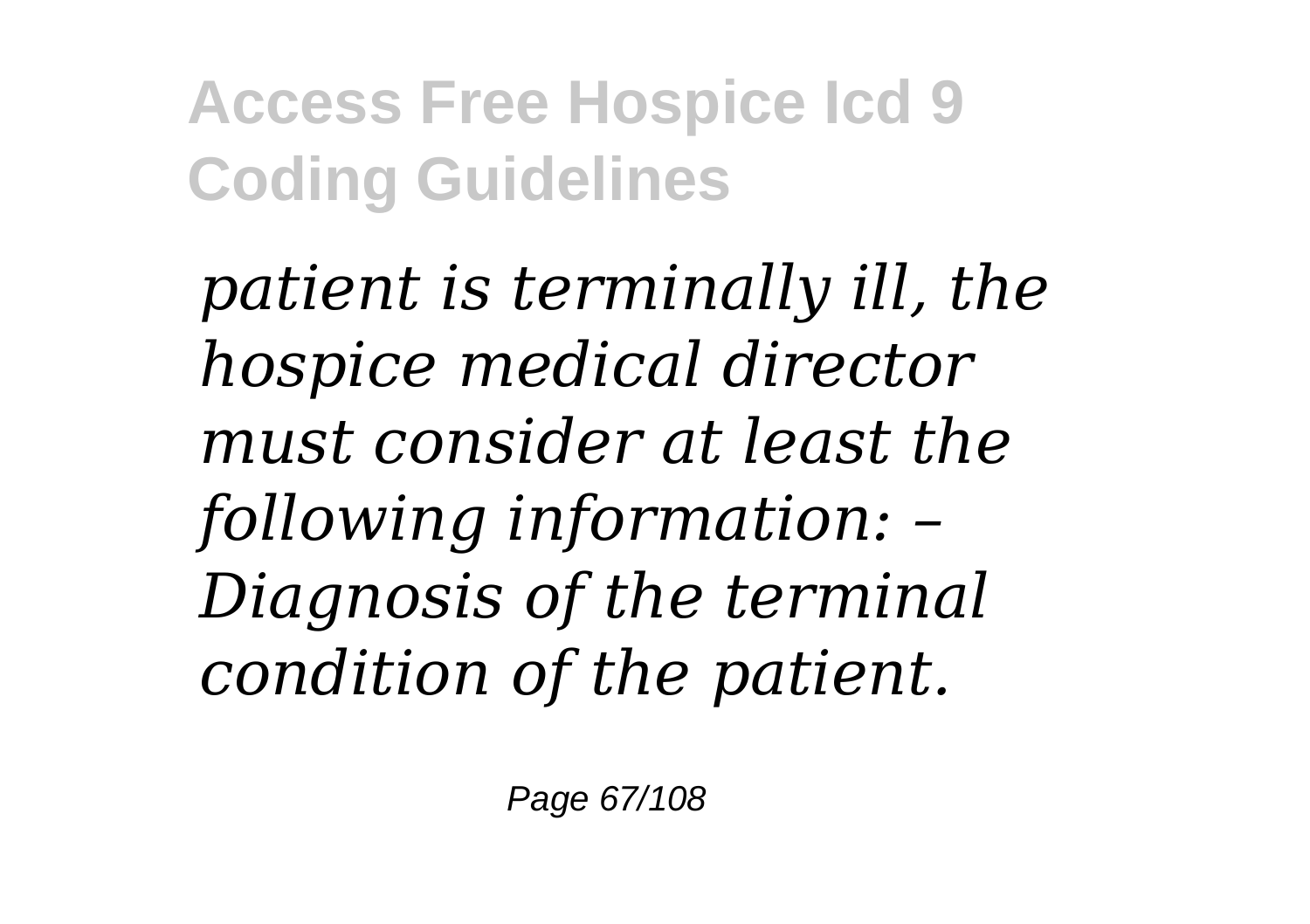### *Diagnosis Coding in Hospice - NAHC*

*Hospice Icd 9 Coding Guidelines 9/30/2019 10. Code them all! • Regulations at § 418.25(b) state, ''in reaching a decision to* Page 68/108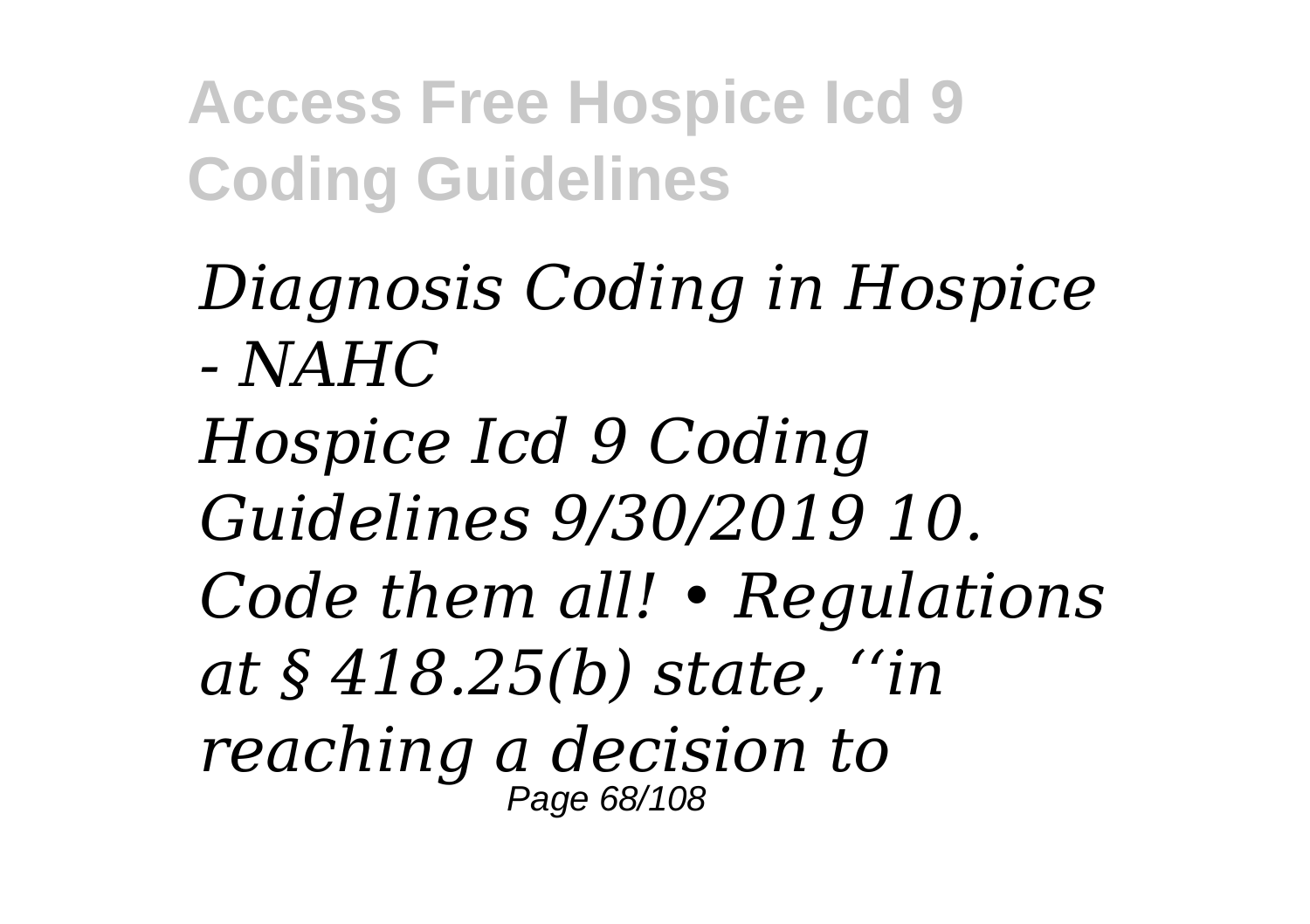*certify that the patient is terminally ill, the hospice medical director must consider at least the following information: – Diagnosis of the terminal condition of the patient.* Page 69/108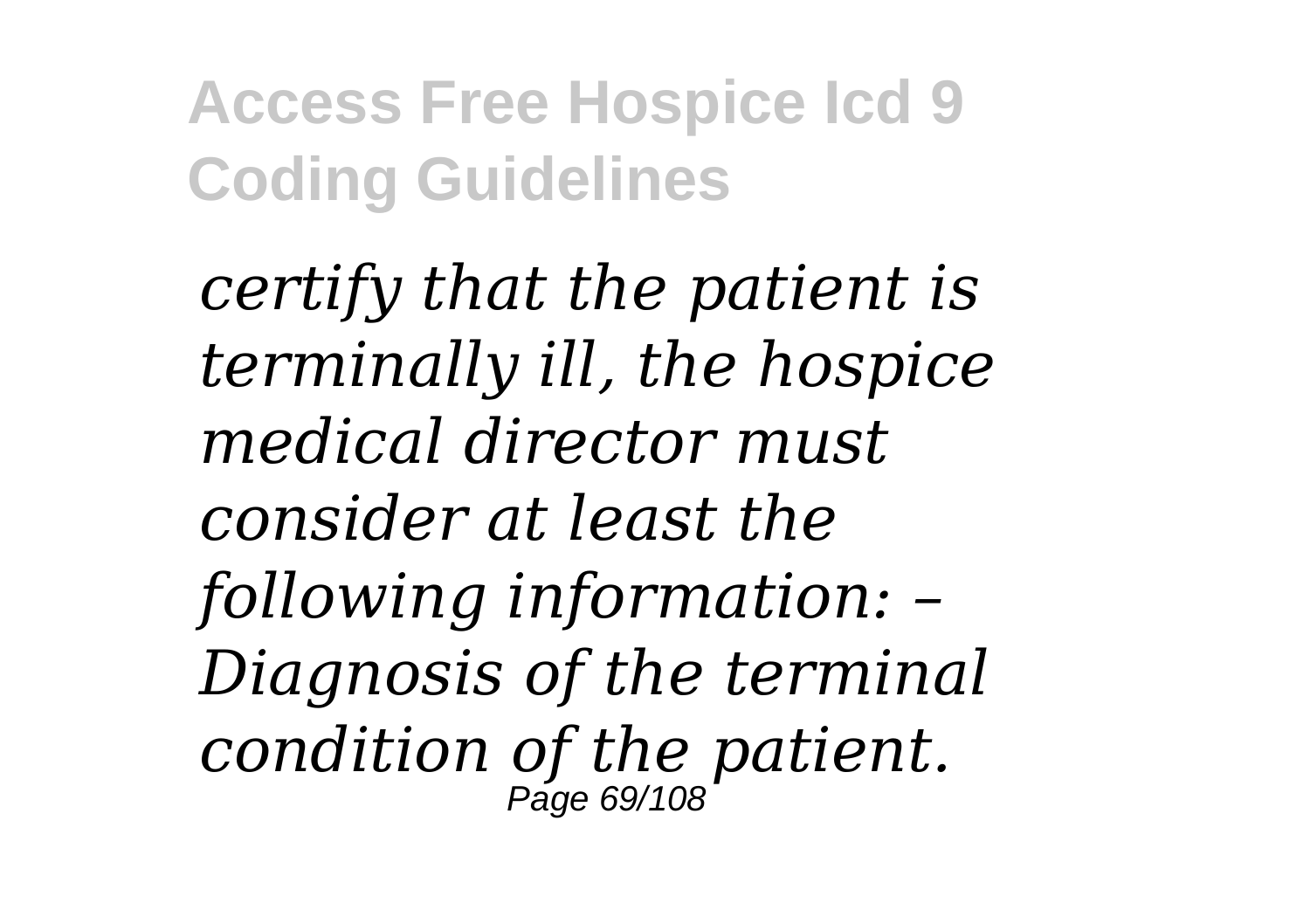*Hospice Icd 9 Coding Guidelines infraredtraining.com.br Specifically, you should not use ICD-9-CM codes 799.3 (Debility, unspecified) and* Page 70/108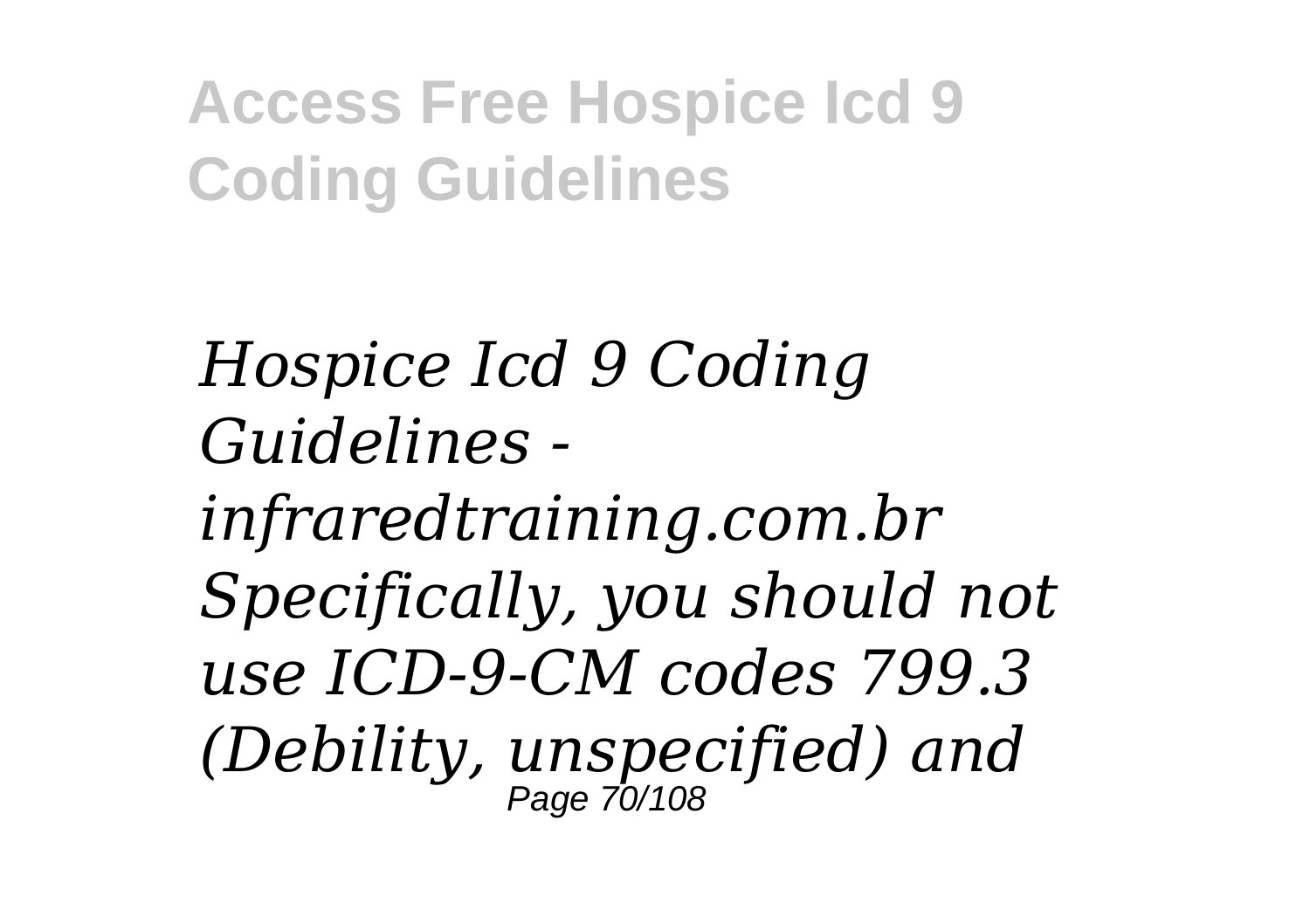*780.79 (Other malaise and fatigue), ICD-10-CM code R53.81 (Other malaise); and ICD-9-CM code 783.7 and ICD-10-CM code R62.7 (adult failure to thrive) as principal hospice diagnoses* Page 71/108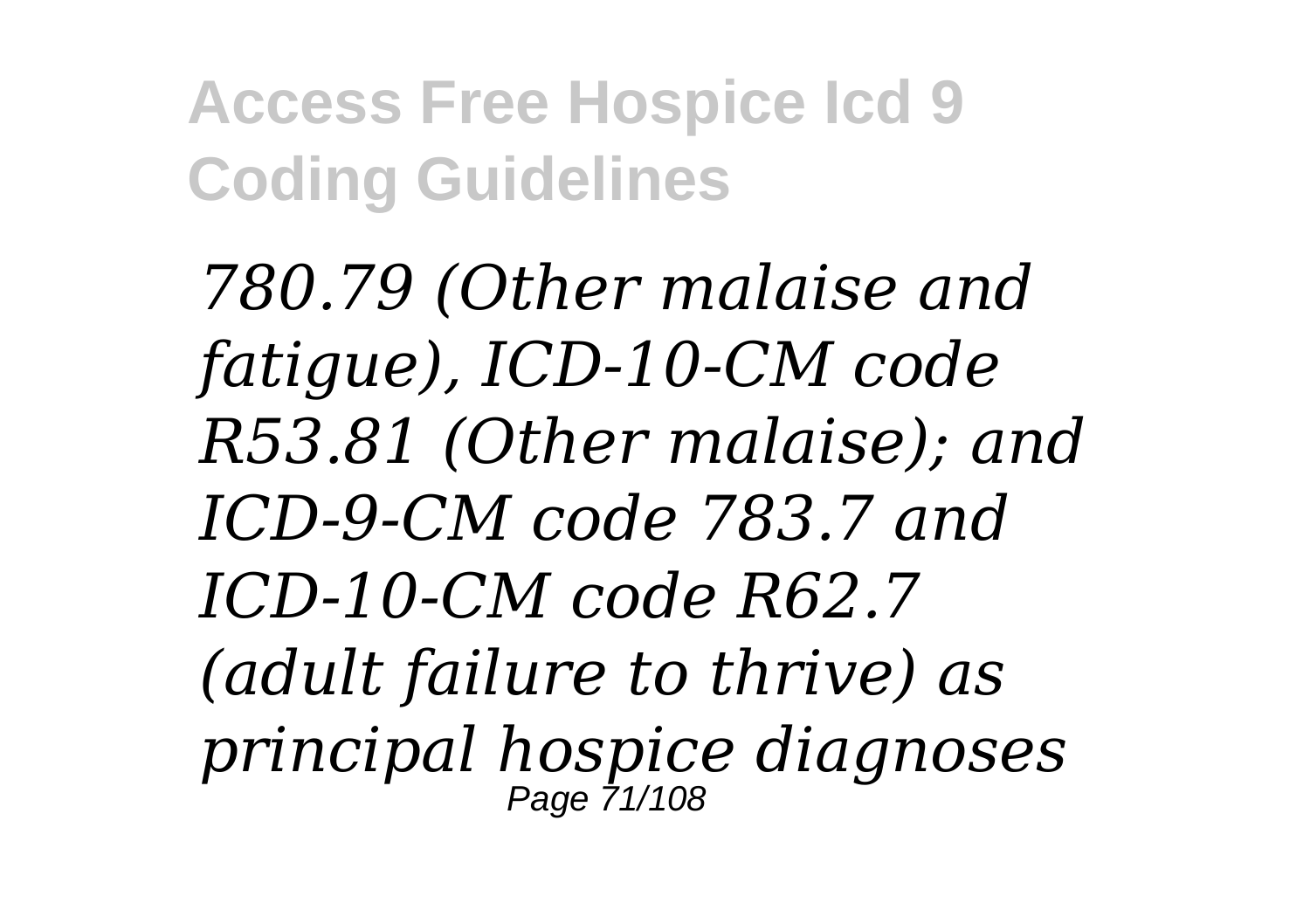*on a hospice claim form.*

*CMS Clarifies Hospice Coding and Billing Instructions ... resource designed specifically to address the* Page 72/108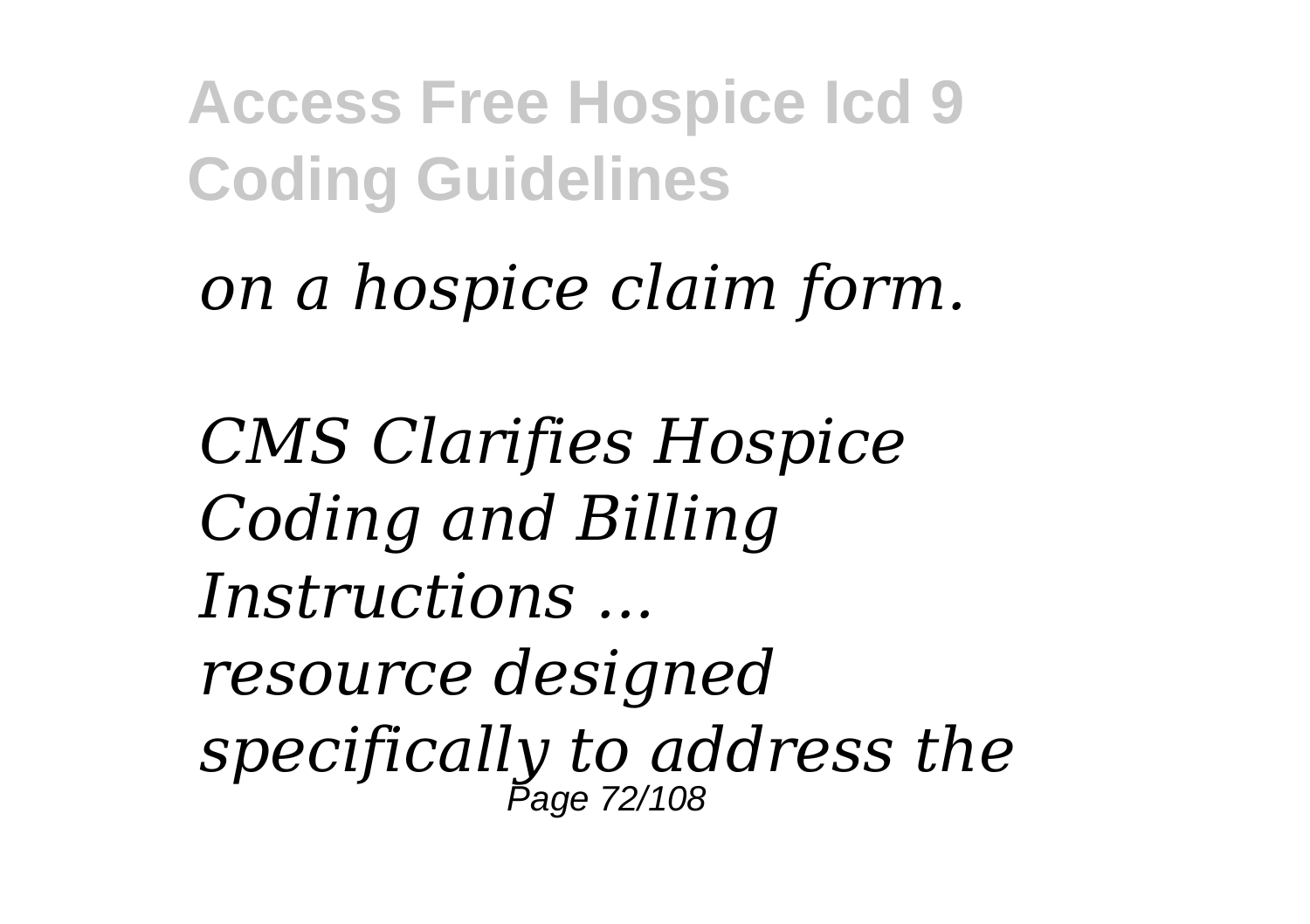*challenges of snf irf and hospice services 2013 icd 9 cm expert for skilled nursing facilities inpatient rehab and hospices vol 1 ... rehabilitation facilities the*

*complete official code set* Page 73/108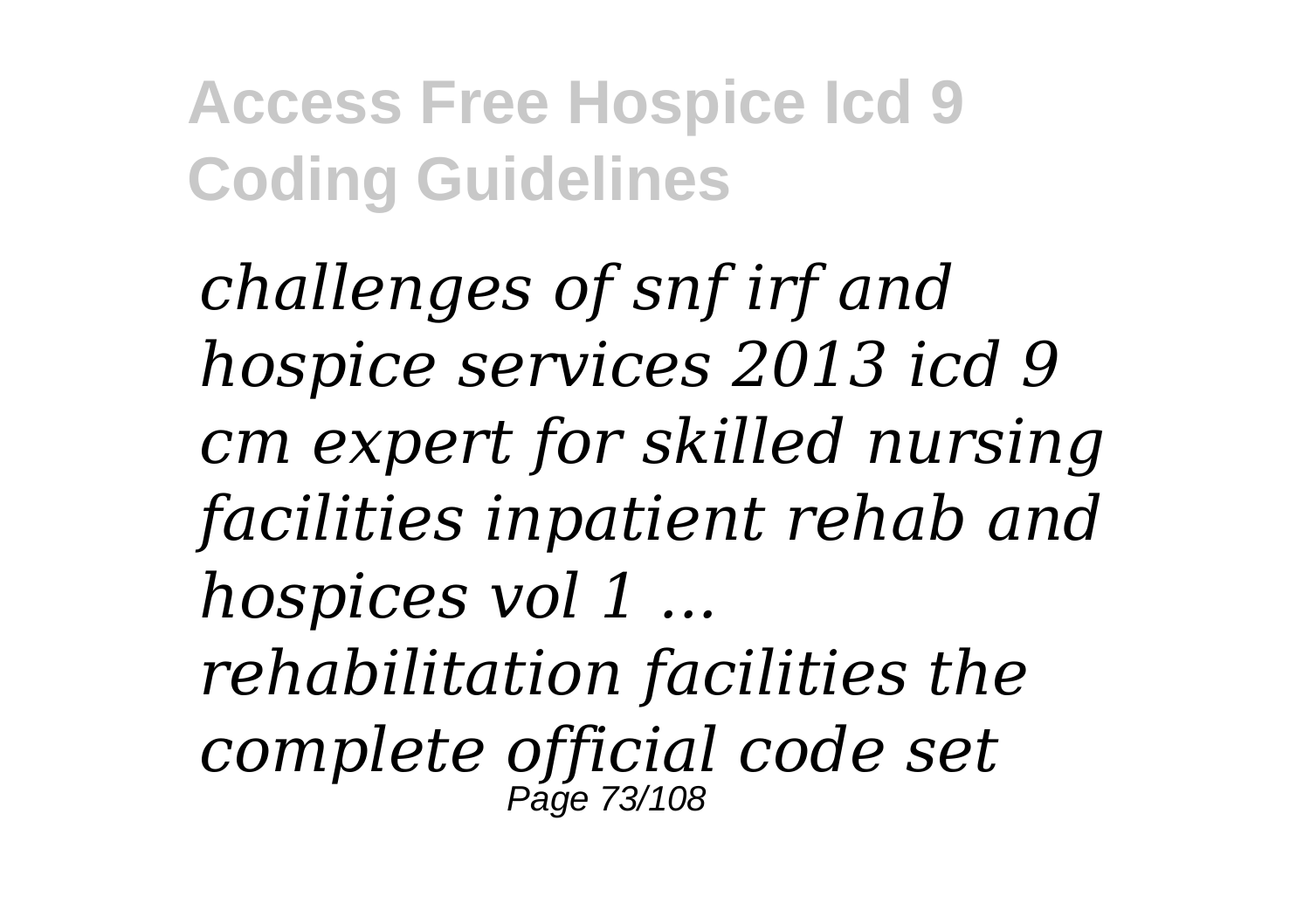*codes valid from october 1 2019 through september 30 2020 2020 coding guidelines included*

*20+ Icd 9 Cm Expert For Skilled Nursing Facilities ...* Page 74/108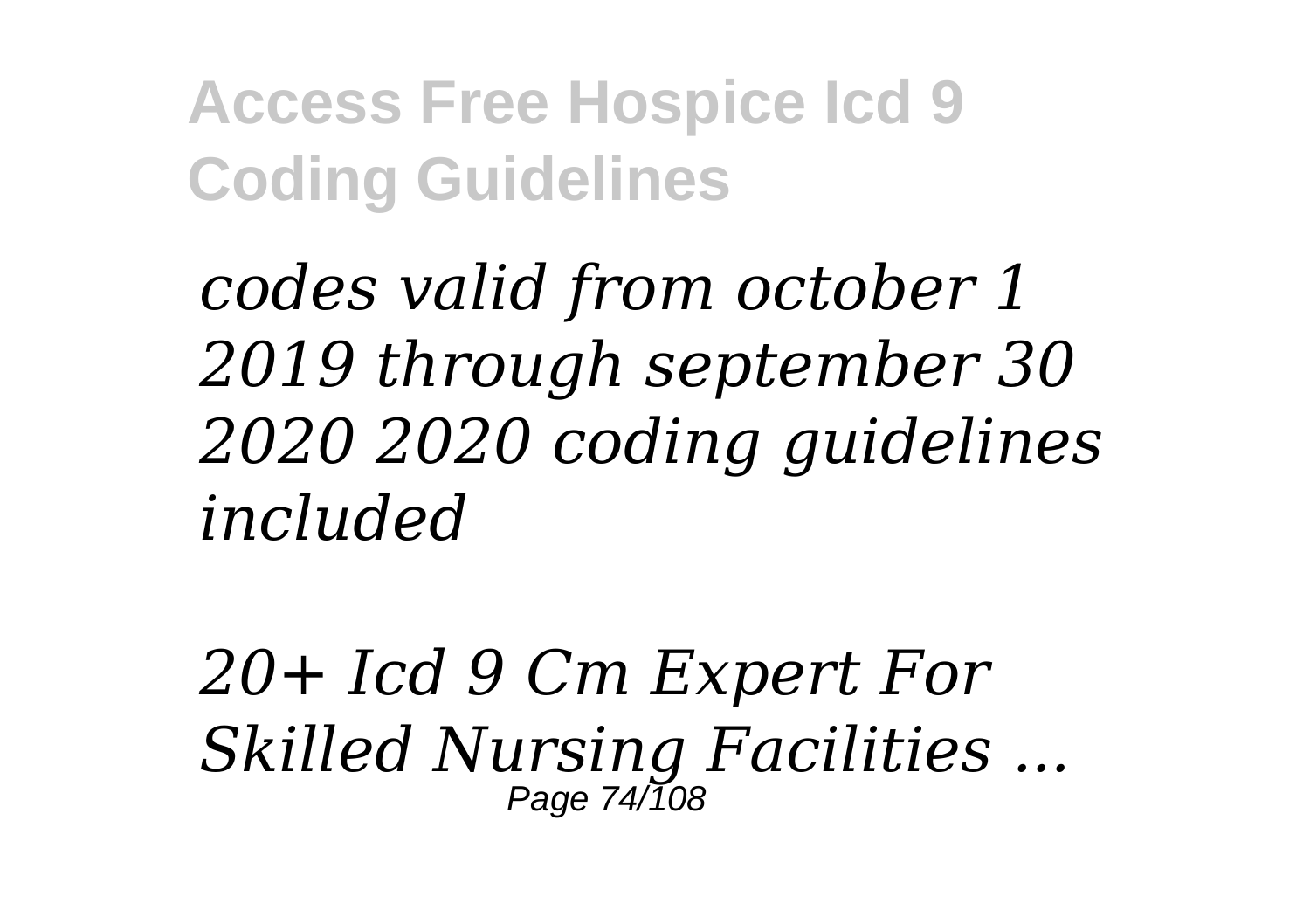*Hospice providers may not report diagnosis codes that cannot be used as the principal diagnosis according to ICD-9-CM/ICD-10-CM Coding Guidelines and that* Page 75/108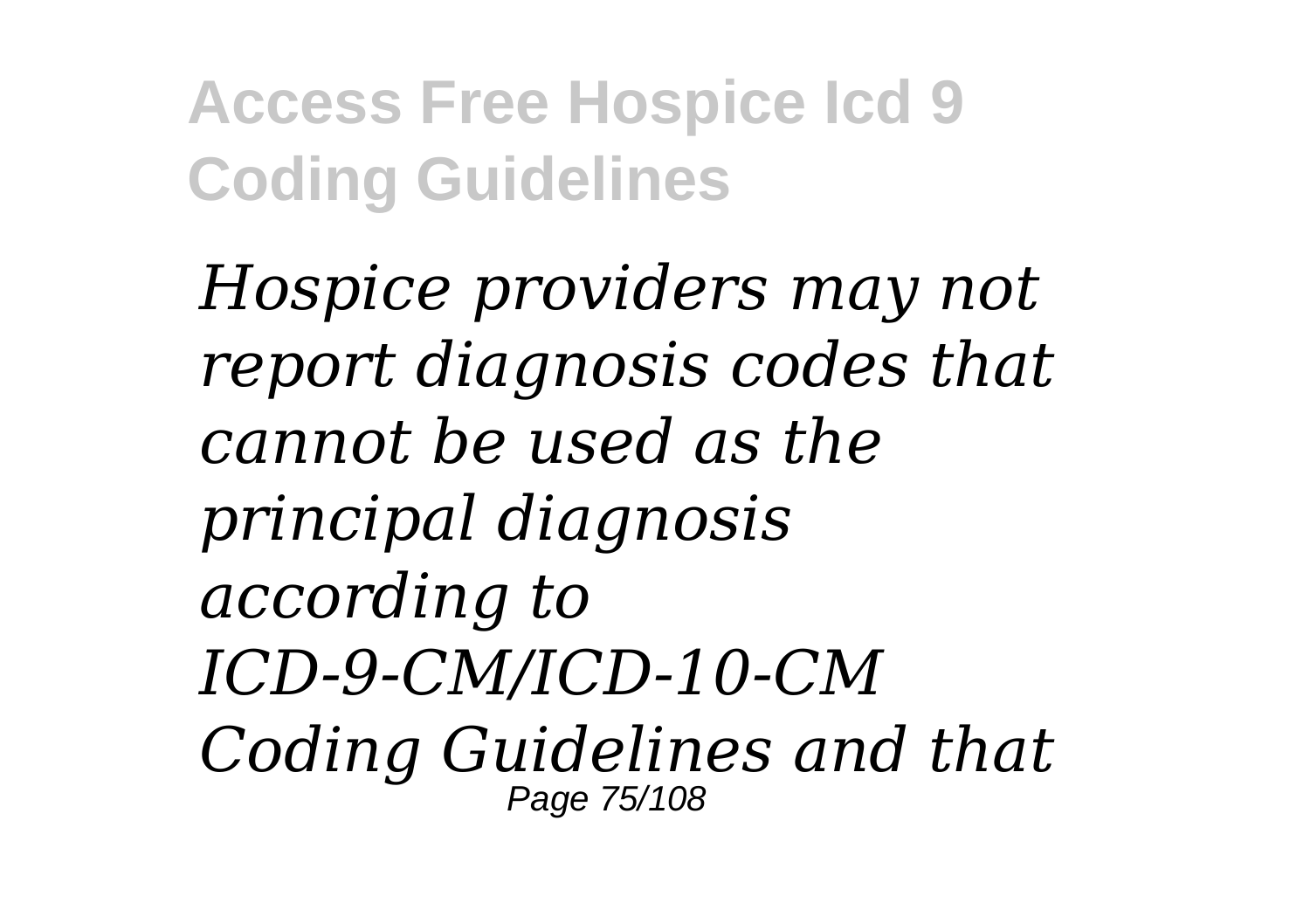*require further compliance with various ICD-9-CM/ICD-10-CM*

*Hospice Icd Coding Guidelines Title: hospice icd 9 coding* Page 76/108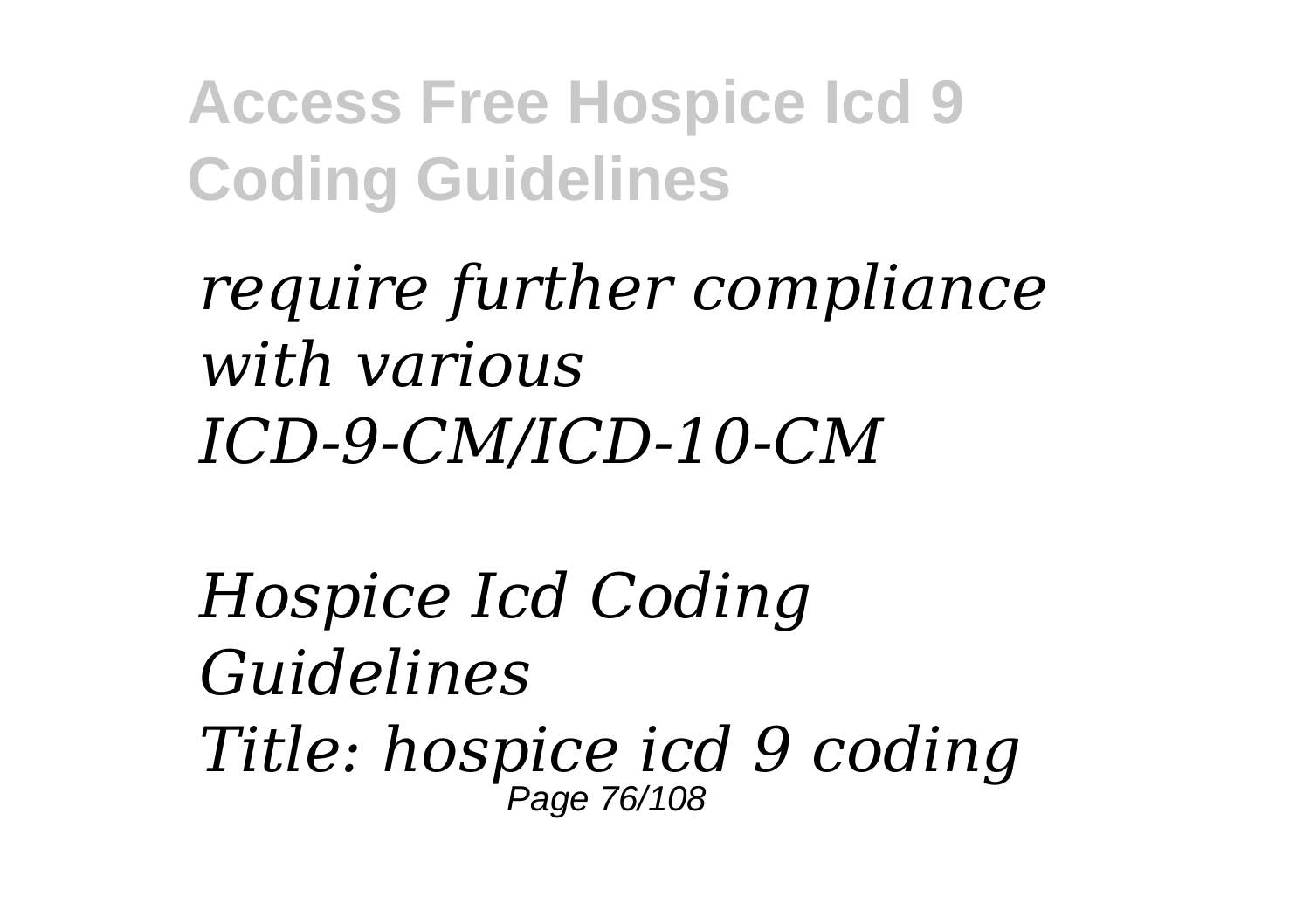*guidelines Author: Taylor Bert Subject: load hospice icd 9 coding guidelines best in size 14.86MB, hospice icd 9 coding guidelines would available in currently and writen by ResumePro* Page 77/108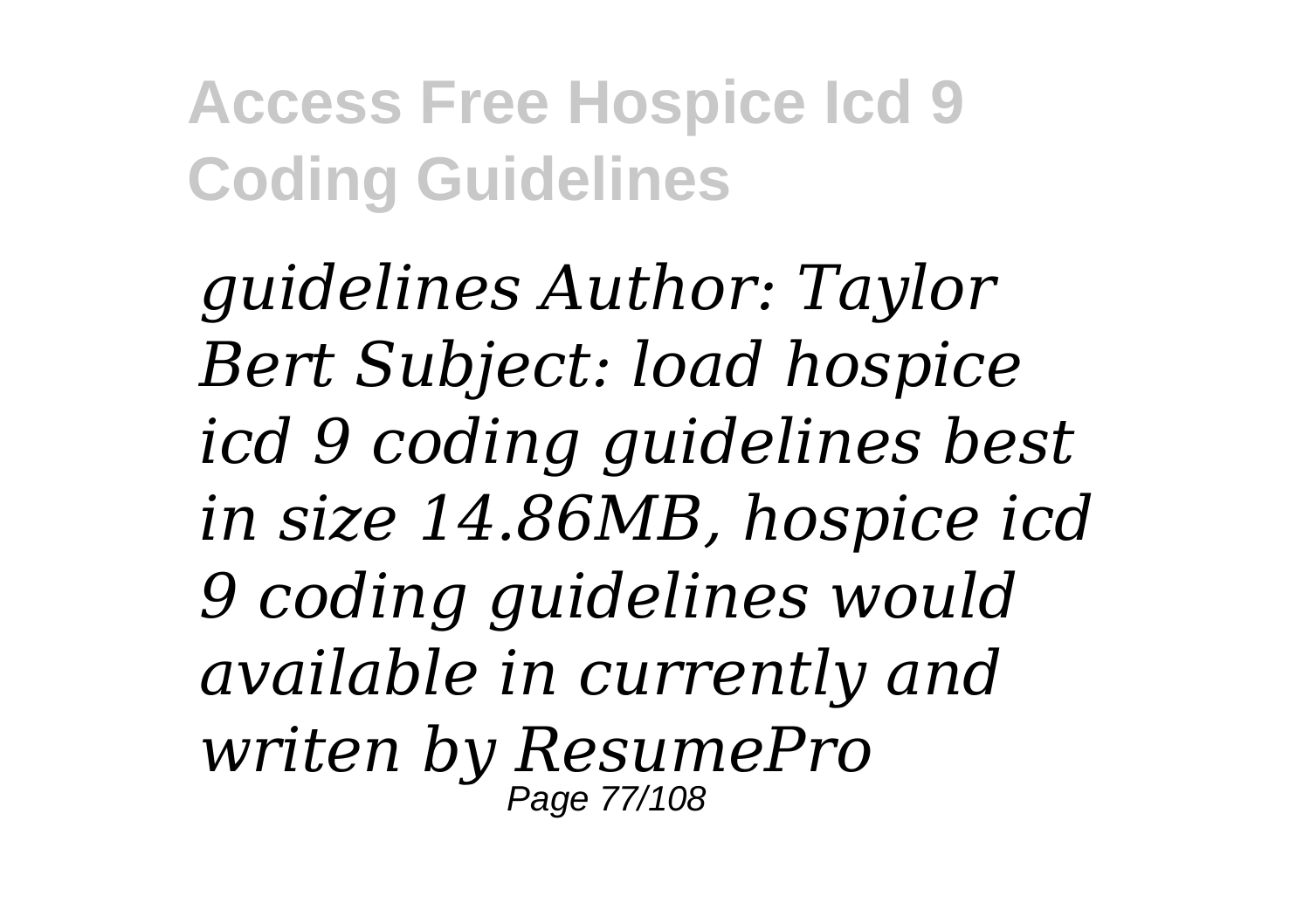*hospice icd 9 coding guidelines levygtonite.herokuapp.com Coding Guidelines: Part B Hospice Modifiers GV and GW: P rint: Part B Hospice* Page 78/108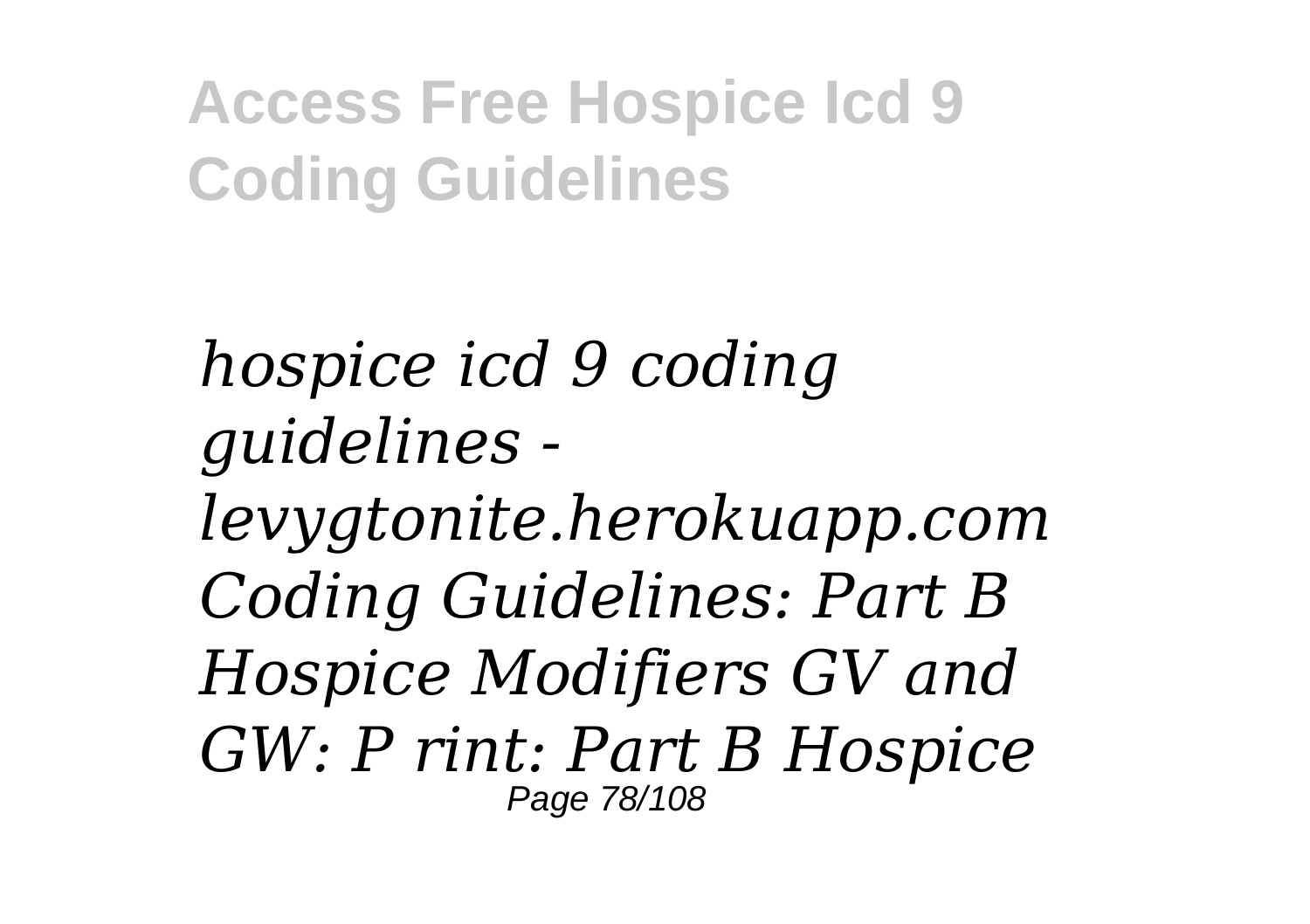*Modifiers GV and GW . When hospice coverage is elected, the beneficiary waives all rights to Medicare Part B payments for services that are related to the treatment and management* Page 79/108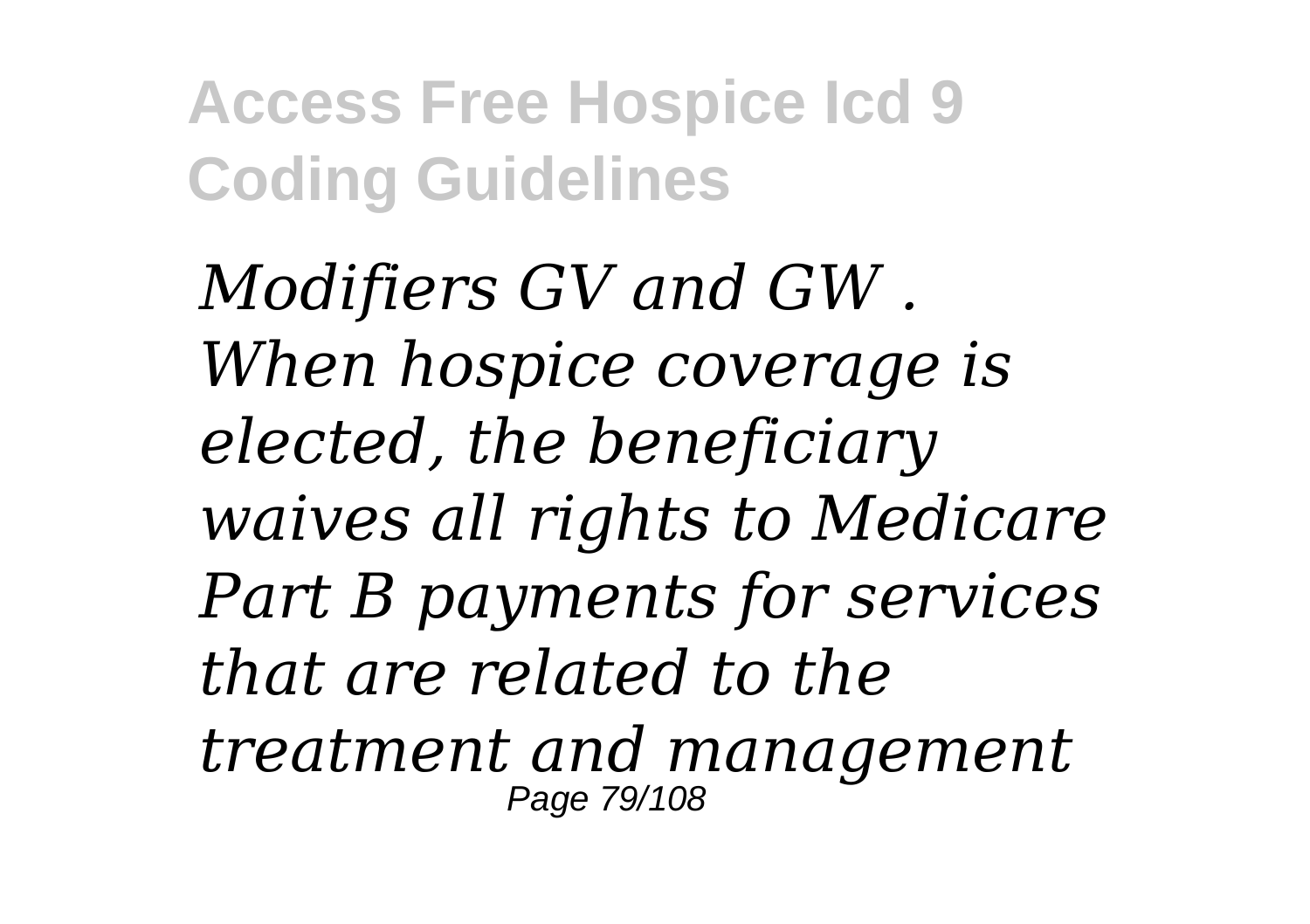*of their terminal illness during the period the hospice benefit election is in force ...*

*Coding Guidelines: Part B Hospice Modifiers GV and* Page 80/108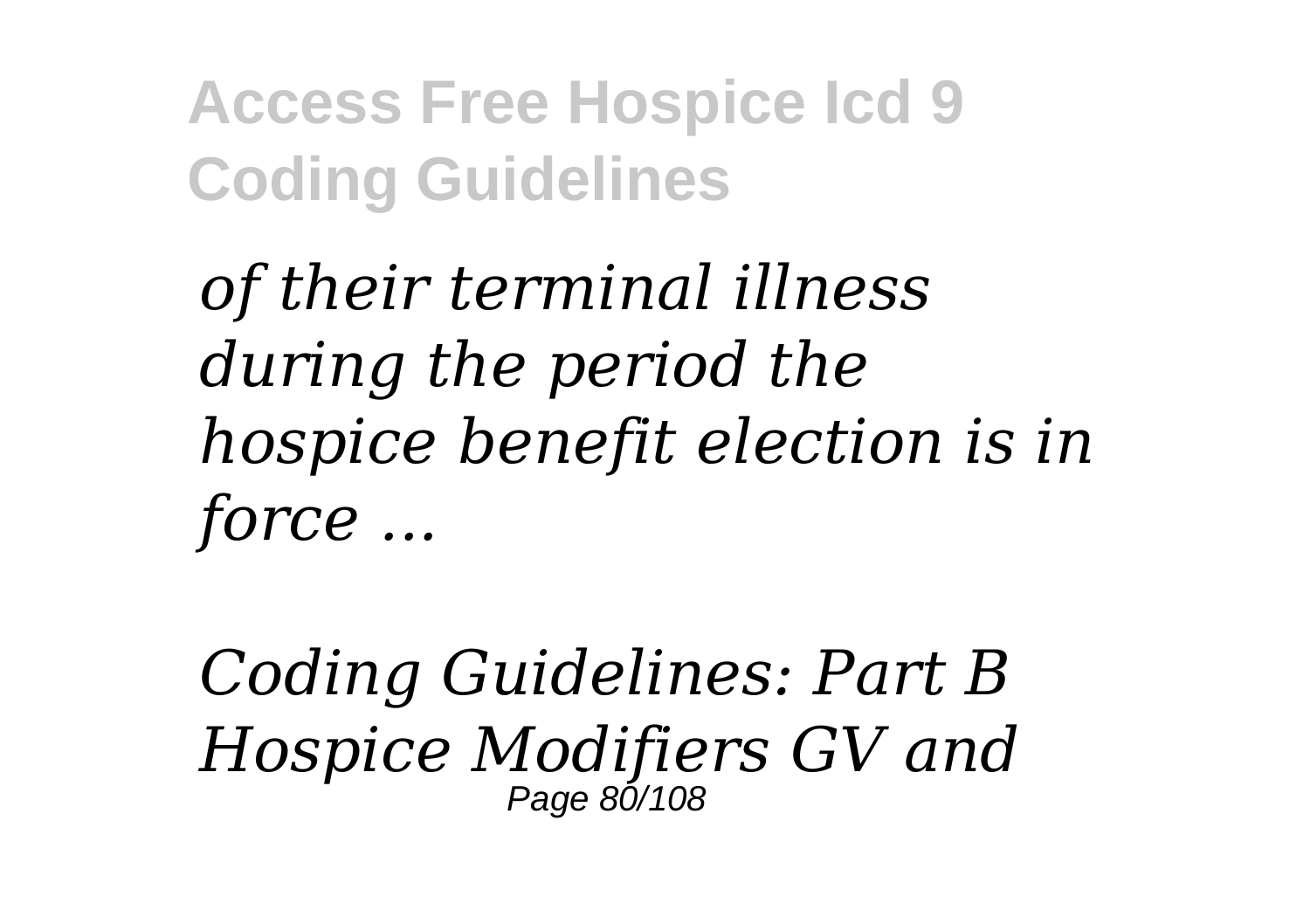**Access Free Hospice Icd 9 Coding Guidelines** *GW Related ICD-9 diagnosis codes • The hospice claim must include: – All diagnoses related to the terminal illness/principal diagnosis. – All comorbid conditions that* Page 81/108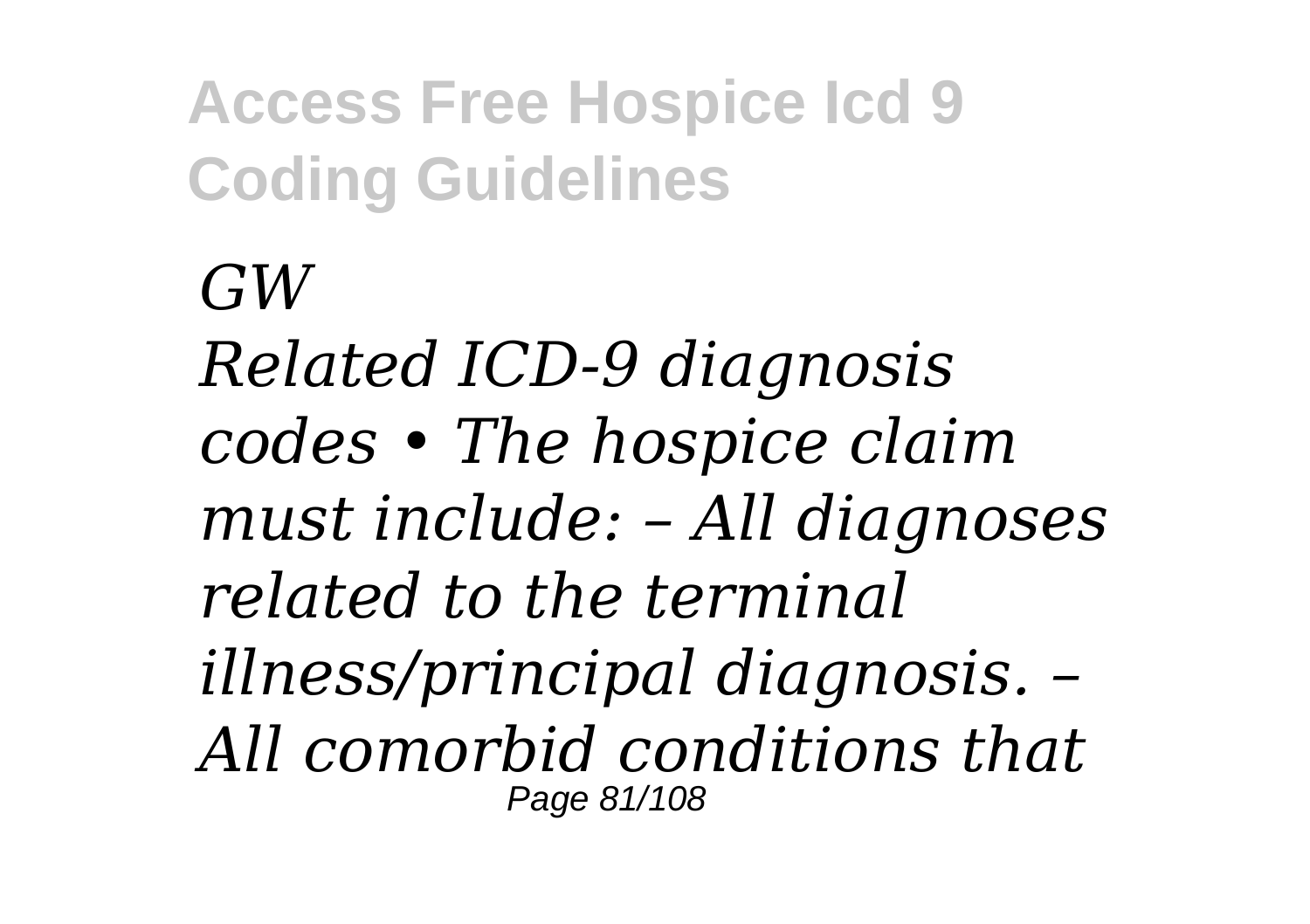*contribute to the prognosis of 6 months or less. • Medicare: THIS IS NOT A NEW RULE! Related ICD-9 diagnosis codes • In January-March 2013: – 72% of hospice providers listed only* Page 82/108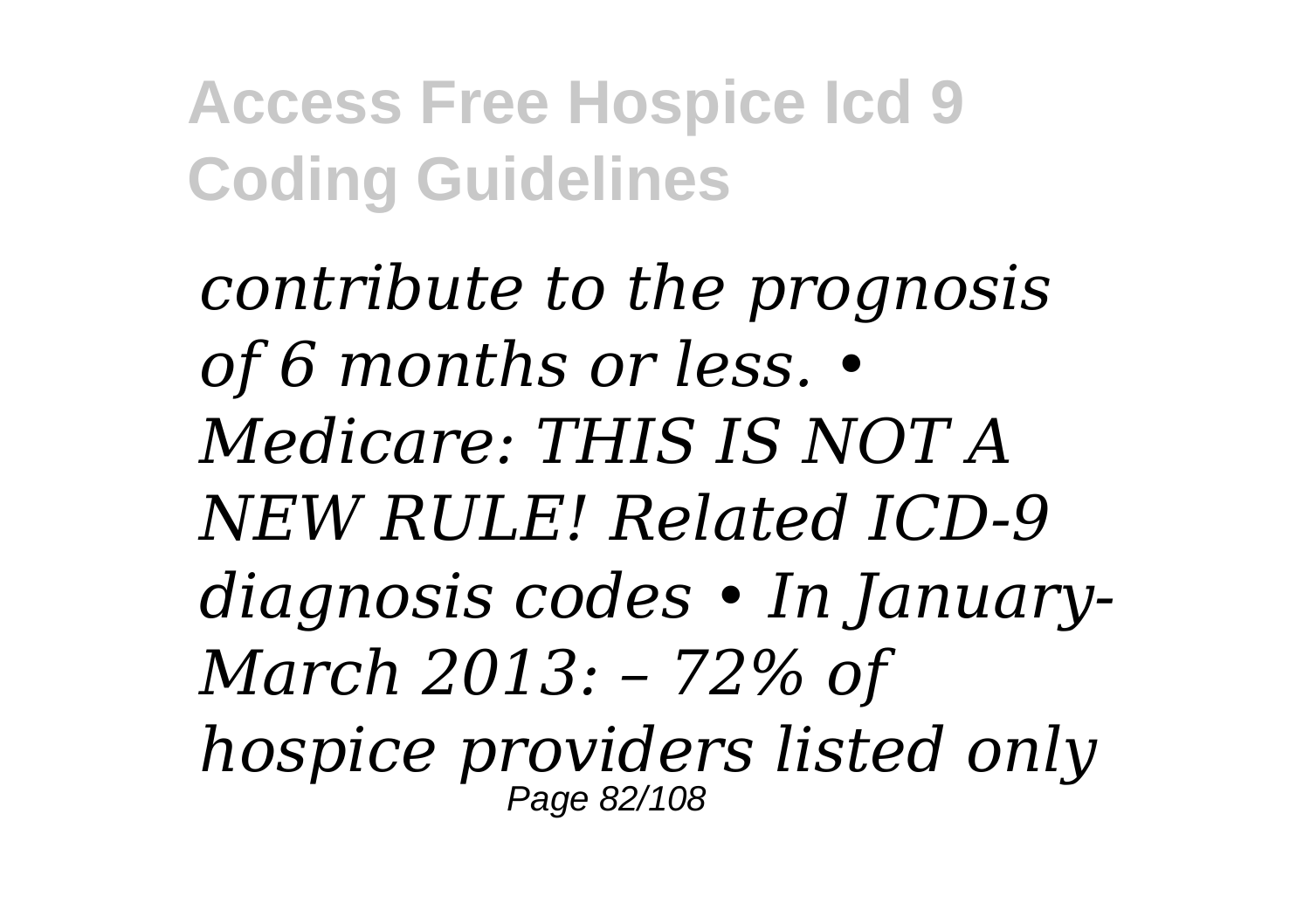*Hospice Clinical Documentation TABLE OF CONTENTS3737 7/16 Identifying a Primary Hospice Diagnosis* Page 83/108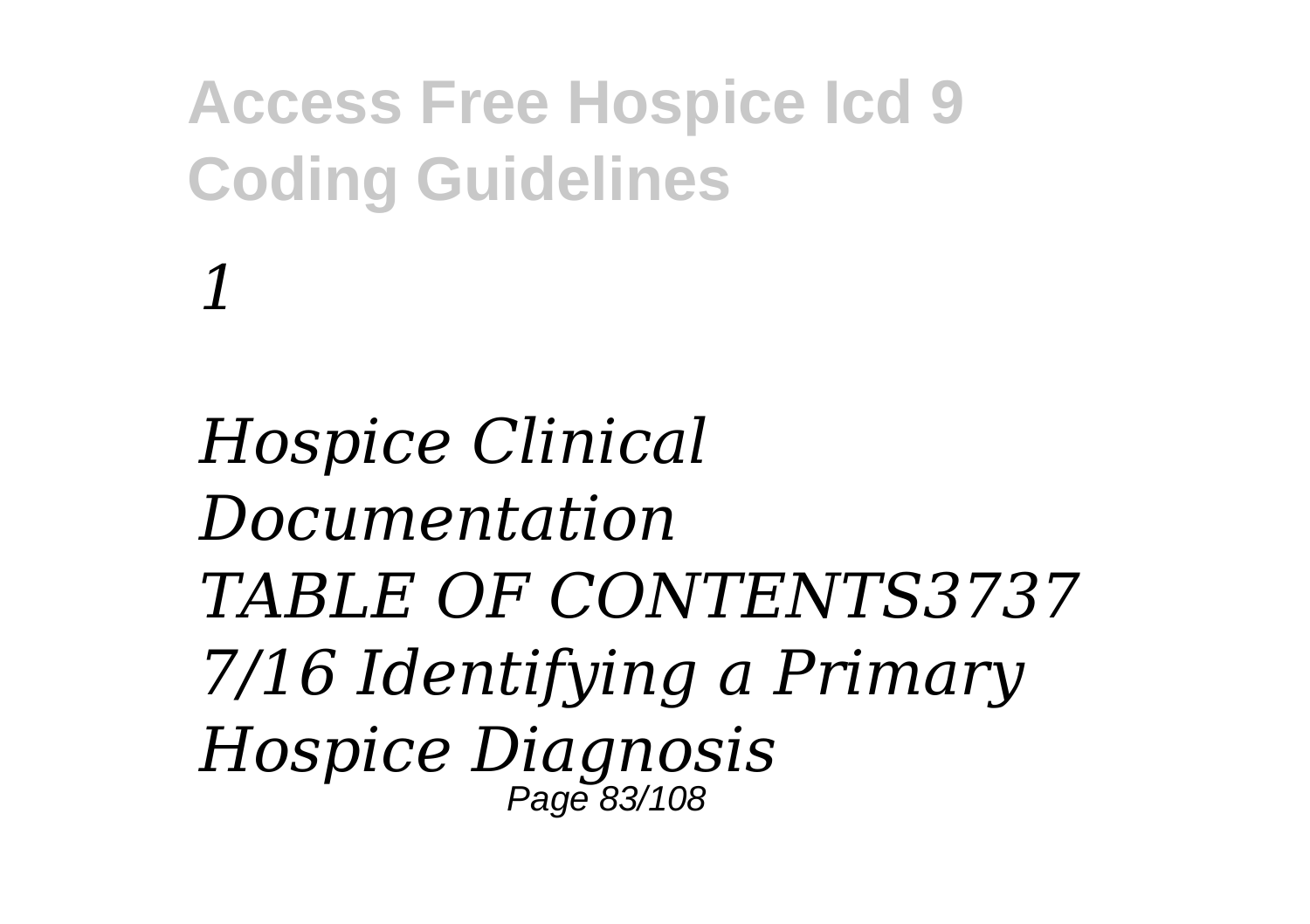*Determining a primary hospice diagnosis can be challenging when a patient has some, but not all, of the clinical indicators of a specific disease or condition. The following clinical signs* Page 84/108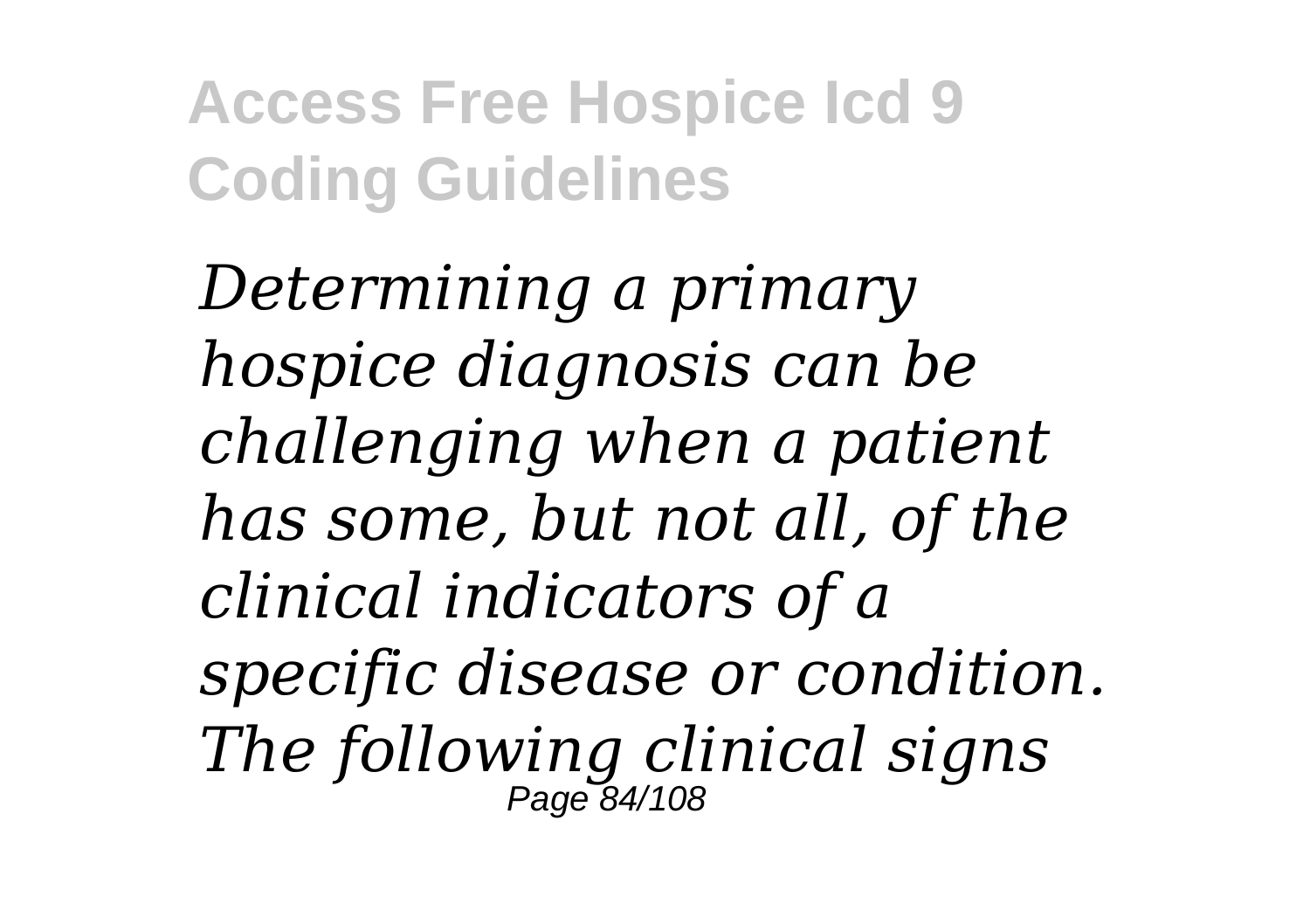*often support hospice eligibility in combination with another primary diagnosis.*

*Guidelines for Hospice Eligibility* Page 85/108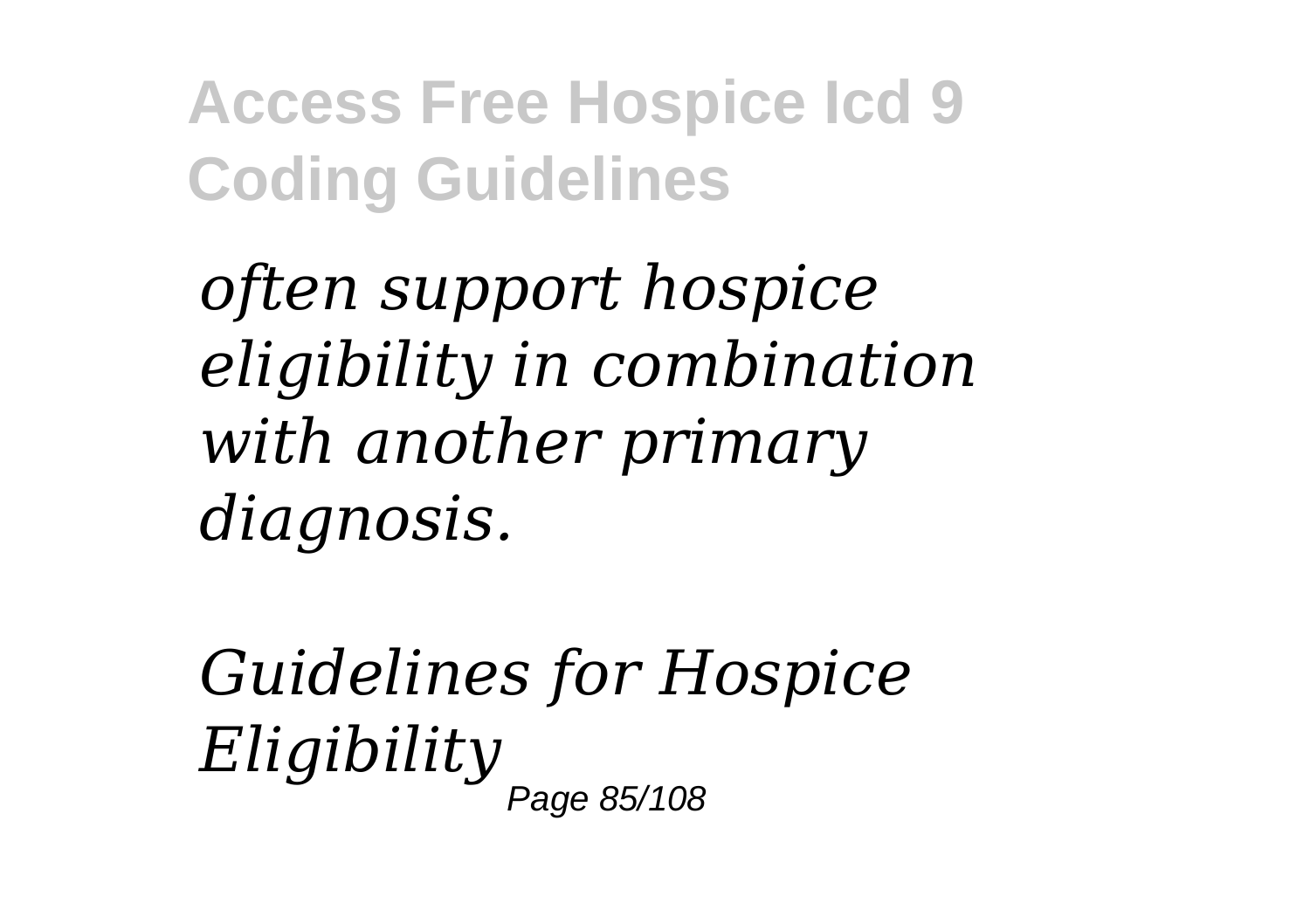*ICD-10-CM Official Guidelines for Coding and Reporting FY 2020 (October 1, 2019 - September 30, 2020) Narrative changes appear in bold text . Items underlined have been moved* Page 86/108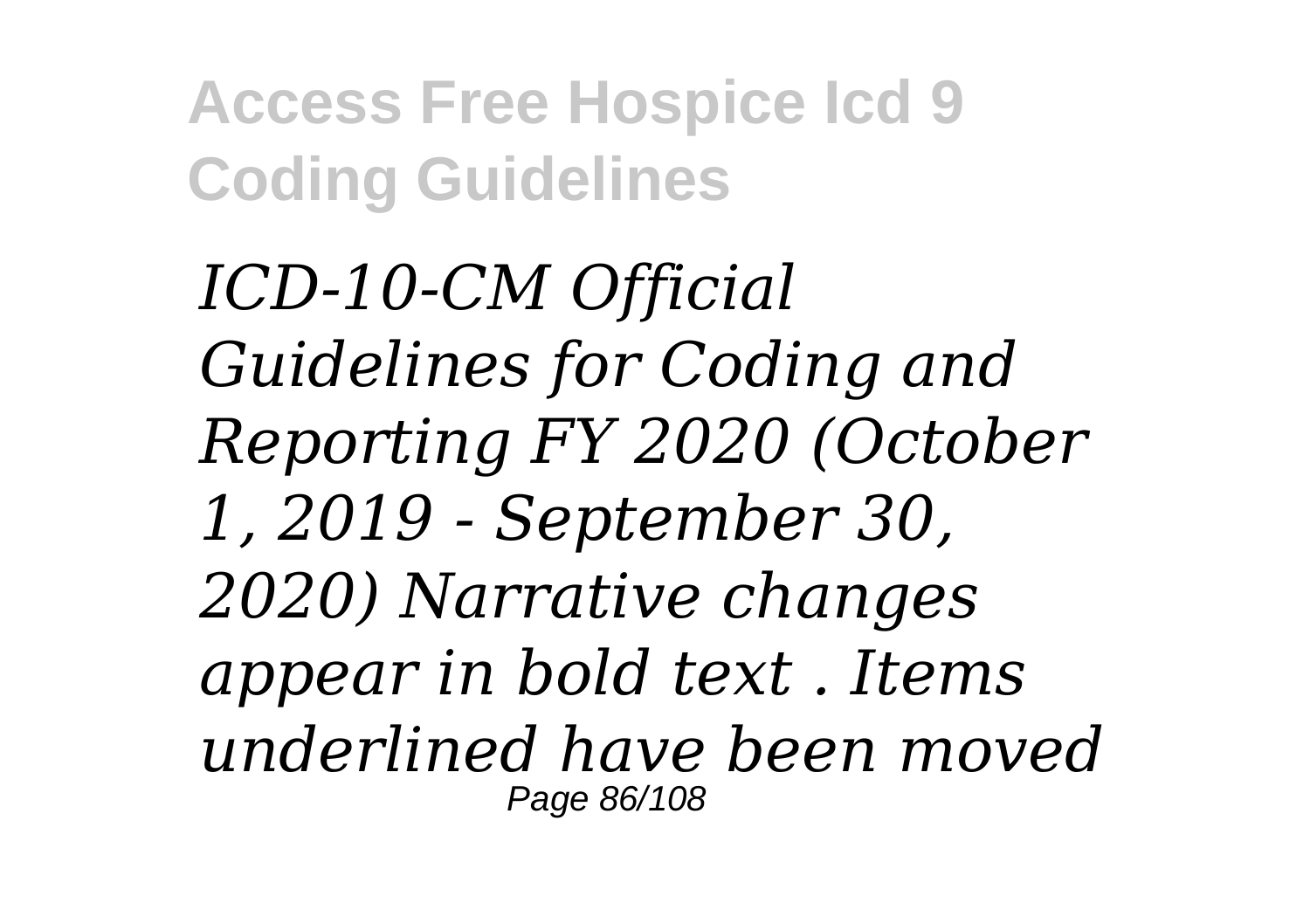## *within the guidelines since the FY 2019 version*

*FY2020 ICD-10-CM Guidelines Hospice Icd 9 Coding Guidelines This is likewise* Page 87/108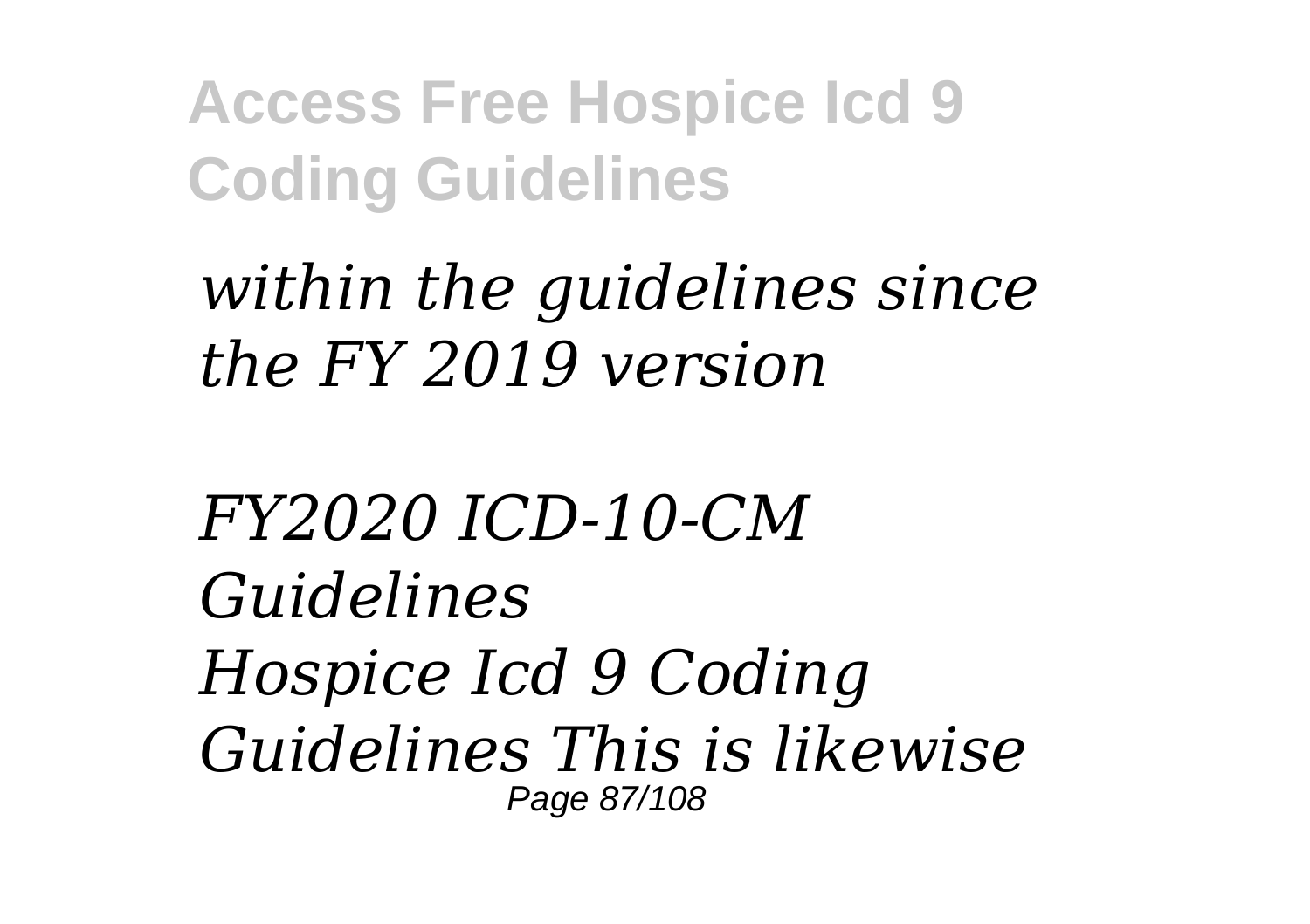*one of the factors by obtaining the soft documents of this hospice icd 9 coding guidelines by online. You might not require more get older to spend to go to the ebook* Page 88/108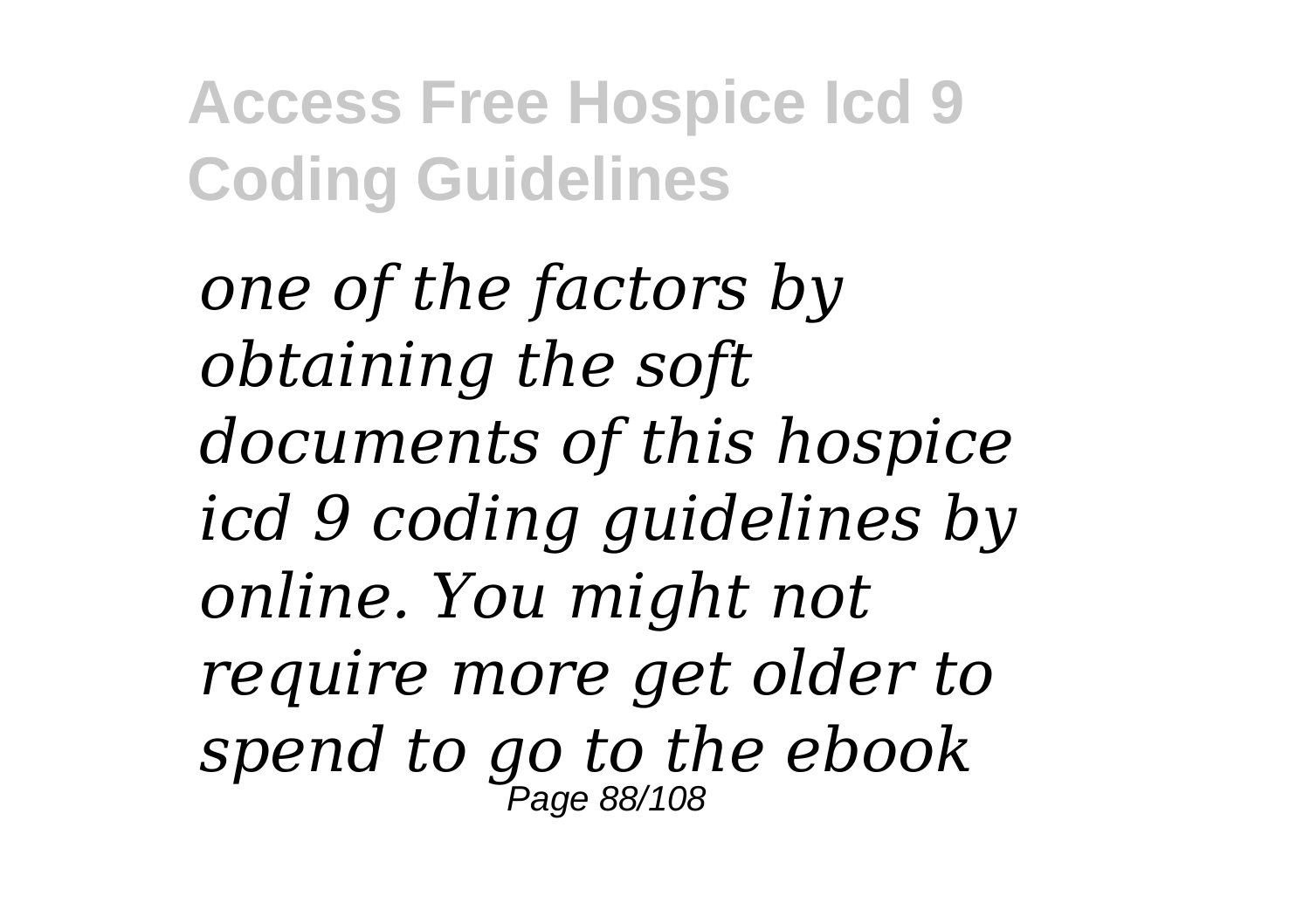*start as capably as search for them. In some cases, you likewise complete not discover the proclamation hospice icd 9 coding ...*

*Hospice Icd 9 Coding* Page 89/108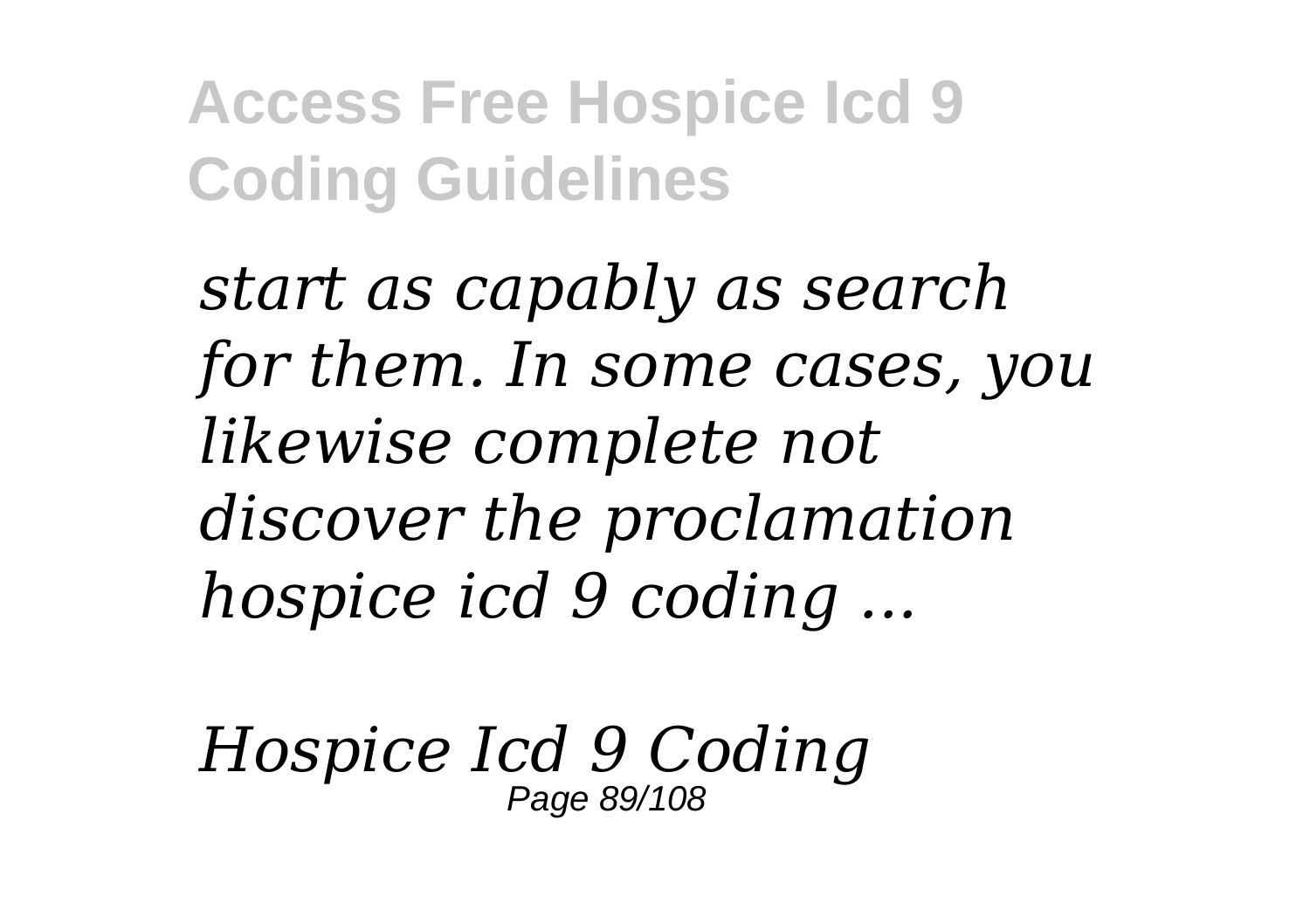*Guidelines - abcd.rti.org hospice icd 9 coding guidelines Author: Kasey Silvana Subject: save hospice icd 9 coding guidelines on size 16.40MB, hospice icd 9 coding* Page 90/108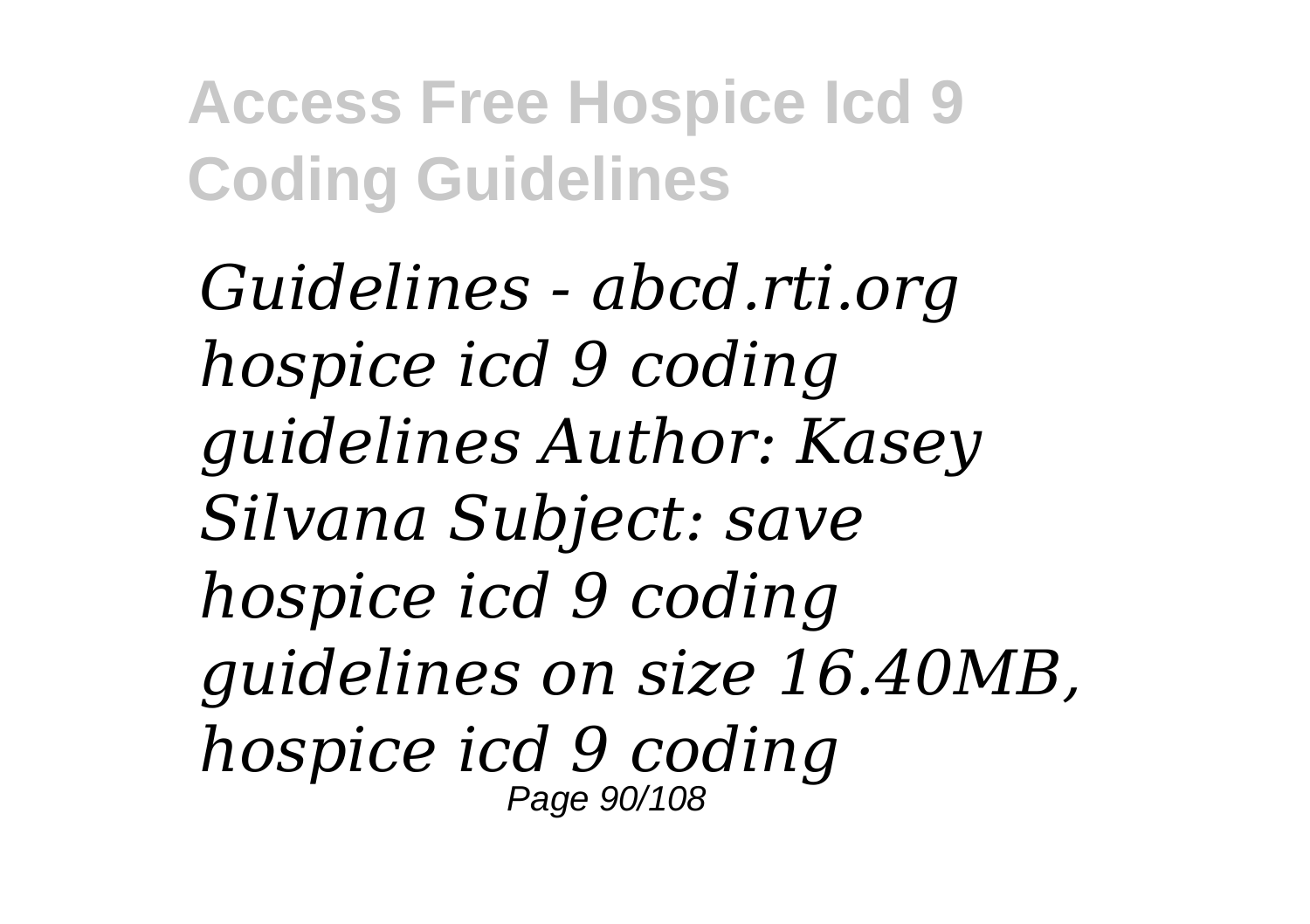*guidelines should available in currently and writen by ResumePro Keywords: save hospice icd 9 coding guidelines, ledningsdiagram hospice icd 9 coding guidelines, load hospice icd* Page 91/108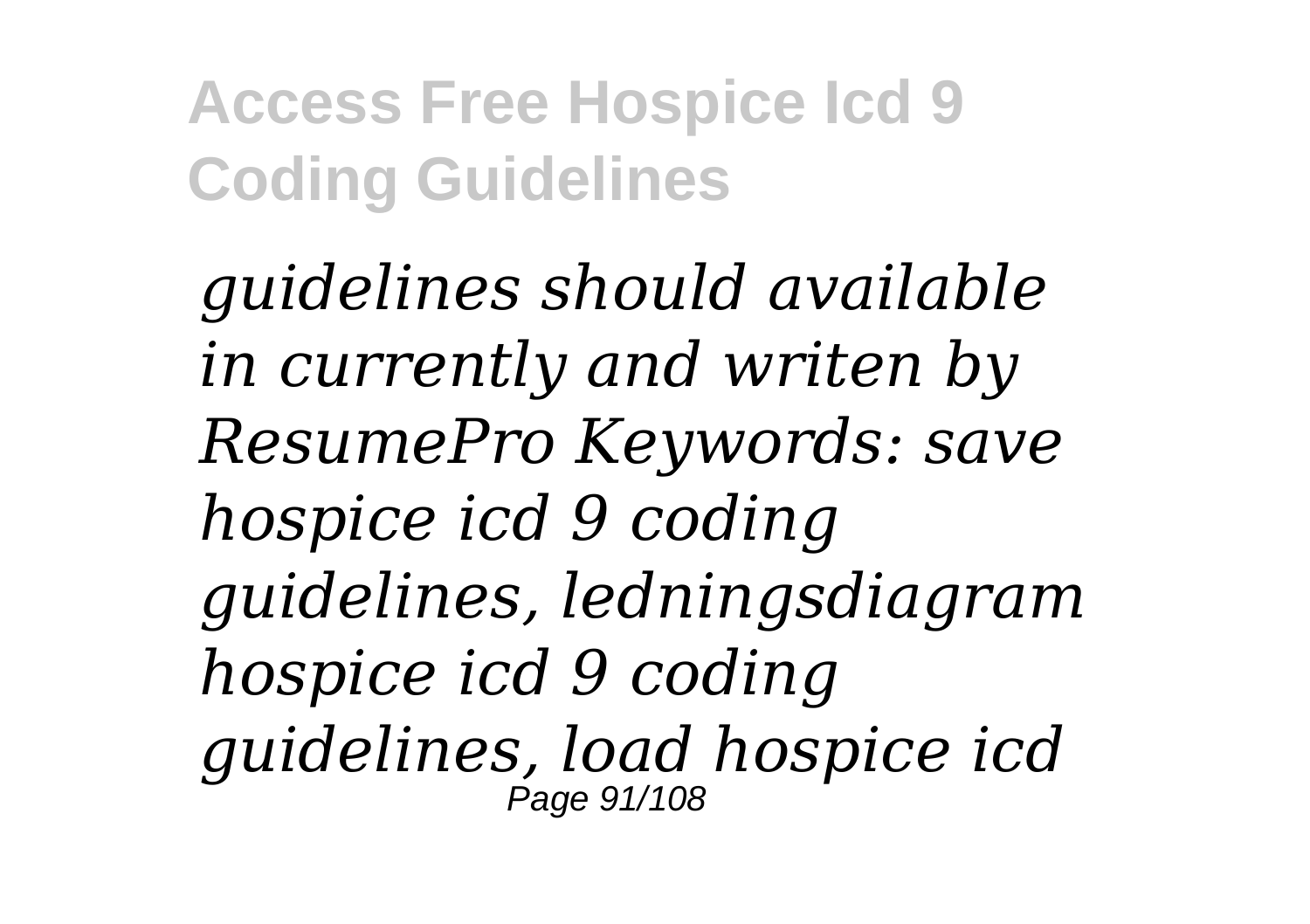## *9 coding guidelines Created Date*

*hospice icd 9 coding guidelines wildcloud.herokuapp.com in number's 1 and 2 to use* Page 92/108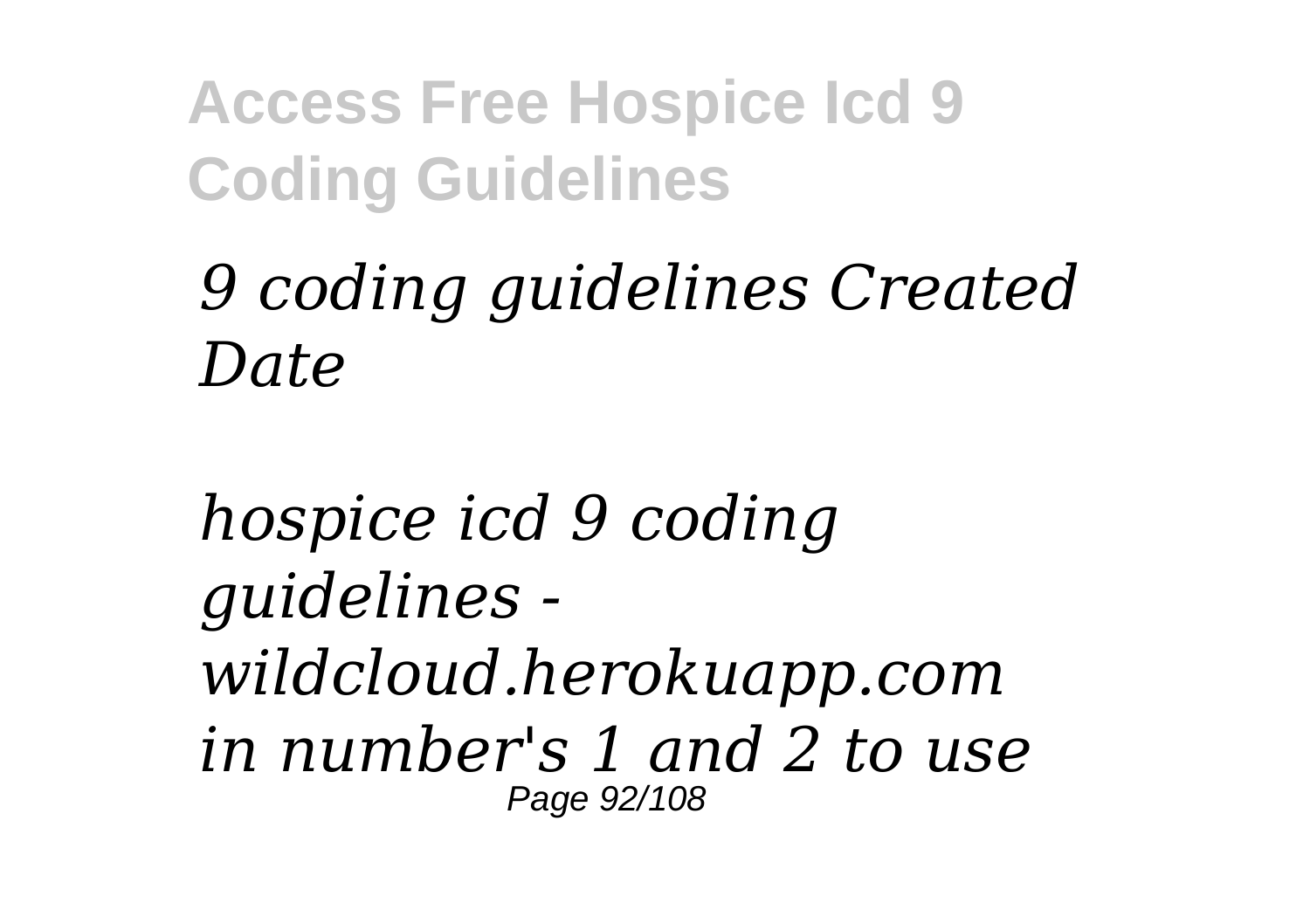*the 'Adult Failure to Thrive' ICD-9-CM code 783.7 … Get With The Guidelines is the American Heart Association's premier … Below are the ICD-9 codes for Get With The Guidelines* Page 93/108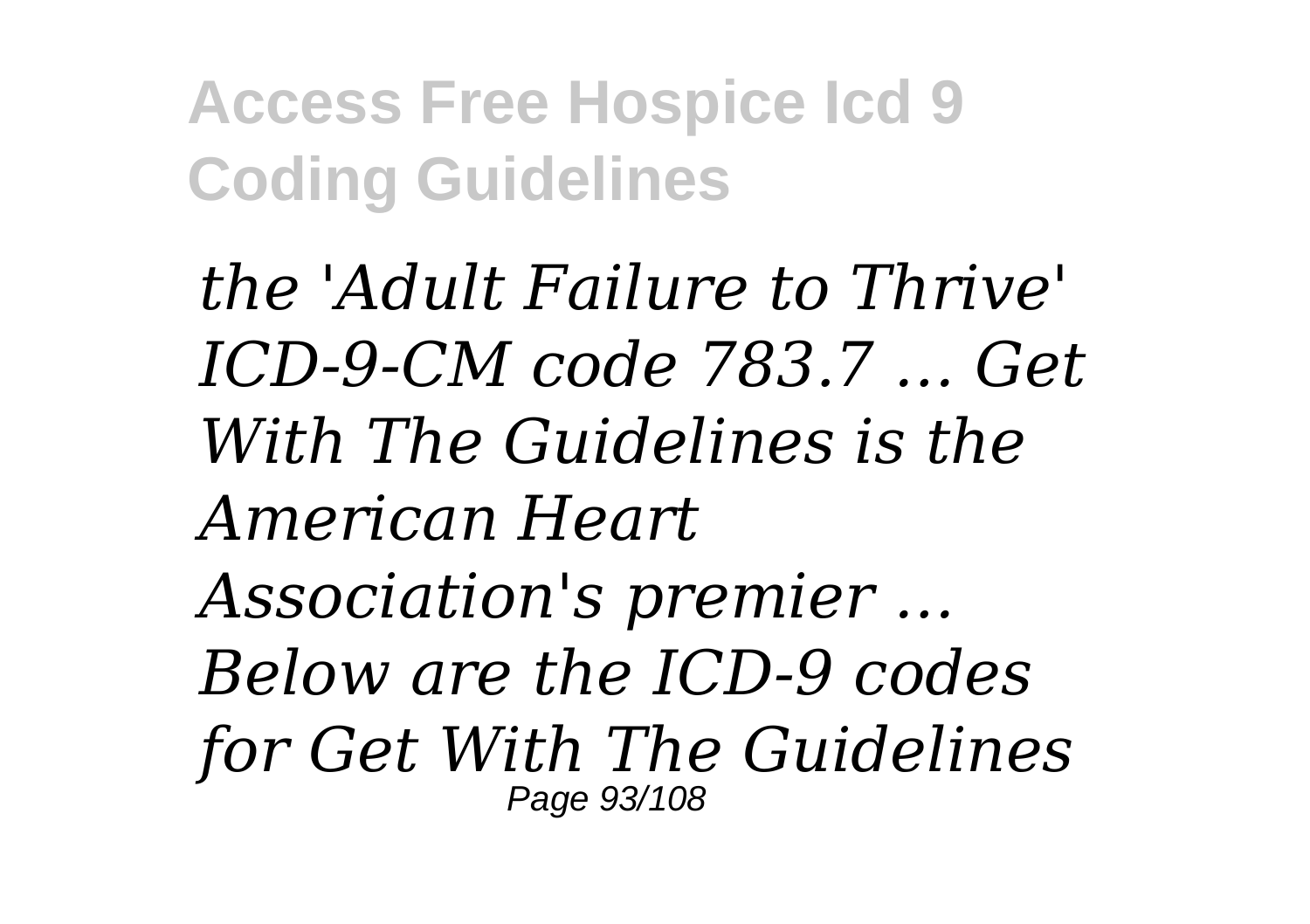*– Heart Failure (GWTG-HF). Code. ICD-9 Description. Shortened Description. 402.01 Hypertensive heart … Chapter 23, "Hospice," – TMHP.com*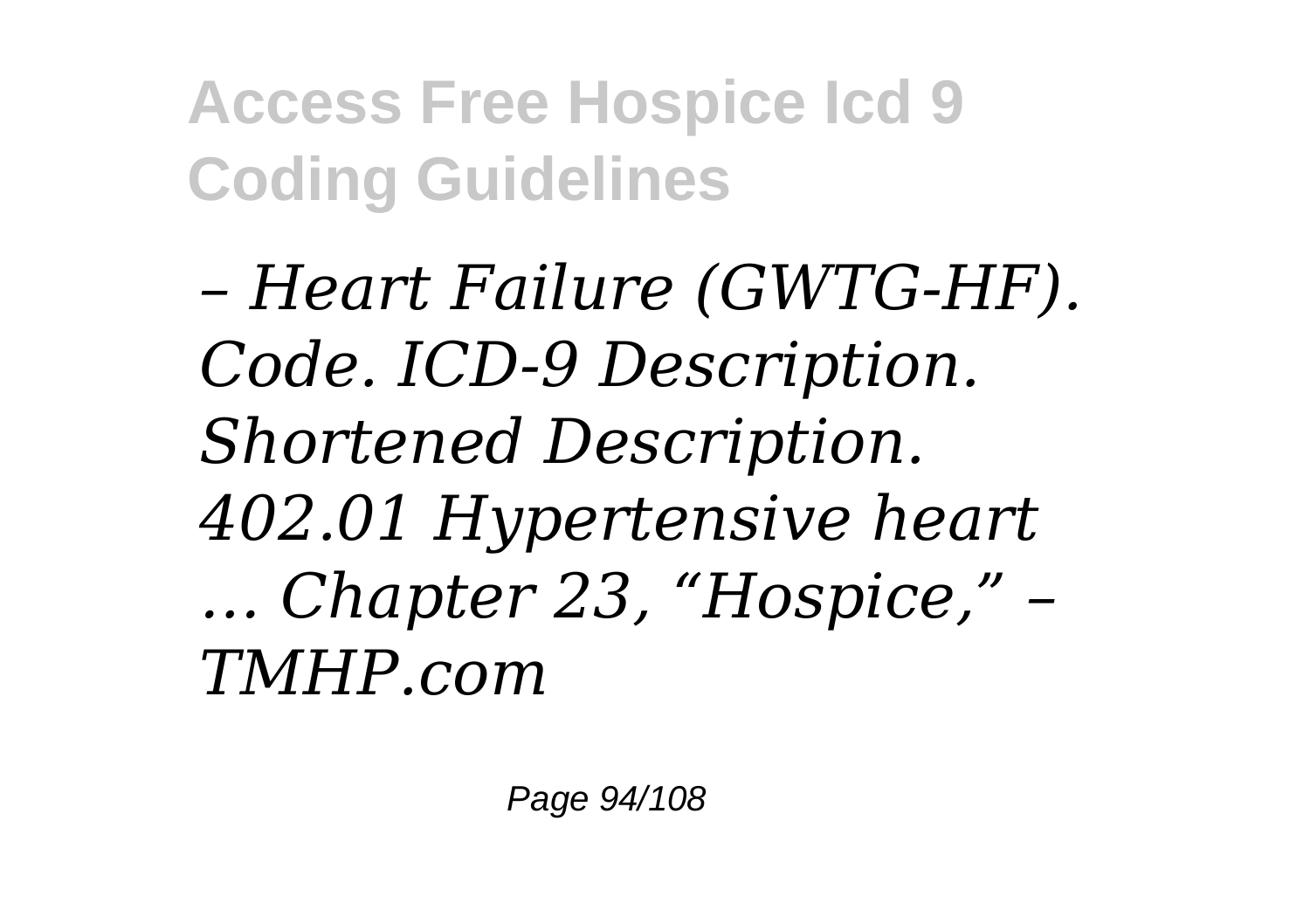*Financial Medicare » hospice icd 9 coding guidelines as a principal or first listed diagnosis on a hospice claim. • Attachment A includes all of the codes in* Page 95/108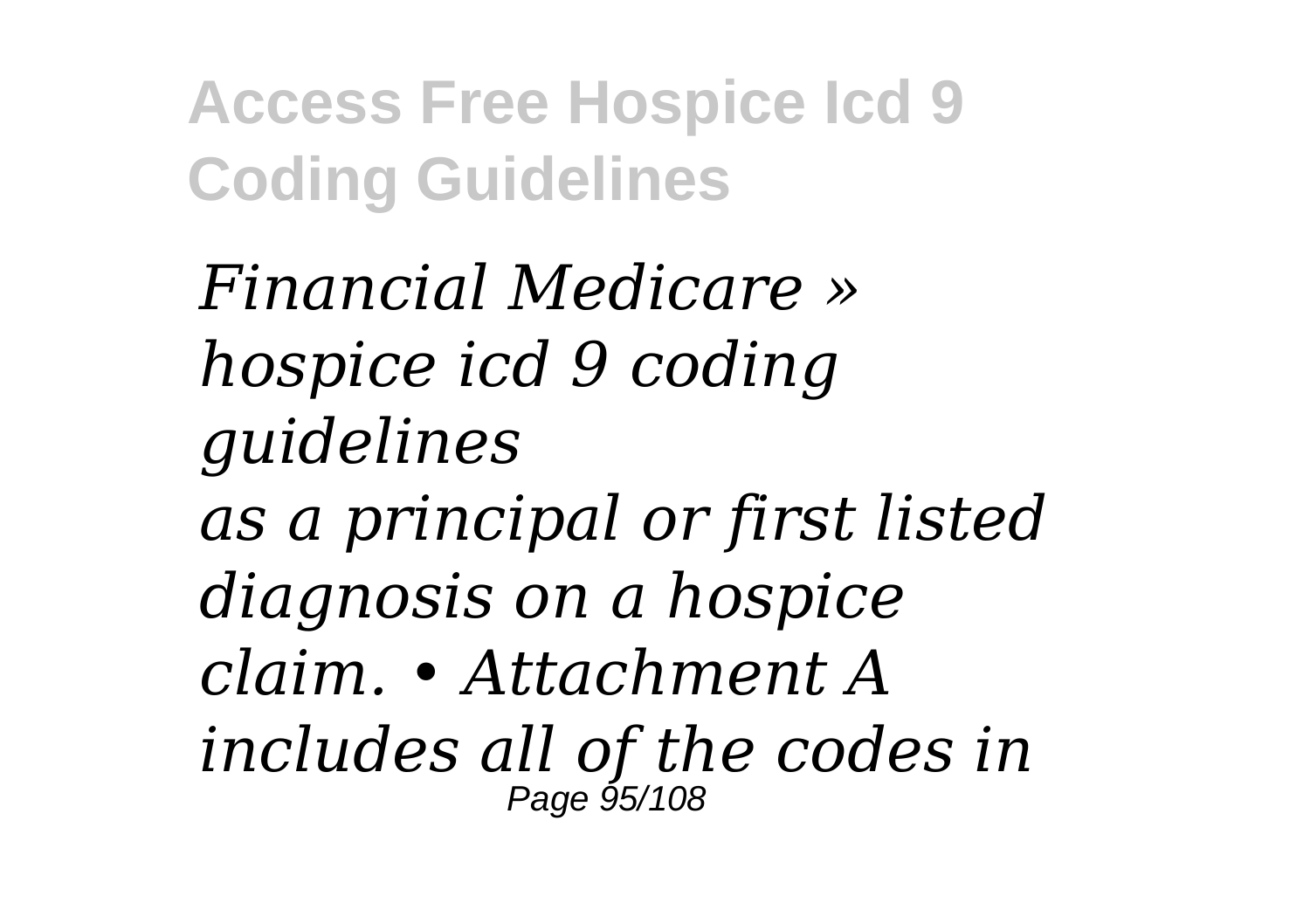*ICD-9-CM in categories 290.x, 293.x, and 294.x and most of the codes in 310.x, including some that are not listed as unspecified nor do not include coding instruction to code first an* Page 96/108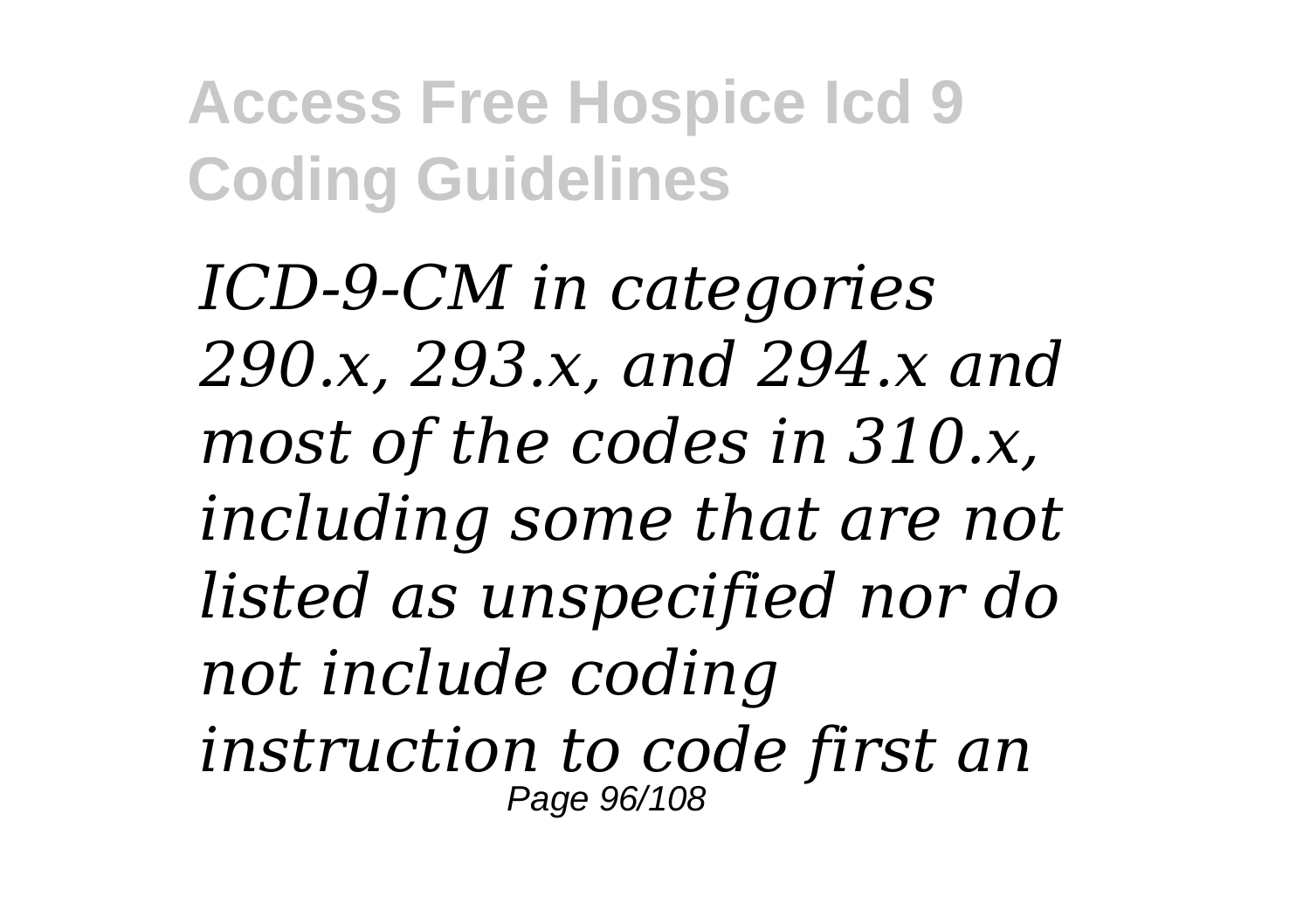*underlying condition such as: • 310.0 Frontal lobe syndrome*

*Coding for Dementia and other ... - Hospice Fundamentals* Page 97/108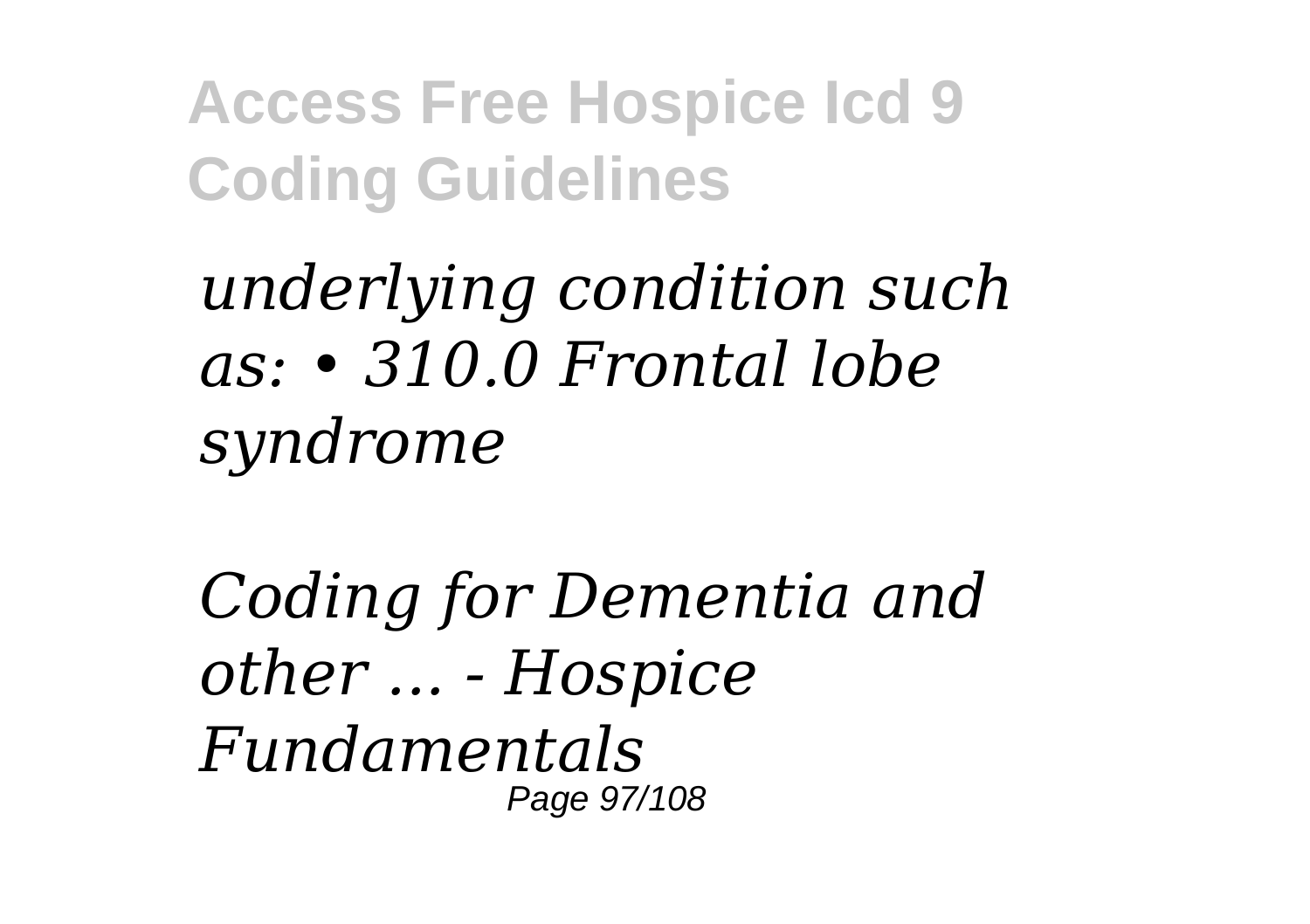*tips and definitions specific to home health and hospice diagnosis coding in hospice selman holman a ... required to follow the icd 10 cm official guidelines for coding and reporting diagnoses* Page 98/108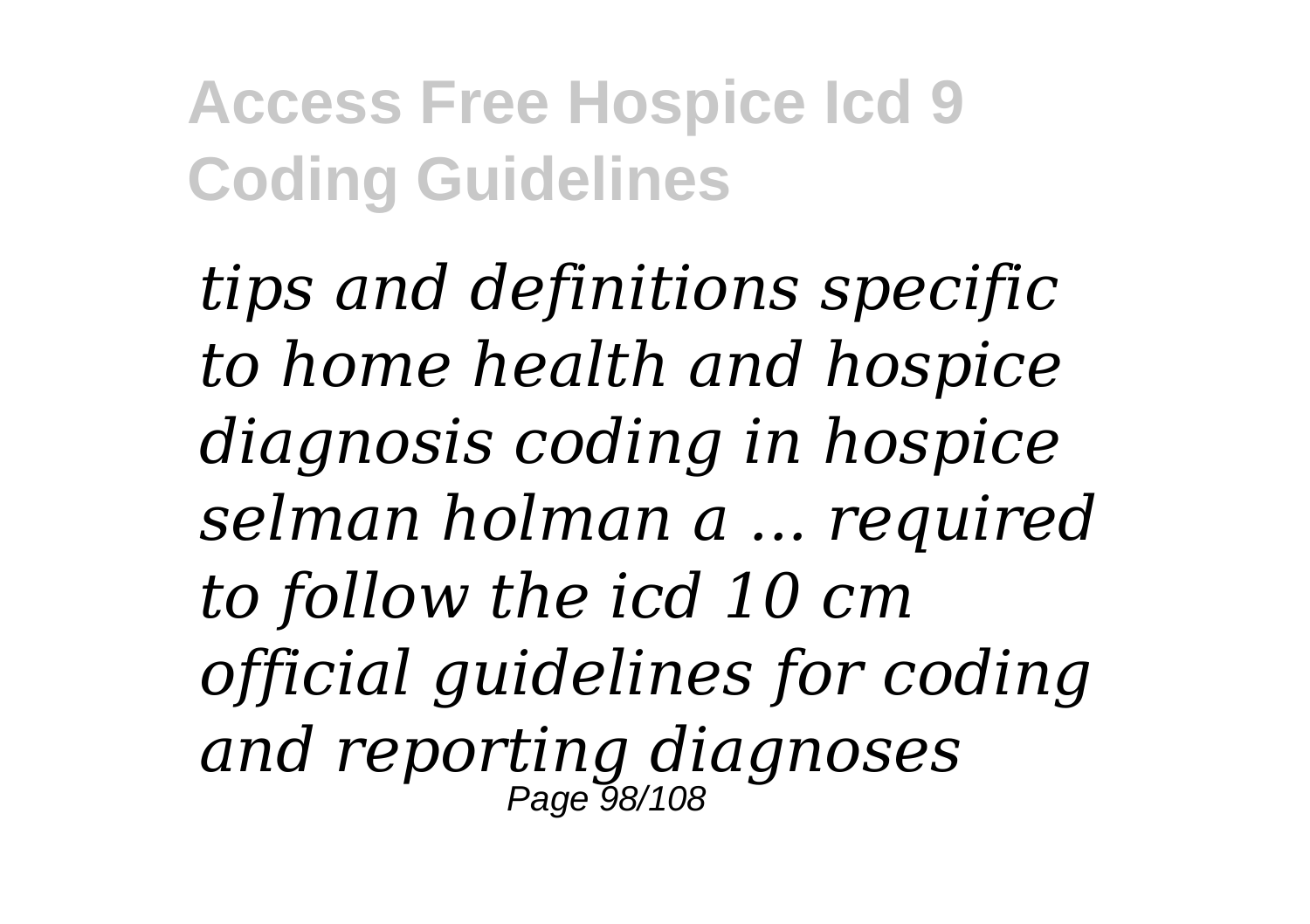*published by. icd 10 cm coding for hospice home health services 2016 By Richard Scarry*

*Icd 10 Cm Coding For Hospice Home Health* Page 99/108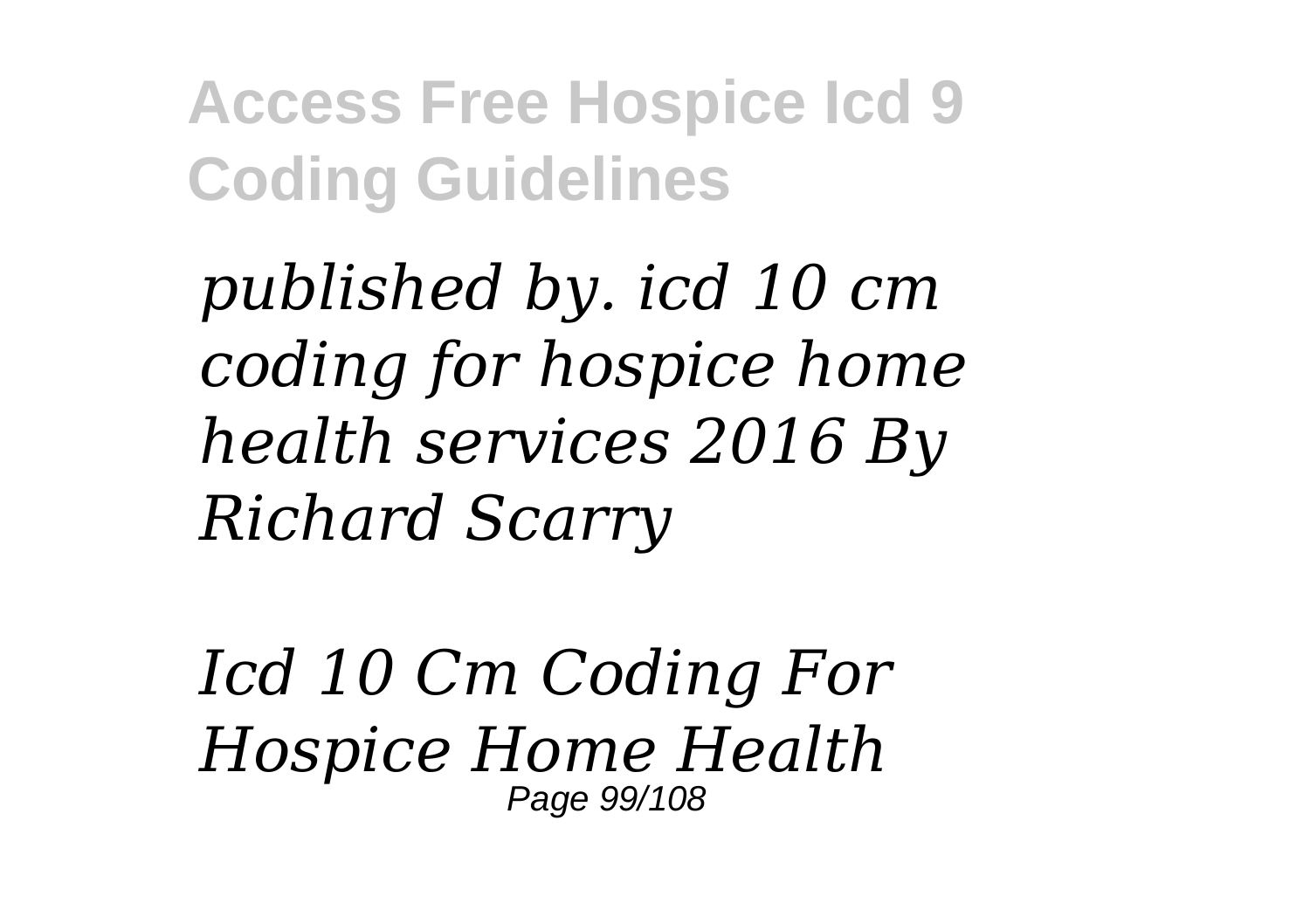*Services 2016 The 2020 ICD-10-CM files below contain information on the ICD-10-CM updates for FY 2020. These 2020 ICD-10-CM codes are to be used for discharges* Page 100/108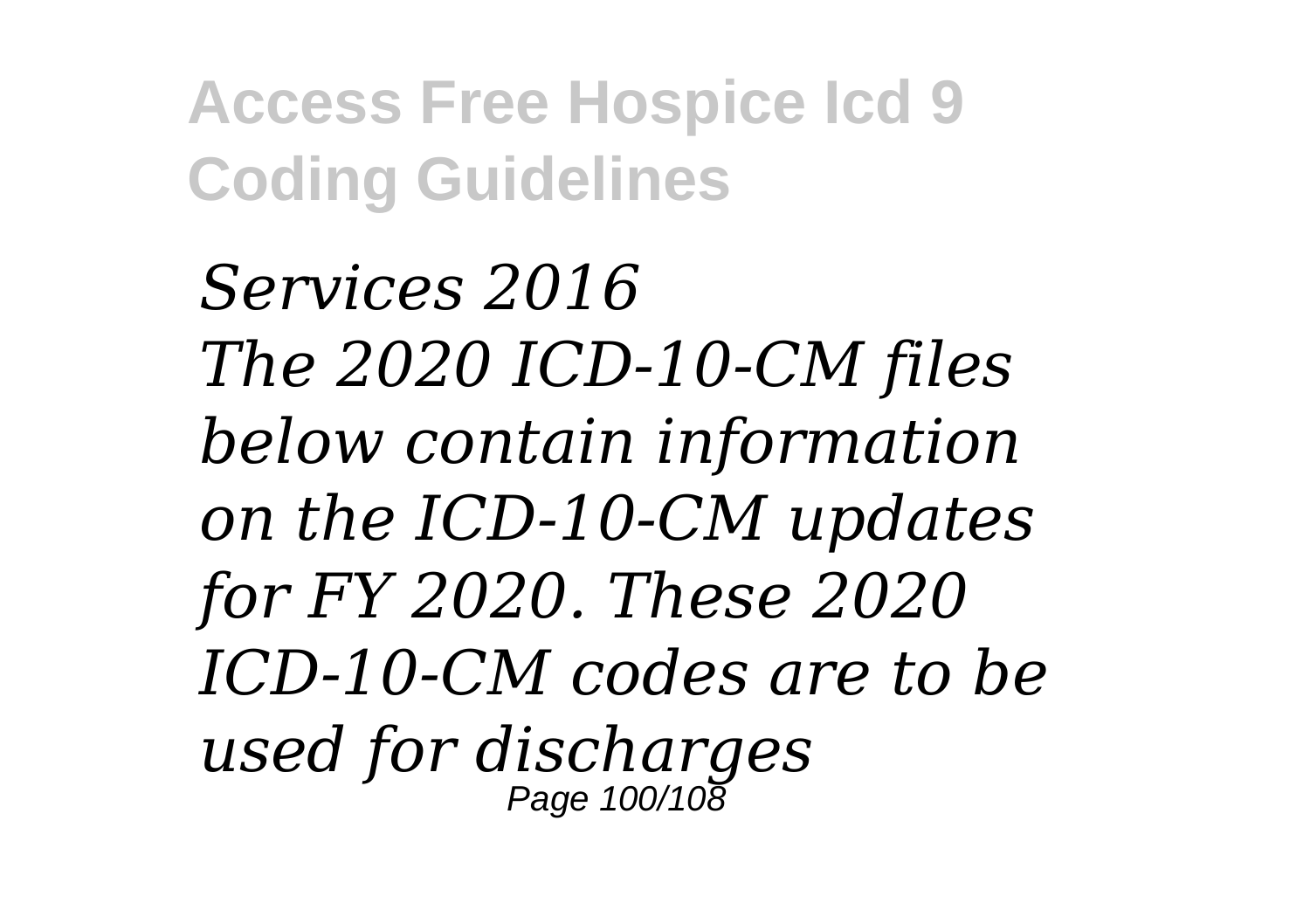*occurring from October 1, 2019 through September 30, 2020 and for patient encounters occurring from October 1, 2019 through September 30, 2020.*

Page 101/108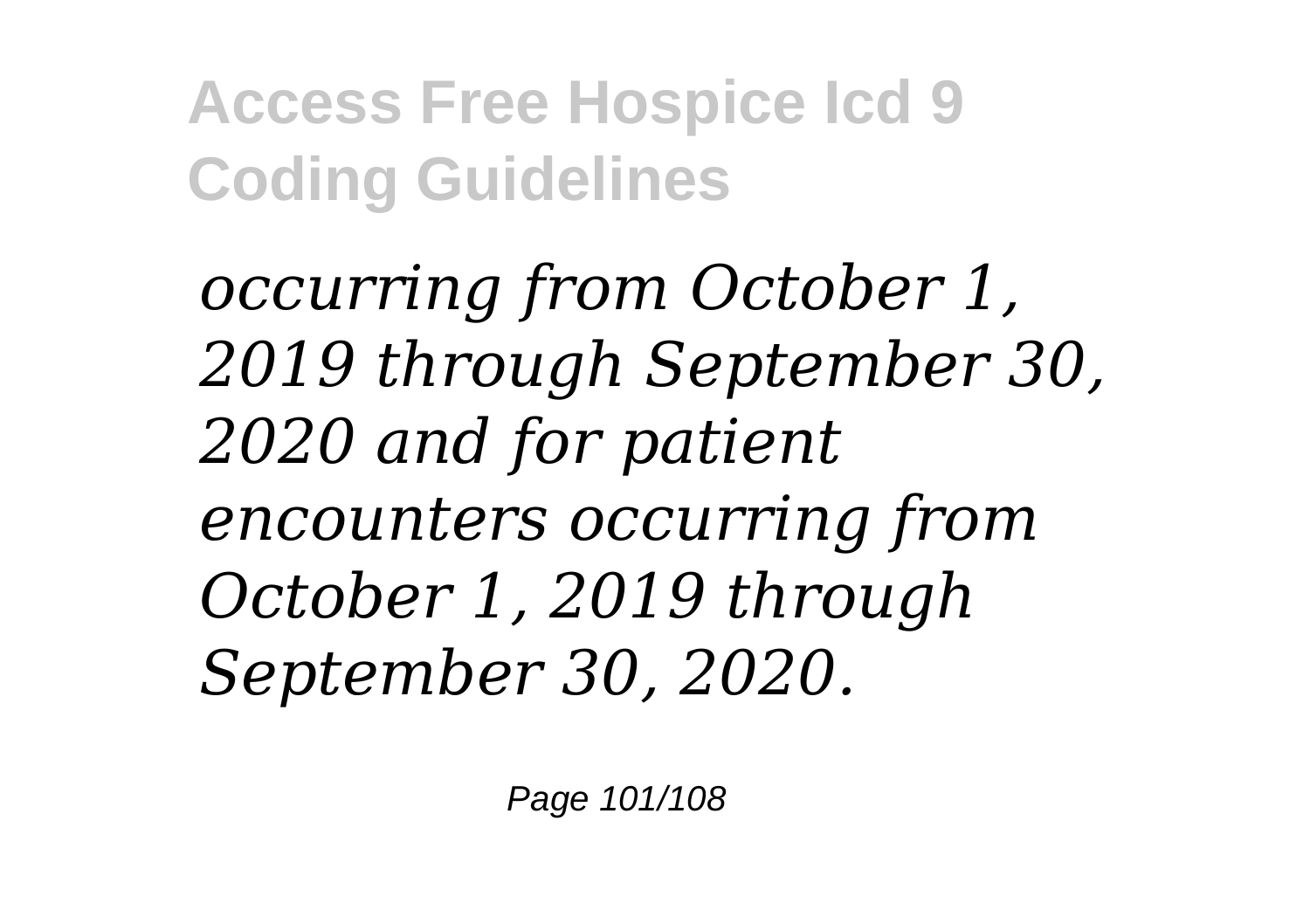*2020 ICD-10-CM | CMS Download File PDF Hospice Icd 9 Coding Guidelines Hospice Icd 9 Coding Guidelines Thank you entirely much for downloading hospice icd 9* Page 102/108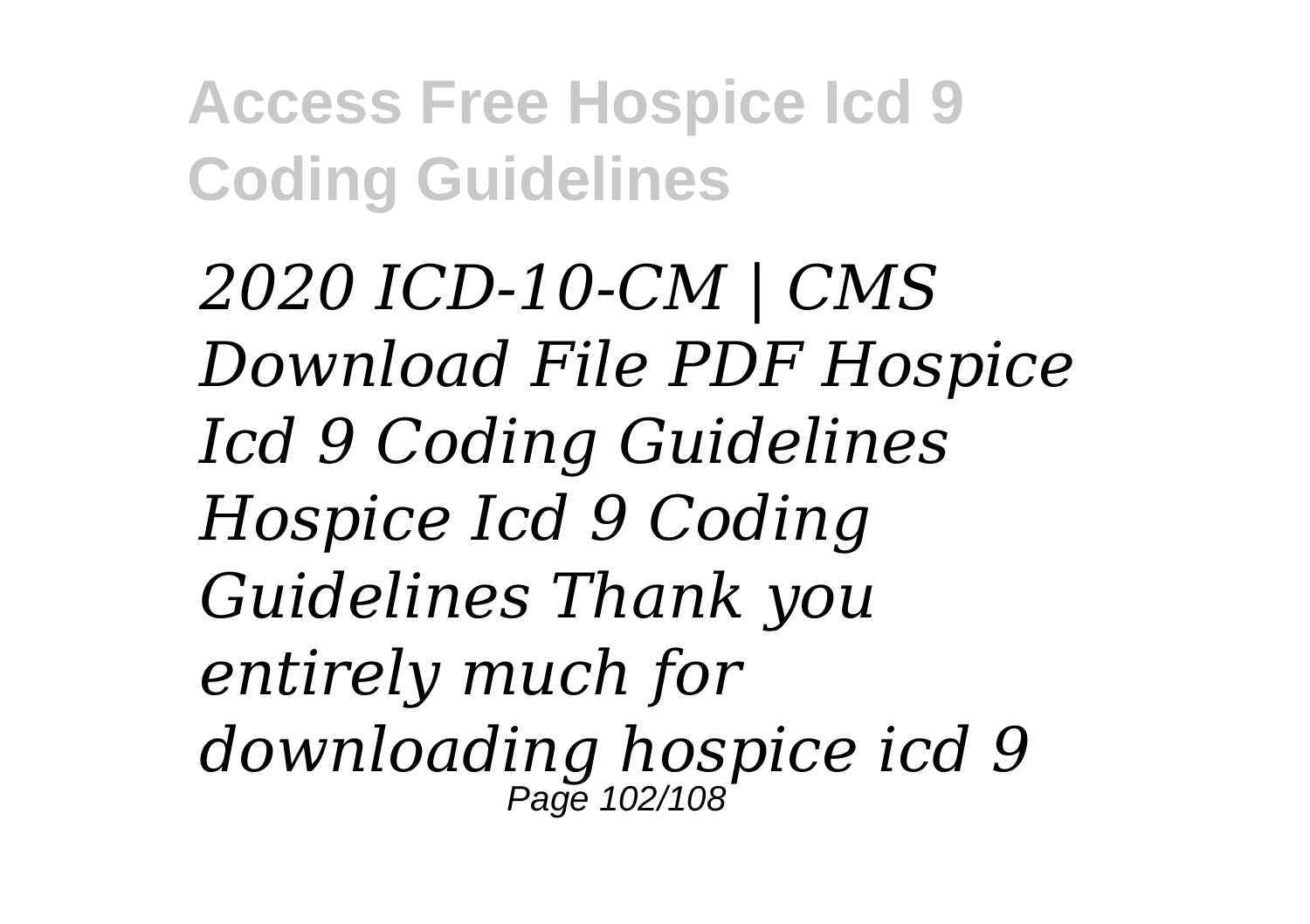*coding guidelines.Maybe you have knowledge that, people have see numerous period for their favorite books considering this hospice icd 9 coding guidelines, but stop stirring* Page 103/108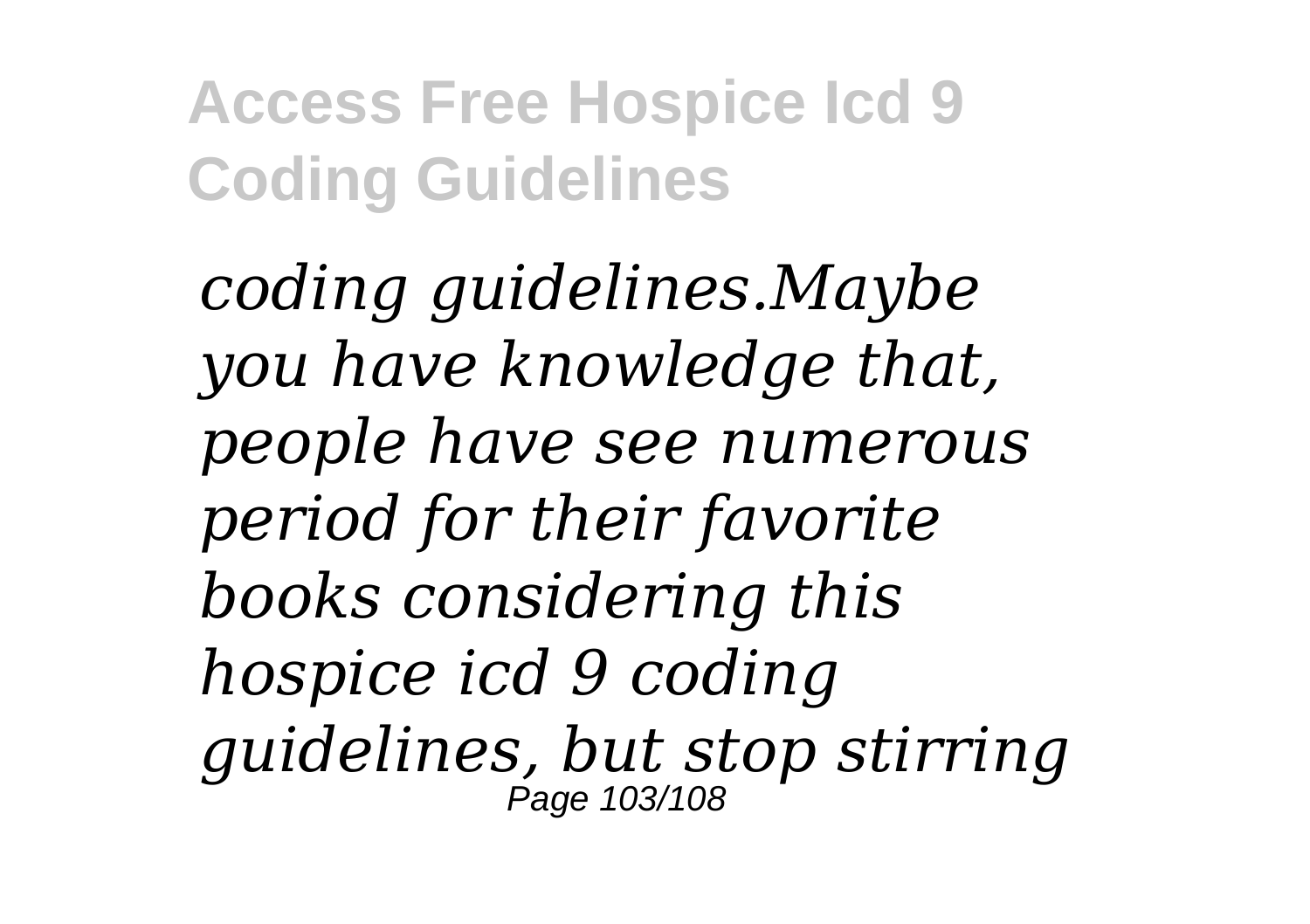## *in harmful downloads.*

*Hospice Icd 9 Coding Guidelines modapktown.com • CC 85 (Delayed recertification of hospice* Page 104/108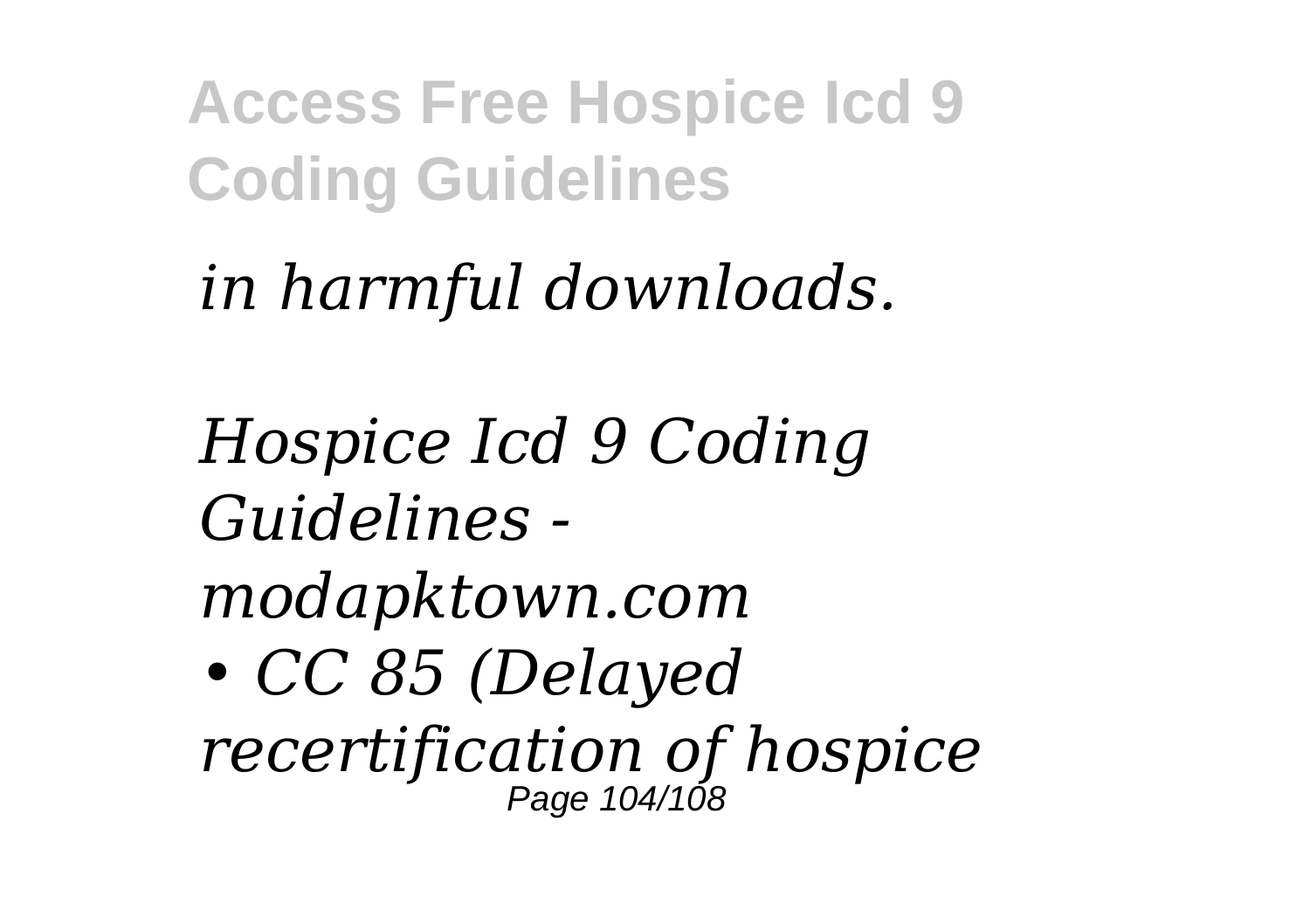*terminal illness) is also required for claims received on or after January 1, 2017. OSC M2 is required when multiple respite stays in billing period. 4Adjustments and cancels only. 5Value* Page 105/108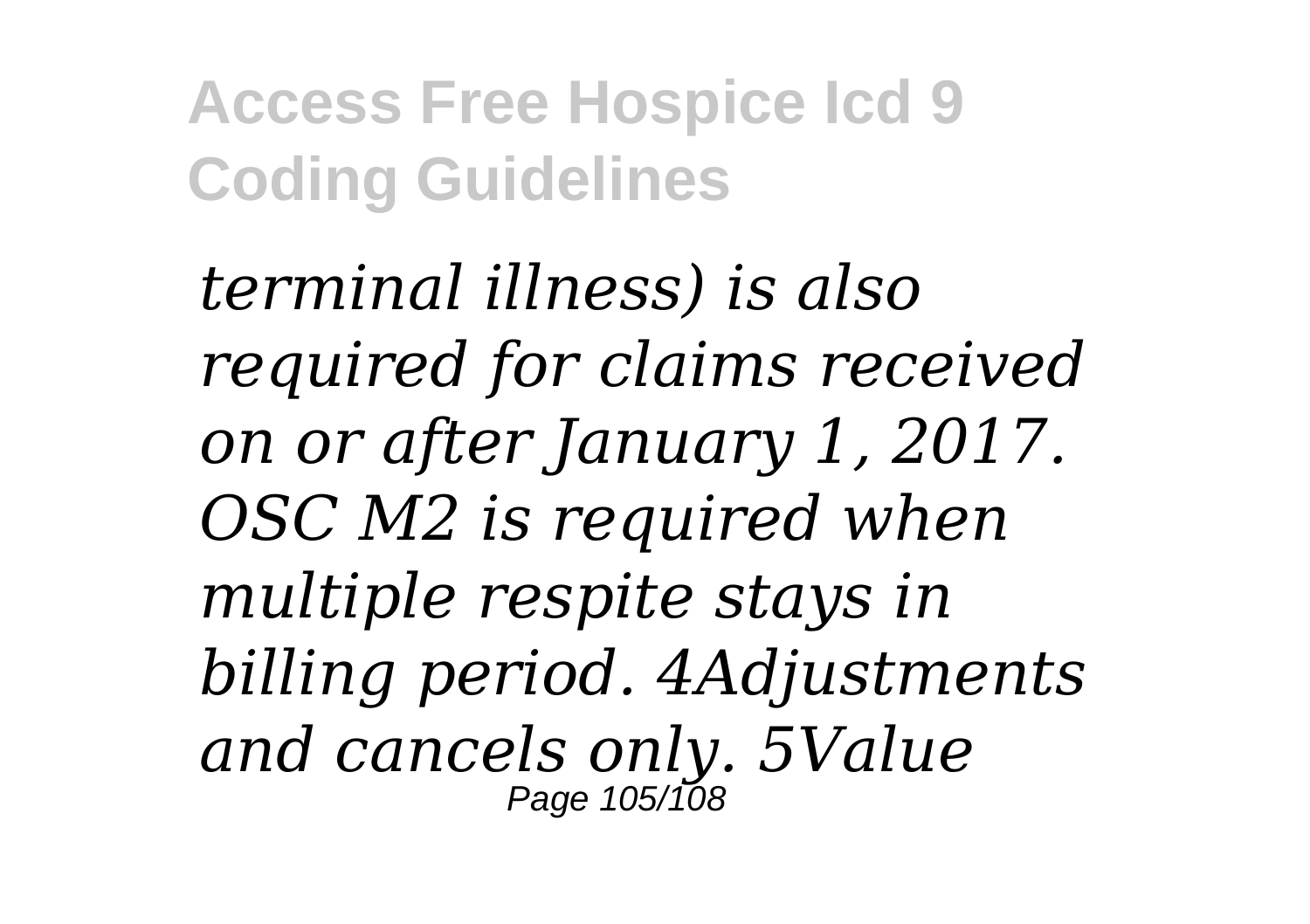*code 61 and CBSA code required for rev. code 0651 or 0652.*

*Hospice Medicare Billing Codes Sheet –Fractures as a primary*

Page 106/108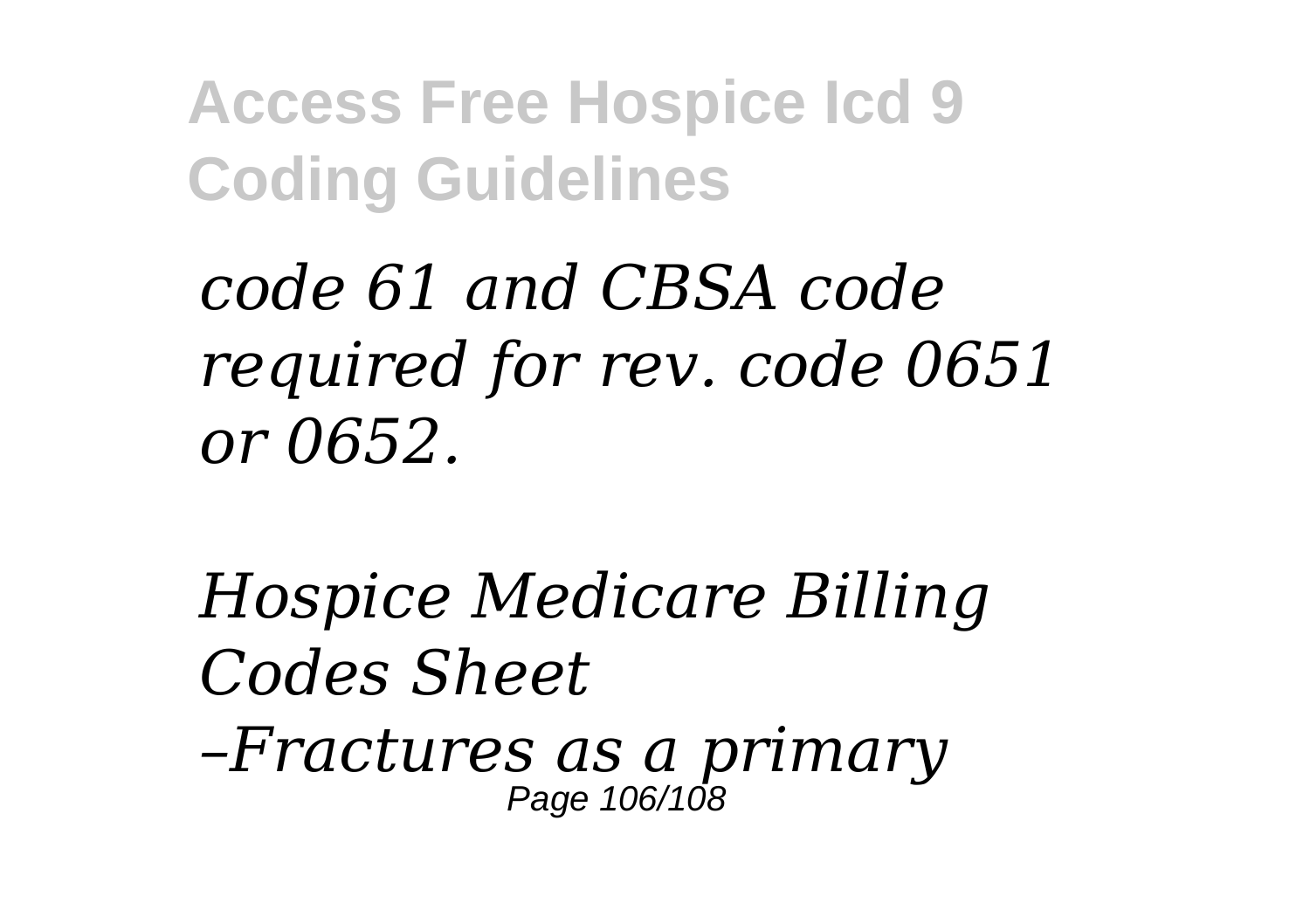*diagnosis for hospice General Coding Guidelines Signs and Symptoms Codes that describe symptoms and signs, as opposed to diagnoses are acceptable for reporting purposes when a* Page 107/108